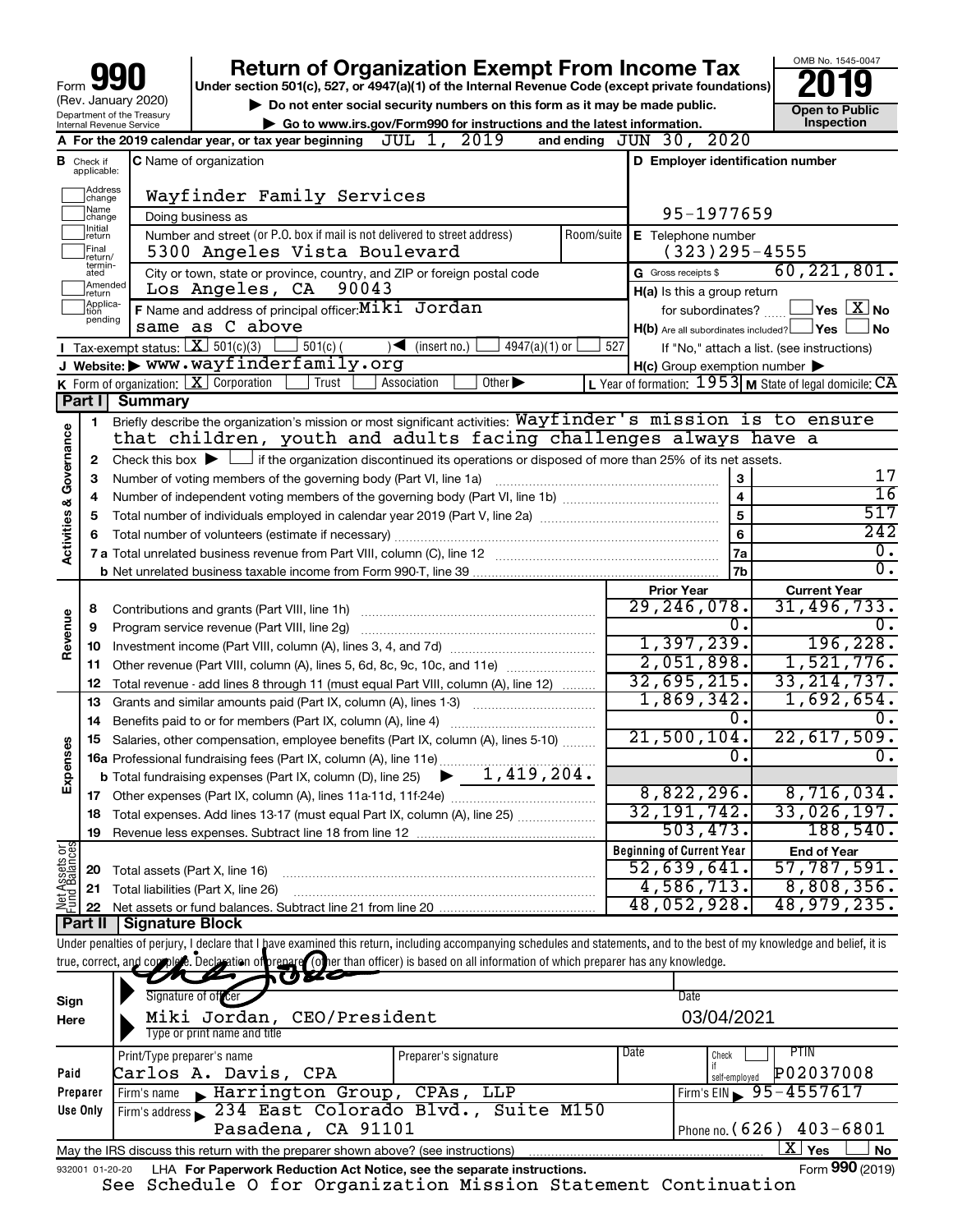|                | $\mathbf{X}$                                                                                                                                                                            |
|----------------|-----------------------------------------------------------------------------------------------------------------------------------------------------------------------------------------|
| 1              | Briefly describe the organization's mission:<br>See Schedule O                                                                                                                          |
|                |                                                                                                                                                                                         |
| $\overline{2}$ | Did the organization undertake any significant program services during the year which were not listed on the<br>$\Box$ Yes $[\,\texttt{X}\,]$ No<br>prior Form 990 or 990-EZ?           |
|                | If "Yes." describe these new services on Schedule O.                                                                                                                                    |
| 3              | $\Box$ Yes $\Box$ No<br>Did the organization cease conducting, or make significant changes in how it conducts, any program services?<br>If "Yes," describe these changes on Schedule O. |
| 4              | Describe the organization's program service accomplishments for each of its three largest program services, as measured by expenses.                                                    |
|                | Section 501(c)(3) and 501(c)(4) organizations are required to report the amount of grants and allocations to others, the total expenses, and                                            |
|                | revenue, if any, for each program service reported.<br>5, 186, 994. including grants of \$                                                                                              |
|                | ) (Expenses \$<br>4a (Code:<br>) (Revenue \$<br>Group Homes for Children and Adults - Wayfinder operates five Group                                                                     |
|                | Homes in single-family homes, each housing up to six children or six                                                                                                                    |
|                | young adults with multiple disabilities. Residents receive                                                                                                                              |
|                | round-the-clock care. All group homes are conveniently located in the                                                                                                                   |
|                | South Los Angeles neighborhood near the Wayfinder campus so that young                                                                                                                  |
|                | residents can attend the Special Education School, and use Wayfinder's                                                                                                                  |
|                | recreational facilities or receive care from the 24-hour medical<br>center.                                                                                                             |
|                |                                                                                                                                                                                         |
|                |                                                                                                                                                                                         |
|                |                                                                                                                                                                                         |
|                |                                                                                                                                                                                         |
|                | 4,378,561. including grants of \$<br>4b (Code:<br>) (Revenue \$<br>) (Expenses \$<br>Temporary Shelter Care Program, also known as, The Cottage, is a 10-day                            |
|                | shelter on our campus for children, ages 0 through 17, who have just                                                                                                                    |
|                | been removed from their homes due to abuse or neglect. These children                                                                                                                   |
|                | need temporary refuge until they can be placed with family members or                                                                                                                   |
|                | foster families. Our professional staff stabilize children in crisis so                                                                                                                 |
|                | they are ready to transition into placement. Wayfinder is one of only                                                                                                                   |
|                | four agencies selected by the Los Angeles County Department of Children<br>and Family Services to provide this service - and the only one that                                          |
|                | accepts infants and toddlers.                                                                                                                                                           |
|                |                                                                                                                                                                                         |
|                |                                                                                                                                                                                         |
|                |                                                                                                                                                                                         |
|                | (Code: )(Expenses \$ 3,973,199. including grants of \$ 1,692,654.) (Revenue \$ Foster Care and Adoption - This program matches children and youth who<br>4c (Code:                      |
|                | have been displaced from their homes due to abuse or neglect with                                                                                                                       |
|                | families that can provide safe, caring homes. Our adoption services                                                                                                                     |
|                | find loving, lifelong families for children in the child welfare                                                                                                                        |
|                | system. Therapeutic, supportive services from Wayfinder ensure that                                                                                                                     |
|                | children reach their greatest potential in safe, nurturing foster and                                                                                                                   |
|                | permanent homes.                                                                                                                                                                        |
|                |                                                                                                                                                                                         |
|                |                                                                                                                                                                                         |
|                |                                                                                                                                                                                         |
|                |                                                                                                                                                                                         |
|                | 4d Other program services (Describe on Schedule O.)                                                                                                                                     |
|                | 14, 298, 299. including grants of \$<br>(Expenses \$<br>(Revenue \$<br>$\overline{27,837,053}$ .                                                                                        |
|                | 4e Total program service expenses ><br>Form 990 (2019)                                                                                                                                  |
|                | 932002 01-20-20                                                                                                                                                                         |
|                |                                                                                                                                                                                         |
|                |                                                                                                                                                                                         |

Form 990 (2019) WayIinder Family Services 9 5-l9 / / 6 59 Page

Wayfinder Family Services 95-1977659

**Part III Statement of Program Service Accomplishments**

95-1977659 Page 2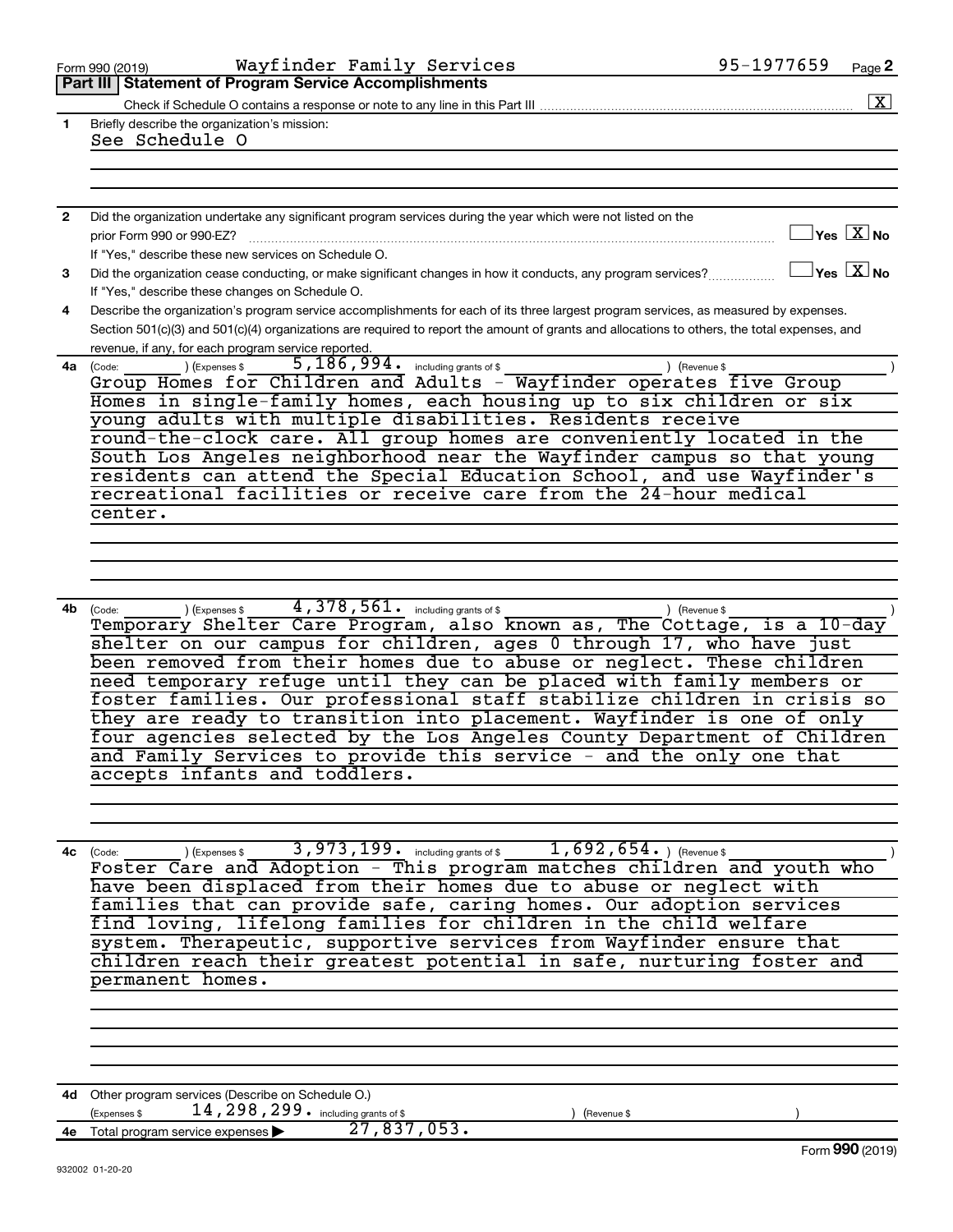| Form 990 (2019) |  |  |
|-----------------|--|--|

**Part IV Checklist of Required Schedules**

Form 990 (2019) WayIinder Family Services 95-1977659 Page Wayfinder Family Services 95-1977659

|    |                                                                                                                                                                 |                        | Yes                     | No.                     |
|----|-----------------------------------------------------------------------------------------------------------------------------------------------------------------|------------------------|-------------------------|-------------------------|
| 1. | Is the organization described in section $501(c)(3)$ or $4947(a)(1)$ (other than a private foundation)?<br>If "Yes," complete Schedule A                        | 1                      | х                       |                         |
| 2  | Is the organization required to complete Schedule B, Schedule of Contributors? [11] The organization required to complete Schedule B, Schedule of Contributors? | $\mathbf{2}$           | $\overline{\textbf{x}}$ |                         |
| 3  | Did the organization engage in direct or indirect political campaign activities on behalf of or in opposition to candidates for                                 |                        |                         |                         |
|    | public office? If "Yes," complete Schedule C, Part I                                                                                                            | З                      |                         | х                       |
| 4  | Section 501(c)(3) organizations. Did the organization engage in lobbying activities, or have a section 501(h) election in effect                                | 4                      | х                       |                         |
| 5  | Is the organization a section 501(c)(4), 501(c)(5), or 501(c)(6) organization that receives membership dues, assessments, or                                    |                        |                         |                         |
|    |                                                                                                                                                                 | 5                      |                         | х                       |
| 6  | Did the organization maintain any donor advised funds or any similar funds or accounts for which donors have the right to                                       |                        |                         |                         |
|    | provide advice on the distribution or investment of amounts in such funds or accounts? If "Yes," complete Schedule D, Part I                                    | 6                      |                         | х                       |
| 7  | Did the organization receive or hold a conservation easement, including easements to preserve open space,                                                       |                        |                         | х                       |
|    |                                                                                                                                                                 | $\overline{7}$         |                         |                         |
| 8  | Did the organization maintain collections of works of art, historical treasures, or other similar assets? If "Yes," complete                                    | 8                      |                         | х                       |
| 9  | Did the organization report an amount in Part X, line 21, for escrow or custodial account liability, serve as a custodian for                                   |                        |                         |                         |
|    | amounts not listed in Part X; or provide credit counseling, debt management, credit repair, or debt negotiation services?                                       | 9                      |                         | х                       |
| 10 | Did the organization, directly or through a related organization, hold assets in donor-restricted endowments                                                    |                        |                         |                         |
|    |                                                                                                                                                                 | 10                     | х                       |                         |
| 11 | If the organization's answer to any of the following questions is "Yes," then complete Schedule D, Parts VI, VII, VIII, IX, or X<br>as applicable.              |                        |                         |                         |
|    | a Did the organization report an amount for land, buildings, and equipment in Part X, line 10? If "Yes," complete Schedule D,                                   |                        |                         |                         |
|    | Part VI                                                                                                                                                         | 11a                    | х                       |                         |
|    | <b>b</b> Did the organization report an amount for investments - other securities in Part X, line 12, that is 5% or more of its total                           | 11b                    |                         | х                       |
|    | c Did the organization report an amount for investments - program related in Part X, line 13, that is 5% or more of its total                                   |                        |                         |                         |
|    |                                                                                                                                                                 | 11c                    |                         | х                       |
|    | d Did the organization report an amount for other assets in Part X, line 15, that is 5% or more of its total assets reported in                                 |                        |                         |                         |
|    |                                                                                                                                                                 | 11d                    | х                       |                         |
|    |                                                                                                                                                                 | 11e                    |                         | х                       |
| f  | Did the organization's separate or consolidated financial statements for the tax year include a footnote that addresses                                         |                        |                         |                         |
|    | the organization's liability for uncertain tax positions under FIN 48 (ASC 740)? If "Yes," complete Schedule D, Part X                                          | 11f                    | х                       |                         |
|    | 12a Did the organization obtain separate, independent audited financial statements for the tax year? If "Yes," complete                                         | 12a                    | х                       |                         |
|    | <b>b</b> Was the organization included in consolidated, independent audited financial statements for the tax year?                                              |                        |                         |                         |
|    | If "Yes," and if the organization answered "No" to line 12a, then completing Schedule D, Parts XI and XII is optional                                           | 12 <sub>b</sub>        |                         | х                       |
| 13 |                                                                                                                                                                 | 13                     |                         | $\overline{\textbf{x}}$ |
|    |                                                                                                                                                                 | 14a                    |                         | х                       |
|    | <b>b</b> Did the organization have aggregate revenues or expenses of more than \$10,000 from grantmaking, fundraising, business,                                |                        |                         |                         |
|    | investment, and program service activities outside the United States, or aggregate foreign investments valued at \$100,000                                      |                        |                         |                         |
|    |                                                                                                                                                                 | 14b                    |                         | х                       |
| 15 | Did the organization report on Part IX, column (A), line 3, more than \$5,000 of grants or other assistance to or for any                                       | 15                     |                         | x                       |
| 16 | Did the organization report on Part IX, column (A), line 3, more than \$5,000 of aggregate grants or other assistance to                                        |                        |                         |                         |
|    |                                                                                                                                                                 | 16                     |                         | х                       |
| 17 | Did the organization report a total of more than \$15,000 of expenses for professional fundraising services on Part IX,                                         |                        |                         |                         |
|    |                                                                                                                                                                 | 17                     |                         | х                       |
| 18 | Did the organization report more than \$15,000 total of fundraising event gross income and contributions on Part VIII, lines                                    |                        |                         |                         |
|    |                                                                                                                                                                 | 18                     |                         | x                       |
| 19 | Did the organization report more than \$15,000 of gross income from gaming activities on Part VIII, line 9a? If "Yes,"                                          |                        |                         | x                       |
|    |                                                                                                                                                                 | 19                     |                         | X                       |
|    |                                                                                                                                                                 | 20a<br>20 <sub>b</sub> |                         |                         |
|    | Did the organization report more than \$5,000 of grants or other assistance to any domestic organization or                                                     |                        |                         |                         |
| 21 |                                                                                                                                                                 | 21                     |                         | x                       |
|    |                                                                                                                                                                 |                        |                         |                         |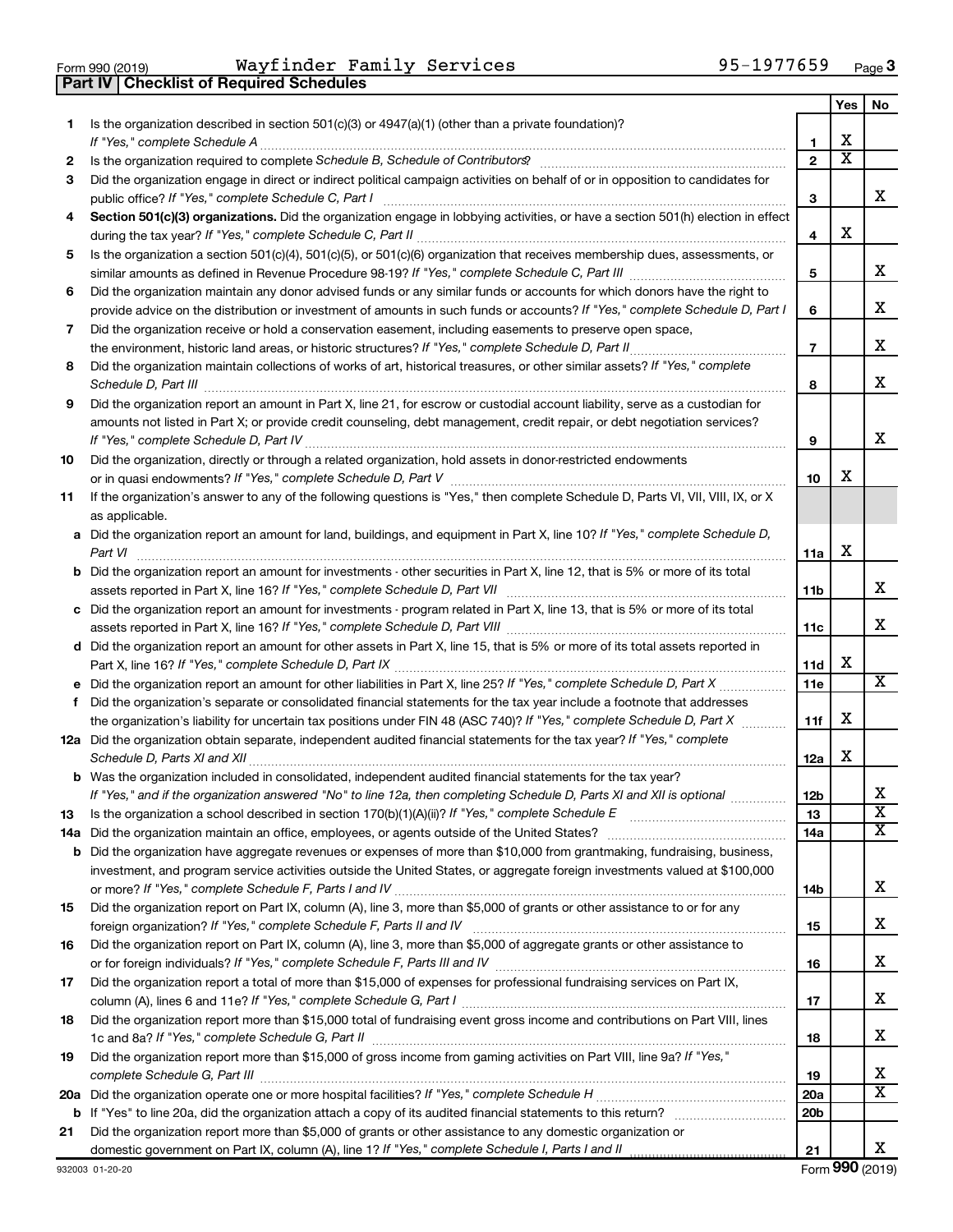**Part IV Checklist of Required Schedules**

*(continued)*

|               |                                                                                                                                                                                                    |                 | Yes | No.                     |
|---------------|----------------------------------------------------------------------------------------------------------------------------------------------------------------------------------------------------|-----------------|-----|-------------------------|
| 22            | Did the organization report more than \$5,000 of grants or other assistance to or for domestic individuals on                                                                                      |                 |     |                         |
|               |                                                                                                                                                                                                    | 22              | X   |                         |
| 23            | Did the organization answer "Yes" to Part VII, Section A, line 3, 4, or 5 about compensation of the organization's current                                                                         |                 |     |                         |
|               | and former officers, directors, trustees, key employees, and highest compensated employees? If "Yes," complete                                                                                     |                 |     |                         |
|               | Schedule J                                                                                                                                                                                         | 23              | X   |                         |
|               | 24a Did the organization have a tax-exempt bond issue with an outstanding principal amount of more than \$100,000 as of the                                                                        |                 |     |                         |
|               | last day of the year, that was issued after December 31, 2002? If "Yes," answer lines 24b through 24d and complete                                                                                 |                 |     |                         |
|               |                                                                                                                                                                                                    | 24a             |     | х                       |
|               |                                                                                                                                                                                                    | 24 <sub>b</sub> |     |                         |
|               | c Did the organization maintain an escrow account other than a refunding escrow at any time during the year to defease                                                                             |                 |     |                         |
|               |                                                                                                                                                                                                    | 24c             |     |                         |
|               |                                                                                                                                                                                                    | 24d             |     |                         |
|               | 25a Section 501(c)(3), 501(c)(4), and 501(c)(29) organizations. Did the organization engage in an excess benefit                                                                                   |                 |     |                         |
|               |                                                                                                                                                                                                    | 25a             |     | х                       |
|               | b Is the organization aware that it engaged in an excess benefit transaction with a disqualified person in a prior year, and                                                                       |                 |     |                         |
|               | that the transaction has not been reported on any of the organization's prior Forms 990 or 990-EZ? If "Yes," complete                                                                              |                 |     |                         |
|               | Schedule L, Part I                                                                                                                                                                                 | 25b             |     | X                       |
| 26            | Did the organization report any amount on Part X, line 5 or 22, for receivables from or payables to any current                                                                                    |                 |     |                         |
|               | or former officer, director, trustee, key employee, creator or founder, substantial contributor, or 35%                                                                                            |                 |     | х                       |
|               |                                                                                                                                                                                                    | 26              |     |                         |
| 27            | Did the organization provide a grant or other assistance to any current or former officer, director, trustee, key employee,                                                                        |                 |     |                         |
|               | creator or founder, substantial contributor or employee thereof, a grant selection committee member, or to a 35% controlled                                                                        |                 |     | х                       |
|               | entity (including an employee thereof) or family member of any of these persons? If "Yes," complete Schedule L, Part III                                                                           | 27              |     |                         |
| 28            | Was the organization a party to a business transaction with one of the following parties (see Schedule L, Part IV                                                                                  |                 |     |                         |
|               | instructions, for applicable filing thresholds, conditions, and exceptions):<br>a A current or former officer, director, trustee, key employee, creator or founder, or substantial contributor? If |                 |     |                         |
|               |                                                                                                                                                                                                    | 28a             |     | х                       |
|               |                                                                                                                                                                                                    | 28b             |     | $\overline{\textbf{X}}$ |
|               | c A 35% controlled entity of one or more individuals and/or organizations described in lines 28a or 28b?If                                                                                         |                 |     |                         |
|               |                                                                                                                                                                                                    | 28c             |     | х                       |
| 29            |                                                                                                                                                                                                    | 29              | х   |                         |
| 30            | Did the organization receive contributions of art, historical treasures, or other similar assets, or qualified conservation                                                                        |                 |     |                         |
|               |                                                                                                                                                                                                    | 30              |     | х                       |
| 31            |                                                                                                                                                                                                    | 31              |     | х                       |
| 32            | Did the organization sell, exchange, dispose of, or transfer more than 25% of its net assets? If "Yes," complete                                                                                   |                 |     |                         |
|               | Schedule N, Part II                                                                                                                                                                                | 32              |     | Х                       |
| 33            | Did the organization own 100% of an entity disregarded as separate from the organization under Regulations                                                                                         |                 |     |                         |
|               |                                                                                                                                                                                                    | 33              |     | х                       |
| 34            | Was the organization related to any tax-exempt or taxable entity? If "Yes," complete Schedule R, Part II, III, or IV, and                                                                          |                 |     |                         |
|               | Part V, line 1                                                                                                                                                                                     | 34              |     | х                       |
|               |                                                                                                                                                                                                    | <b>35a</b>      |     | х                       |
|               | <b>b</b> If "Yes" to line 35a, did the organization receive any payment from or engage in any transaction with a controlled entity                                                                 |                 |     |                         |
|               |                                                                                                                                                                                                    | 35b             |     |                         |
| 36            | Section 501(c)(3) organizations. Did the organization make any transfers to an exempt non-charitable related organization?                                                                         |                 |     |                         |
|               |                                                                                                                                                                                                    | 36              |     | х                       |
| 37            | Did the organization conduct more than 5% of its activities through an entity that is not a related organization                                                                                   |                 |     |                         |
|               |                                                                                                                                                                                                    | 37              |     | х                       |
| 38            | Did the organization complete Schedule O and provide explanations in Schedule O for Part VI, lines 11b and 19?                                                                                     |                 |     |                         |
|               |                                                                                                                                                                                                    | 38              | х   |                         |
| <b>Part V</b> | <b>Statements Regarding Other IRS Filings and Tax Compliance</b>                                                                                                                                   |                 |     |                         |
|               |                                                                                                                                                                                                    |                 |     |                         |
|               |                                                                                                                                                                                                    |                 | Yes | No                      |
|               | 58<br>1a                                                                                                                                                                                           |                 |     |                         |
|               | 0<br>1b                                                                                                                                                                                            |                 |     |                         |
|               | c Did the organization comply with backup withholding rules for reportable payments to vendors and reportable gaming                                                                               |                 |     |                         |
|               |                                                                                                                                                                                                    | 1c              | х   |                         |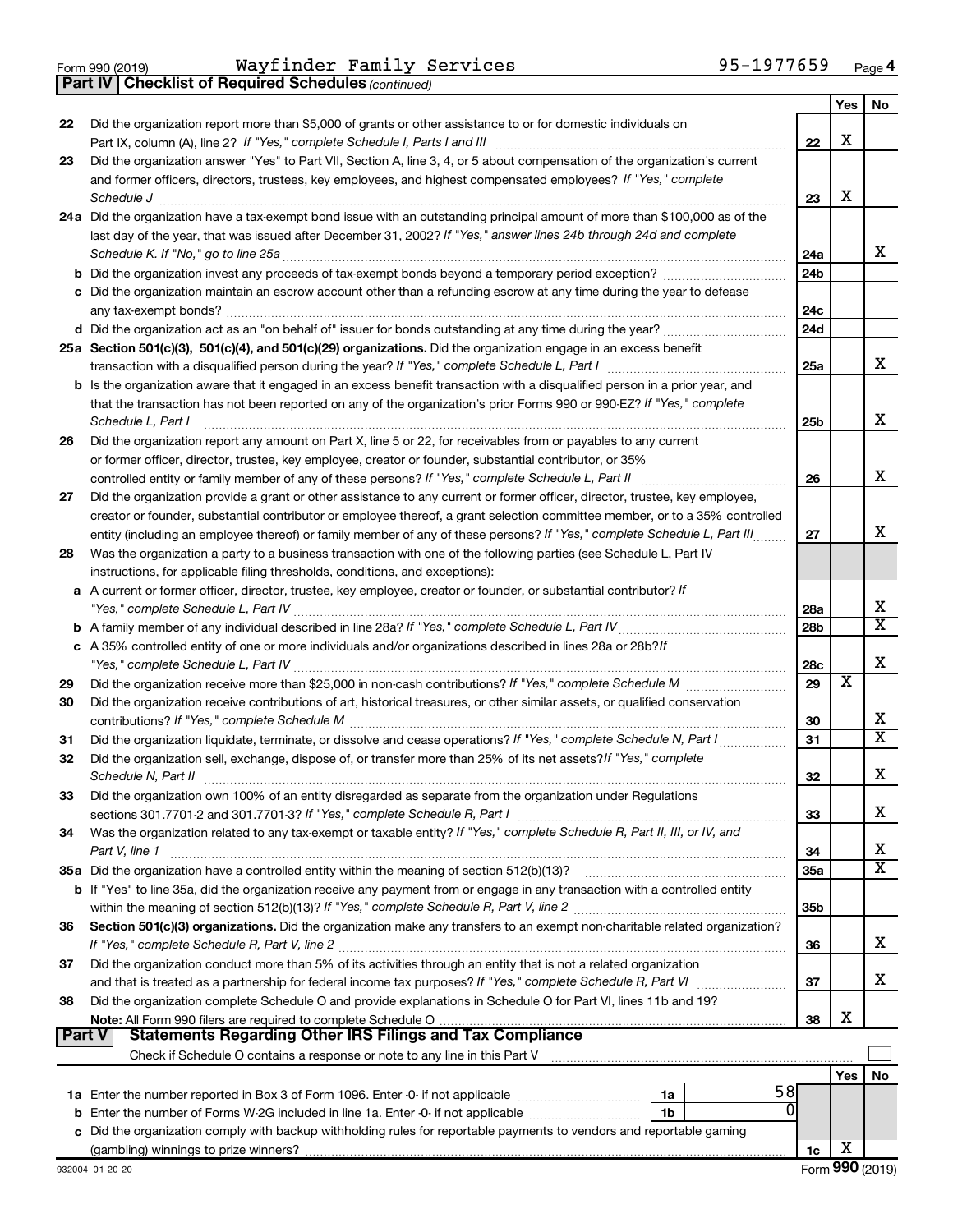| Form 990 (2019) | Wayfinder Family Services | 95-1977659<br>Page |
|-----------------|---------------------------|--------------------|

**Part V Statements Regarding Other IRS Filings and Tax Compliance**

*(continued)*

|    |                                                                                                                                                                                                               |                      | Yes | No |  |  |
|----|---------------------------------------------------------------------------------------------------------------------------------------------------------------------------------------------------------------|----------------------|-----|----|--|--|
|    | 2a Enter the number of employees reported on Form W-3, Transmittal of Wage and Tax Statements,                                                                                                                |                      |     |    |  |  |
|    | 517<br>filed for the calendar year ending with or within the year covered by this return <i>manumumumum</i><br>2a                                                                                             |                      |     |    |  |  |
|    |                                                                                                                                                                                                               | 2 <sub>b</sub>       | X   |    |  |  |
|    |                                                                                                                                                                                                               |                      |     |    |  |  |
|    | 3a Did the organization have unrelated business gross income of \$1,000 or more during the year?                                                                                                              | 3a<br>3b             |     | х  |  |  |
|    |                                                                                                                                                                                                               |                      |     |    |  |  |
|    | 4a At any time during the calendar year, did the organization have an interest in, or a signature or other authority over, a                                                                                  |                      |     |    |  |  |
|    | financial account in a foreign country (such as a bank account, securities account, or other financial account)?                                                                                              | 4a                   |     | х  |  |  |
|    | <b>b</b> If "Yes," enter the name of the foreign country $\blacktriangleright$                                                                                                                                |                      |     |    |  |  |
|    | See instructions for filing requirements for FinCEN Form 114, Report of Foreign Bank and Financial Accounts (FBAR).                                                                                           |                      |     | х  |  |  |
| 5а |                                                                                                                                                                                                               | 5a                   |     | x  |  |  |
| b  |                                                                                                                                                                                                               | 5 <sub>b</sub><br>5c |     |    |  |  |
|    |                                                                                                                                                                                                               |                      |     |    |  |  |
|    | 6a Does the organization have annual gross receipts that are normally greater than \$100,000, and did the organization solicit<br>any contributions that were not tax deductible as charitable contributions? | 6а                   |     | х  |  |  |
|    | b If "Yes," did the organization include with every solicitation an express statement that such contributions or gifts                                                                                        |                      |     |    |  |  |
|    | were not tax deductible?                                                                                                                                                                                      | 6b                   |     |    |  |  |
| 7  | Organizations that may receive deductible contributions under section 170(c).                                                                                                                                 |                      |     |    |  |  |
|    | Did the organization receive a payment in excess of \$75 made partly as a contribution and partly for goods and services provided to the payor?                                                               | 7а                   |     | x  |  |  |
|    |                                                                                                                                                                                                               | 7b                   |     |    |  |  |
|    | Did the organization sell, exchange, or otherwise dispose of tangible personal property for which it was required                                                                                             |                      |     |    |  |  |
|    |                                                                                                                                                                                                               | 7c                   |     | x  |  |  |
|    | 7d<br>If "Yes," indicate the number of Forms 8282 filed during the year <i>manual contention</i> contents the number of Forms 8282 filed during the year                                                      |                      |     |    |  |  |
|    | Did the organization receive any funds, directly or indirectly, to pay premiums on a personal benefit contract?                                                                                               | 7е                   |     | х  |  |  |
| Ť  | Did the organization, during the year, pay premiums, directly or indirectly, on a personal benefit contract?                                                                                                  | 7f                   |     | X  |  |  |
|    | If the organization received a contribution of qualified intellectual property, did the organization file Form 8899 as required?                                                                              | 7g                   | N/R |    |  |  |
| h  | If the organization received a contribution of cars, boats, airplanes, or other vehicles, did the organization file a Form 1098-C?                                                                            | 7h                   | N/R |    |  |  |
| 8  | Sponsoring organizations maintaining donor advised funds. Did a donor advised fund maintained by the                                                                                                          |                      |     |    |  |  |
|    | N/A<br>sponsoring organization have excess business holdings at any time during the year?                                                                                                                     | 8                    |     |    |  |  |
| 9  | Sponsoring organizations maintaining donor advised funds.                                                                                                                                                     |                      |     |    |  |  |
| а  | N/A<br>Did the sponsoring organization make any taxable distributions under section 4966?                                                                                                                     | 9а                   |     |    |  |  |
| b  | N/A                                                                                                                                                                                                           | 9b                   |     |    |  |  |
| 10 | Section 501(c)(7) organizations. Enter:                                                                                                                                                                       |                      |     |    |  |  |
| а  | 10a                                                                                                                                                                                                           |                      |     |    |  |  |
| b  | 10 <sub>b</sub><br>Gross receipts, included on Form 990, Part VIII, line 12, for public use of club facilities                                                                                                |                      |     |    |  |  |
| 11 | Section 501(c)(12) organizations. Enter:                                                                                                                                                                      |                      |     |    |  |  |
|    |                                                                                                                                                                                                               |                      |     |    |  |  |
|    | b Gross income from other sources (Do not net amounts due or paid to other sources against<br>11 <sub>b</sub>                                                                                                 |                      |     |    |  |  |
|    | 12a Section 4947(a)(1) non-exempt charitable trusts. Is the organization filing Form 990 in lieu of Form 1041?                                                                                                | 12a                  |     |    |  |  |
|    | <b>b</b> If "Yes," enter the amount of tax-exempt interest received or accrued during the year $\ldots$ $\mathbf{N}/\mathbf{A}$ .<br>12b                                                                      |                      |     |    |  |  |
| 13 | Section 501(c)(29) qualified nonprofit health insurance issuers.                                                                                                                                              |                      |     |    |  |  |
|    | N/A                                                                                                                                                                                                           | 13a                  |     |    |  |  |
|    | Note: See the instructions for additional information the organization must report on Schedule O.                                                                                                             |                      |     |    |  |  |
|    | <b>b</b> Enter the amount of reserves the organization is required to maintain by the states in which the                                                                                                     |                      |     |    |  |  |
|    | 13 <sub>b</sub>                                                                                                                                                                                               |                      |     |    |  |  |
|    | 13 <sub>c</sub>                                                                                                                                                                                               |                      |     |    |  |  |
|    | 14a Did the organization receive any payments for indoor tanning services during the tax year?                                                                                                                | 14a                  |     | x  |  |  |
|    | <b>b</b> If "Yes," has it filed a Form 720 to report these payments? If "No," provide an explanation on Schedule O                                                                                            | 14b                  |     |    |  |  |
| 15 | Is the organization subject to the section 4960 tax on payment(s) of more than \$1,000,000 in remuneration or                                                                                                 |                      |     |    |  |  |
|    |                                                                                                                                                                                                               | 15                   |     | х  |  |  |
|    | If "Yes," see instructions and file Form 4720, Schedule N.                                                                                                                                                    |                      |     |    |  |  |
| 16 | Is the organization an educational institution subject to the section 4968 excise tax on net investment income?                                                                                               | 16                   |     | х  |  |  |
|    | If "Yes," complete Form 4720, Schedule O.                                                                                                                                                                     |                      |     |    |  |  |

Form (2019) **990**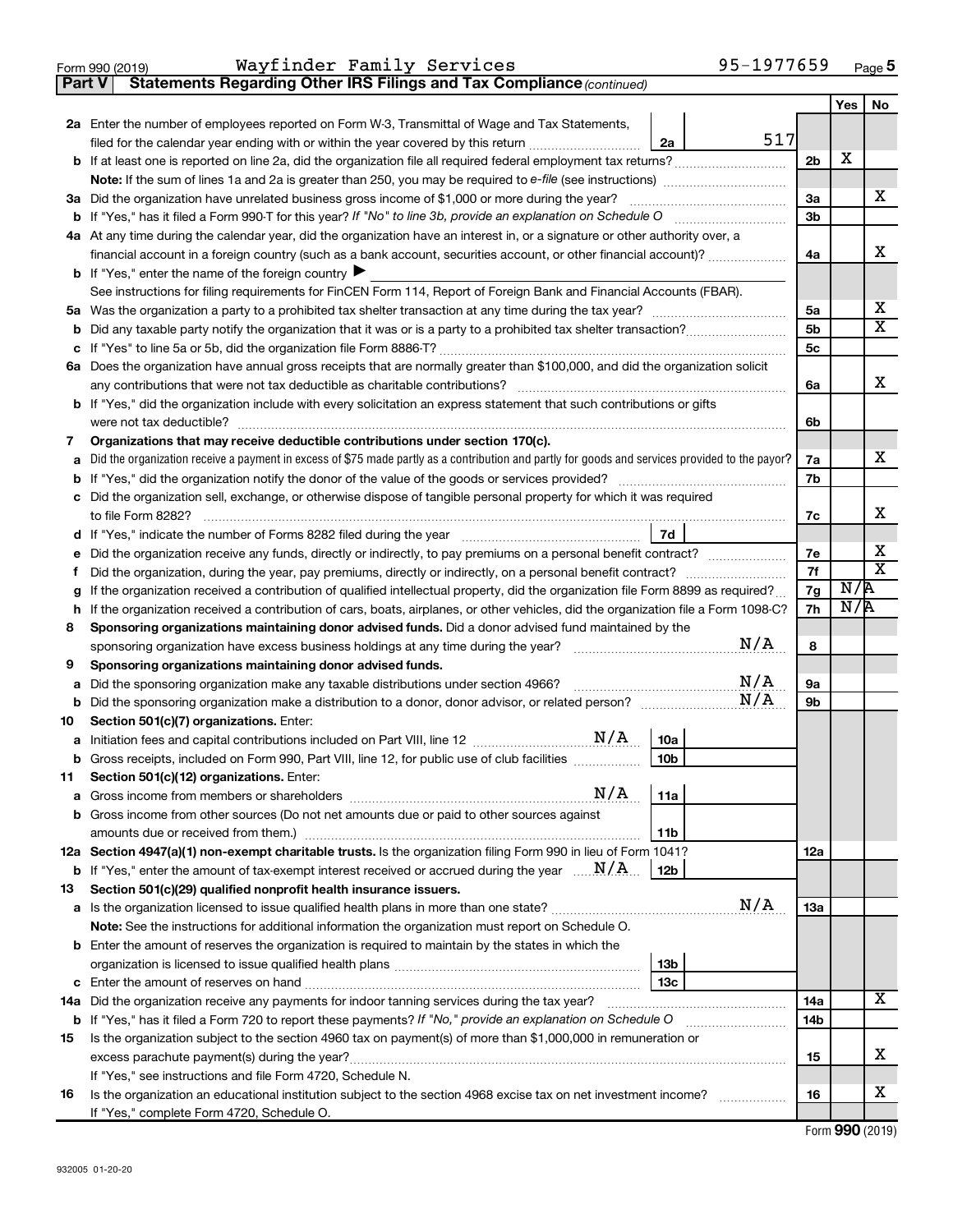| Form 990 (2019) |  |
|-----------------|--|
|-----------------|--|

#### Form 990 (2019) Wayfinder Family Services 95-1977659 <sub>Page</sub>

**Part VI** Governance, Management, and Disclosure For each "Yes" response to lines 2 through 7b below, and for a "No" response *to line 8a, 8b, or 10b below, describe the circumstances, processes, or changes on Schedule O. See instructions.*

|     |                                                                                                                                                                                                     |                 |                         | $\overline{\text{X}}$   |
|-----|-----------------------------------------------------------------------------------------------------------------------------------------------------------------------------------------------------|-----------------|-------------------------|-------------------------|
|     | <b>Section A. Governing Body and Management</b>                                                                                                                                                     |                 |                         |                         |
|     |                                                                                                                                                                                                     |                 | Yes                     | No                      |
|     | 17<br><b>1a</b> Enter the number of voting members of the governing body at the end of the tax year<br>1a                                                                                           |                 |                         |                         |
|     | If there are material differences in voting rights among members of the governing body, or if the governing                                                                                         |                 |                         |                         |
|     | body delegated broad authority to an executive committee or similar committee, explain on Schedule O.                                                                                               |                 |                         |                         |
| b   | 16<br>Enter the number of voting members included on line 1a, above, who are independent<br>1b                                                                                                      |                 |                         |                         |
| 2   | Did any officer, director, trustee, or key employee have a family relationship or a business relationship with any other                                                                            |                 |                         |                         |
|     | officer, director, trustee, or key employee?                                                                                                                                                        | $\mathbf{2}$    |                         | х                       |
| 3   | Did the organization delegate control over management duties customarily performed by or under the direct supervision                                                                               |                 |                         |                         |
|     |                                                                                                                                                                                                     | 3               |                         | х                       |
| 4   | Did the organization make any significant changes to its governing documents since the prior Form 990 was filed?                                                                                    | 4               |                         | $\overline{\mathbf{x}}$ |
| 5   |                                                                                                                                                                                                     | 5               |                         | $\overline{\mathbf{x}}$ |
| 6   |                                                                                                                                                                                                     | 6               |                         | $\overline{\mathbf{x}}$ |
| 7a  | Did the organization have members, stockholders, or other persons who had the power to elect or appoint one or                                                                                      |                 |                         |                         |
|     | more members of the governing body?                                                                                                                                                                 | 7a              |                         | х                       |
|     | <b>b</b> Are any governance decisions of the organization reserved to (or subject to approval by) members, stockholders, or                                                                         |                 |                         |                         |
|     | persons other than the governing body?                                                                                                                                                              | 7b              |                         | x                       |
| 8   | Did the organization contemporaneously document the meetings held or written actions undertaken during the year by the following:                                                                   |                 |                         |                         |
| a   |                                                                                                                                                                                                     | 8а              | х                       |                         |
| b   | Each committee with authority to act on behalf of the governing body?                                                                                                                               | 8b              | $\overline{\mathbf{x}}$ |                         |
| 9   | Is there any officer, director, trustee, or key employee listed in Part VII, Section A, who cannot be reached at the                                                                                |                 |                         |                         |
|     |                                                                                                                                                                                                     | 9               |                         | x                       |
|     | Section B. Policies (This Section B requests information about policies not required by the Internal Revenue Code.)                                                                                 |                 |                         |                         |
|     |                                                                                                                                                                                                     |                 | Yes                     | No                      |
|     |                                                                                                                                                                                                     | 10a             |                         | х                       |
|     | <b>b</b> If "Yes," did the organization have written policies and procedures governing the activities of such chapters, affiliates,                                                                 |                 |                         |                         |
|     |                                                                                                                                                                                                     | 10 <sub>b</sub> |                         |                         |
|     | 11a Has the organization provided a complete copy of this Form 990 to all members of its governing body before filing the form?                                                                     | 11a             | X                       |                         |
| b   | Describe in Schedule O the process, if any, used by the organization to review this Form 990.                                                                                                       |                 |                         |                         |
| 12a | Did the organization have a written conflict of interest policy? If "No," go to line 13                                                                                                             | 12a             | х                       |                         |
| b   | Were officers, directors, or trustees, and key employees required to disclose annually interests that could give rise to conflicts?                                                                 | 12 <sub>b</sub> | $\overline{\textbf{x}}$ |                         |
| с   | Did the organization regularly and consistently monitor and enforce compliance with the policy? If "Yes," describe                                                                                  |                 |                         |                         |
|     | in Schedule O how this was done                                                                                                                                                                     | 12c             | х                       |                         |
| 13  | Did the organization have a written whistleblower policy?                                                                                                                                           | 13              | $\overline{\textbf{x}}$ |                         |
| 14  |                                                                                                                                                                                                     | 14              | $\overline{\mathbf{X}}$ |                         |
| 15  | Did the process for determining compensation of the following persons include a review and approval by independent                                                                                  |                 |                         |                         |
|     | persons, comparability data, and contemporaneous substantiation of the deliberation and decision?                                                                                                   |                 |                         |                         |
| а   | The organization's CEO, Executive Director, or top management official                                                                                                                              | <b>15a</b>      | х                       |                         |
|     |                                                                                                                                                                                                     | 15b             | х                       |                         |
|     | If "Yes" to line 15a or 15b, describe the process in Schedule O (see instructions).                                                                                                                 |                 |                         |                         |
|     | 16a Did the organization invest in, contribute assets to, or participate in a joint venture or similar arrangement with a                                                                           |                 |                         |                         |
|     | taxable entity during the year?                                                                                                                                                                     | 16a             |                         | x                       |
|     | b If "Yes," did the organization follow a written policy or procedure requiring the organization to evaluate its participation                                                                      |                 |                         |                         |
|     | in joint venture arrangements under applicable federal tax law, and take steps to safeguard the organization's                                                                                      |                 |                         |                         |
|     | exempt status with respect to such arrangements?                                                                                                                                                    | 16b             |                         |                         |
|     | <b>Section C. Disclosure</b><br>List the states with which a copy of this Form 990 is required to be filed CA, FL, GA, HI, IL, KS, KY, MD, MI, MJ, NJ, NM                                           |                 |                         |                         |
| 17  |                                                                                                                                                                                                     |                 |                         |                         |
| 18  | Section 6104 requires an organization to make its Forms 1023 (1024 or 1024-A, if applicable), 990, and 990-T (Section 501(c)(3)s only) available                                                    |                 |                         |                         |
|     | for public inspection. Indicate how you made these available. Check all that apply.<br>$\lfloor x \rfloor$ Upon request<br>$\lfloor X \rfloor$ Own website<br>$\lfloor X \rfloor$ Another's website |                 |                         |                         |
|     | Other (explain on Schedule O)<br>Describe on Schedule O whether (and if so, how) the organization made its governing documents, conflict of interest policy, and financial                          |                 |                         |                         |
| 19  |                                                                                                                                                                                                     |                 |                         |                         |
|     | statements available to the public during the tax year.<br>State the name, address, and telephone number of the person who possesses the organization's books and records                           |                 |                         |                         |
| 20  | Donna Roberts, Chief Financial & Admin. Officer - (323)295-4555                                                                                                                                     |                 |                         |                         |
|     | 5300 Angeles Vista Blvd., Los Angeles, CA<br>90043                                                                                                                                                  |                 |                         |                         |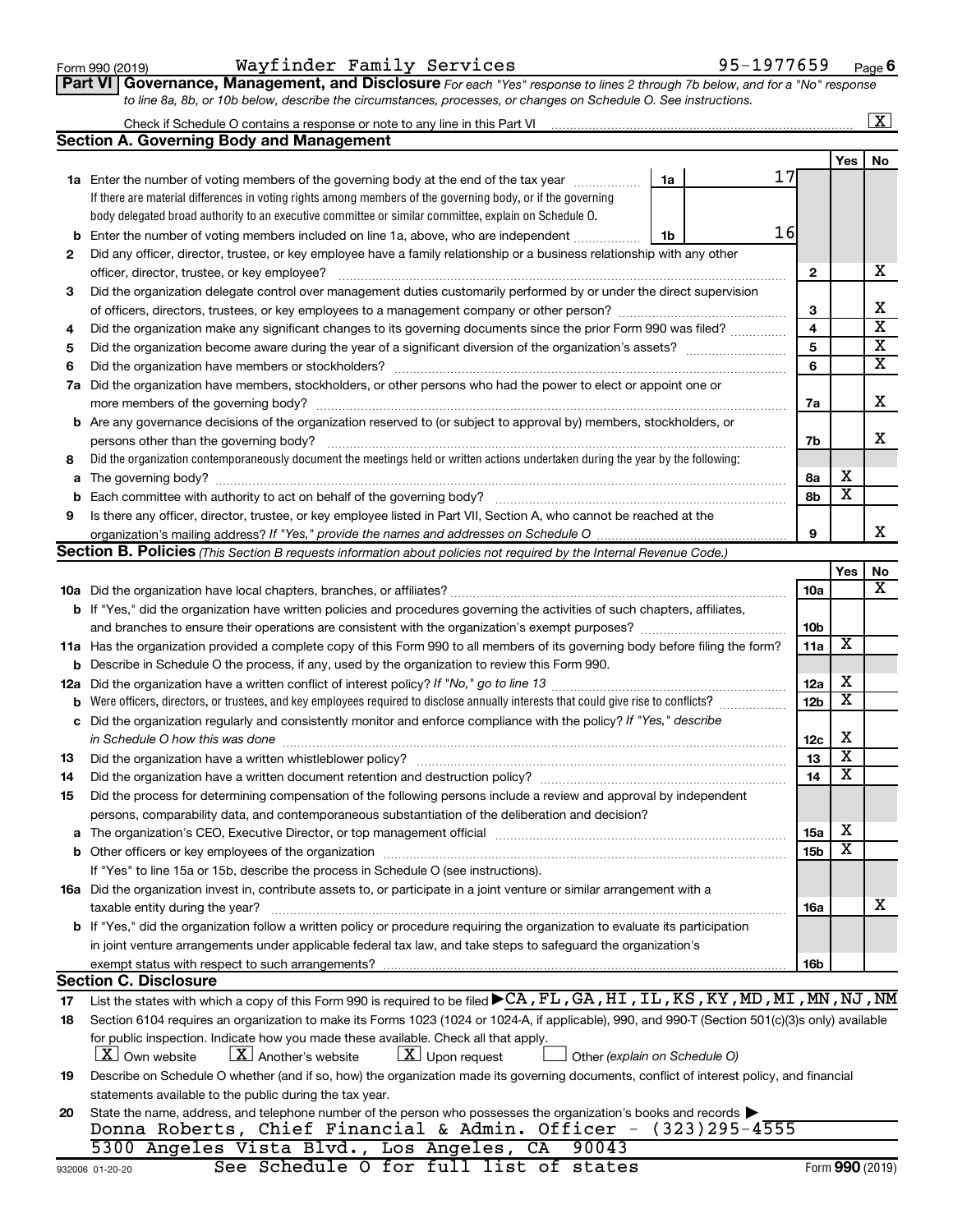$\Box$ 

| Part VII Compensation of Officers, Directors, Trustees, Key Employees, Highest Compensated |  |  |  |  |
|--------------------------------------------------------------------------------------------|--|--|--|--|
| <b>Employees, and Independent Contractors</b>                                              |  |  |  |  |

Check if Schedule O contains a response or note to any line in this Part VII

**Section A. Officers, Directors, Trustees, Key Employees, and Highest Compensated Employees**

**1a**  Complete this table for all persons required to be listed. Report compensation for the calendar year ending with or within the organization's tax year.  $\bullet$  List all of the organization's current officers, directors, trustees (whether individuals or organizations), regardless of amount of compensation.

Enter -0- in columns (D), (E), and (F) if no compensation was paid.

**•** List all of the organization's current key employees, if any. See instructions for definition of "key employee."

• List the organization's five *current* highest compensated employees (other than an officer, director, trustee, or key employee) who received reportable compensation (Box 5 of Form W-2 and/or Box 7 of Form 1099-MISC) of more than \$100,000 from the organization and any related organizations.

 $\bullet$  List all of the organization's former officers, key employees, and highest compensated employees who received more than \$100,000 of reportable compensation from the organization and any related organizations.

**•** List all of the organization's former directors or trustees that received, in the capacity as a former director or trustee of the organization, more than \$10,000 of reportable compensation from the organization and any related organizations.

See instructions for the order in which to list the persons above.

Check this box if neither the organization nor any related organization compensated any current officer, director, or trustee.  $\Box$ 

| (A)                              | (B)               |                                |                                                                  | (C)         |              |                                   |        | (D)             | (E)                           | (F)                   |
|----------------------------------|-------------------|--------------------------------|------------------------------------------------------------------|-------------|--------------|-----------------------------------|--------|-----------------|-------------------------------|-----------------------|
| Name and title                   | Average           |                                | (do not check more than one                                      | Position    |              |                                   |        | Reportable      | Reportable                    | Estimated             |
|                                  | hours per         |                                | box, unless person is both an<br>officer and a director/trustee) |             |              |                                   |        | compensation    | compensation                  | amount of             |
|                                  | week<br>(list any |                                |                                                                  |             |              |                                   |        | from<br>the     | from related<br>organizations | other<br>compensation |
|                                  | hours for         |                                |                                                                  |             |              |                                   |        | organization    | (W-2/1099-MISC)               | from the              |
|                                  | related           |                                | trustee                                                          |             |              |                                   |        | (W-2/1099-MISC) |                               | organization          |
|                                  | organizations     |                                |                                                                  |             |              |                                   |        |                 |                               | and related           |
|                                  | below             | Individual trustee or director | Institutional t                                                  |             | Key employee | Highest compensated<br>  employee |        |                 |                               | organizations         |
|                                  | line)             |                                |                                                                  | Officer     |              |                                   | Former |                 |                               |                       |
| Elworth A.E. Williams<br>(1)     | 1.00              |                                |                                                                  |             |              |                                   |        |                 |                               |                       |
| Chair of Board                   |                   | $\mathbf X$                    |                                                                  | $\mathbf X$ |              |                                   |        | $\mathbf 0$ .   | $\mathbf 0$ .                 | 0.                    |
| (2) Linda Myerson Dean           | 1.00              |                                |                                                                  |             |              |                                   |        |                 |                               |                       |
| Vice Chair of Board              |                   | $\mathbf X$                    |                                                                  | X           |              |                                   |        | $\mathbf 0$     | $\mathbf 0$ .                 | $0$ .                 |
| (3)<br>Scott M. Farkas Esq.      | 1.00              |                                |                                                                  |             |              |                                   |        |                 |                               |                       |
| Immediate Past Chair & Secretary |                   | X                              |                                                                  | X           |              |                                   |        | $\mathbf 0$     | 0.                            | 0.                    |
| Glenn A. Sonnenberg<br>(4)       | 1.00              |                                |                                                                  |             |              |                                   |        |                 |                               |                       |
| Treasurer                        |                   | $\mathbf X$                    |                                                                  | $\mathbf X$ |              |                                   |        | 0.              | $\mathbf 0$ .                 | $\mathbf 0$ .         |
| Edward W. Chambliss<br>(5)       | 1.00              |                                |                                                                  |             |              |                                   |        |                 |                               |                       |
| Board Member                     |                   | X                              |                                                                  |             |              |                                   |        | $\mathbf 0$ .   | $\mathbf 0$ .                 | $\mathbf 0$ .         |
| Harold A. Davidson DBA<br>(6)    | 1.00              |                                |                                                                  |             |              |                                   |        |                 |                               |                       |
| Board Member                     |                   | X                              |                                                                  |             |              |                                   |        | $\mathbf 0$     | $\mathbf 0$                   | $0$ .                 |
| Erica Fernandez<br>(7)           | 1.00              |                                |                                                                  |             |              |                                   |        |                 |                               |                       |
| Board Member (Start 4/20)        |                   | X                              |                                                                  |             |              |                                   |        | $\mathbf 0$ .   | $\mathbf 0$ .                 | $\mathbf 0$ .         |
| Timothy E. Ford, Esq.<br>(8)     | 1.00              |                                |                                                                  |             |              |                                   |        |                 |                               |                       |
| Board Member                     |                   | X                              |                                                                  |             |              |                                   |        | 0.              | $\mathbf 0$                   | $\mathbf 0$ .         |
| (9) Robert D. Held               | 1.00              |                                |                                                                  |             |              |                                   |        |                 |                               |                       |
| Board Member                     |                   | X                              |                                                                  |             |              |                                   |        | $\mathbf 0$ .   | $\mathbf 0$                   | 0.                    |
| (10) Steve L. Hernandez          | 1.00              |                                |                                                                  |             |              |                                   |        |                 |                               |                       |
| Board Member                     |                   | X                              |                                                                  |             |              |                                   |        | $\mathbf 0$ .   | $\mathbf 0$ .                 | $\mathbf 0$ .         |
| (11) Richard L. Kaplan           | 1.00              |                                |                                                                  |             |              |                                   |        |                 |                               |                       |
| Board Member                     |                   | X                              |                                                                  |             |              |                                   |        | 0.              | $\mathbf 0$ .                 | 0.                    |
| (12) Jonathan I. Macy, MD        | 1.00              |                                |                                                                  |             |              |                                   |        |                 |                               |                       |
| Board Member                     |                   | X                              |                                                                  |             |              |                                   |        | 0.              | $\mathbf 0$ .                 | $\mathbf 0$ .         |
| (13) John Nicolaus               | 1.00              |                                |                                                                  |             |              |                                   |        |                 |                               |                       |
| Board Member (Start 4/20)        |                   | X                              |                                                                  |             |              |                                   |        | $\mathbf 0$ .   | $\mathbf 0$ .                 | $\mathbf 0$ .         |
| (14) Reva Shakkottai             | 1.00              |                                |                                                                  |             |              |                                   |        |                 |                               |                       |
| Board Member                     |                   | X                              |                                                                  |             |              |                                   |        | $\mathbf{0}$ .  | $\mathbf 0$ .                 | $0$ .                 |
| (15) Stevie Wonder               | 1.00              |                                |                                                                  |             |              |                                   |        |                 |                               |                       |
| Board Member                     |                   | X                              |                                                                  |             |              |                                   |        | 0.              | $\mathbf 0$ .                 | 0.                    |
| (16) David Wraa                  | 1.00              |                                |                                                                  |             |              |                                   |        |                 |                               |                       |
| Board Member (Start 4/20)        |                   | X                              |                                                                  |             |              |                                   |        | 0.              | $\mathbf 0$ .                 | $\mathbf 0$ .         |
| (17) Miki Jordan                 | 40.00             |                                |                                                                  |             |              |                                   |        |                 |                               |                       |
| CEO/President                    |                   | $\mathbf X$                    |                                                                  | X           |              |                                   |        | 390,101.        | $\mathbf 0$ .                 | 68,538.               |
|                                  |                   |                                |                                                                  |             |              |                                   |        |                 |                               |                       |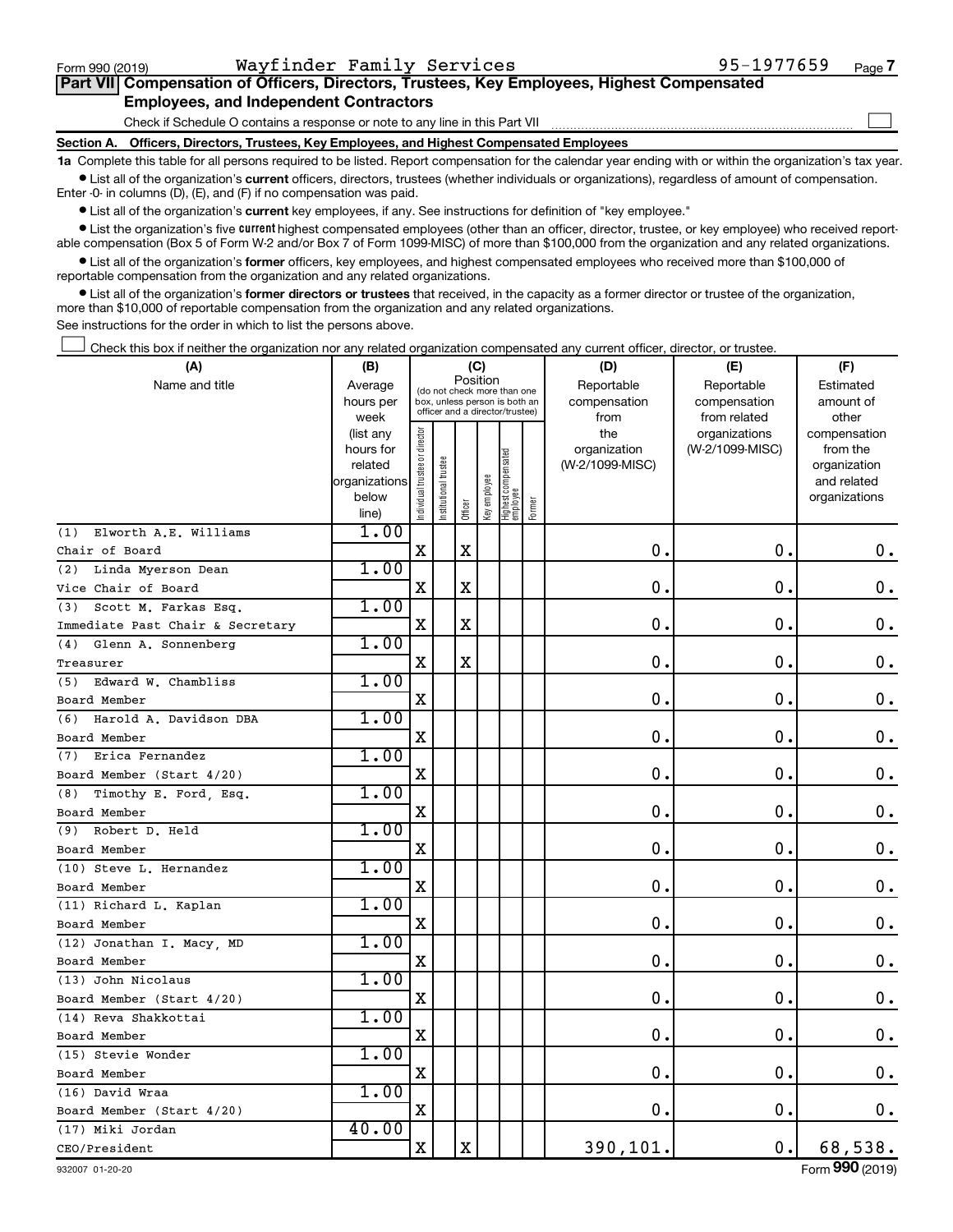| Section A. Officers, Directors, Trustees, Key Employees, and Highest Compensated Employees (continued)<br>(B)<br>(C)<br>(A)<br>(D)<br>(F)<br>(E)<br>Position<br>Average<br>Name and title<br>Reportable<br>Reportable<br>Estimated<br>(do not check more than one<br>hours per<br>compensation<br>compensation<br>amount of<br>box, unless person is both an<br>officer and a director/trustee)<br>week<br>from related<br>from<br>other<br>(list any<br>Individual trustee or director<br>the<br>organizations<br>compensation<br>hours for<br>organization<br>(W-2/1099-MISC)<br>from the<br>Highest compensated<br>employee<br>Institutional trustee<br>related<br>(W-2/1099-MISC)<br>organization<br>organizations<br>Key employee<br>and related<br>below<br>organizations<br>Former<br>Officer<br>line)<br>40.00<br>(18) Jay Allen<br>284,690.<br>Χ<br>29,599.<br>0.<br>COO<br>40.00<br>(19) Blythe Maling<br>36,664.<br>X<br>233,138.<br>0.<br>Senior VP and Chief Development Offi<br>40.00<br>(20) Donna Roberts<br>183,998.<br>36,584.<br>X<br>Ο.<br>40.00<br>165,363.<br>X<br>27, 271.<br>0.<br>40.00<br>165,894.<br>7,243.<br>X<br>Ο.<br>40.00<br>(23) Tisha S. Langley<br>149,751.<br>17,054.<br>X<br>0.<br>Clinical Officer<br>1,572,935.<br>222,953.<br>0.<br>1b Subtotal<br>0.<br>Ω.<br>0.<br>1,572,935.<br>222,953.<br>$\overline{0}$ .<br>Total number of individuals (including but not limited to those listed above) who received more than \$100,000 of reportable<br>2<br>22<br>compensation from the organization $\blacktriangleright$<br>Yes<br>No<br>Did the organization list any former officer, director, trustee, key employee, or highest compensated employee on<br>3<br>х<br>line 1a? If "Yes," complete Schedule J for such individual<br>3<br>For any individual listed on line 1a, is the sum of reportable compensation and other compensation from the organization<br>4<br>х<br>and related organizations greater than \$150,000? If "Yes," complete Schedule J for such individual<br>$\overline{\mathbf{4}}$<br>Did any person listed on line 1a receive or accrue compensation from any unrelated organization or individual for services<br>5<br>X<br>5<br><b>Section B. Independent Contractors</b><br>Complete this table for your five highest compensated independent contractors that received more than \$100,000 of compensation from<br>1.<br>the organization. Report compensation for the calendar year ending with or within the organization's tax year.<br>(A)<br>(C)<br>(B)<br>Name and business address<br>Description of services<br>Compensation<br>Fox Staffing, Inc., 15342 S. Hawthorne<br>Blvd., Ste. 214, Lawndale, CA 90260<br>786,439.<br>Temporary Help<br>Huntington Culinary, Inc, 7071 Warner<br>Ave., Suite F-714, Huntington Beach, CA<br>514,916.<br>Food<br>Innovative<br>IT Services<br>14271 Frn Ave., Chino, CA 91710<br>393,197.<br>DMS Facility Services, 1040 Arroyo Drive<br>Caller Service, Unit 2005, S. Pasadena, CA<br>Cleaning Services<br>317,294.<br>US Foods, Inc<br>300, 197.<br>1515155 Northam St., La Mirada, CA 90638<br>Food services<br>2 Total number of independent contractors (including but not limited to those listed above) who received more than<br>16<br>\$100,000 of compensation from the organization > | Wayfinder Family Services<br>Form 990 (2019) |  |  |  |  |  |  |  |  | 95-1977659 |  | Page 8 |
|-------------------------------------------------------------------------------------------------------------------------------------------------------------------------------------------------------------------------------------------------------------------------------------------------------------------------------------------------------------------------------------------------------------------------------------------------------------------------------------------------------------------------------------------------------------------------------------------------------------------------------------------------------------------------------------------------------------------------------------------------------------------------------------------------------------------------------------------------------------------------------------------------------------------------------------------------------------------------------------------------------------------------------------------------------------------------------------------------------------------------------------------------------------------------------------------------------------------------------------------------------------------------------------------------------------------------------------------------------------------------------------------------------------------------------------------------------------------------------------------------------------------------------------------------------------------------------------------------------------------------------------------------------------------------------------------------------------------------------------------------------------------------------------------------------------------------------------------------------------------------------------------------------------------------------------------------------------------------------------------------------------------------------------------------------------------------------------------------------------------------------------------------------------------------------------------------------------------------------------------------------------------------------------------------------------------------------------------------------------------------------------------------------------------------------------------------------------------------------------------------------------------------------------------------------------------------------------------------------------------------------------------------------------------------------------------------------------------------------------------------------------------------------------------------------------------------------------------------------------------------------------------------------------------------------------------------------------------------------------------------------------------------------------------------------------------------------------------------------------------------------------------------------------------------------------------------------------------------------------------------------------------------------------------------------------------------|----------------------------------------------|--|--|--|--|--|--|--|--|------------|--|--------|
|                                                                                                                                                                                                                                                                                                                                                                                                                                                                                                                                                                                                                                                                                                                                                                                                                                                                                                                                                                                                                                                                                                                                                                                                                                                                                                                                                                                                                                                                                                                                                                                                                                                                                                                                                                                                                                                                                                                                                                                                                                                                                                                                                                                                                                                                                                                                                                                                                                                                                                                                                                                                                                                                                                                                                                                                                                                                                                                                                                                                                                                                                                                                                                                                                                                                                                                         | Part VII                                     |  |  |  |  |  |  |  |  |            |  |        |
|                                                                                                                                                                                                                                                                                                                                                                                                                                                                                                                                                                                                                                                                                                                                                                                                                                                                                                                                                                                                                                                                                                                                                                                                                                                                                                                                                                                                                                                                                                                                                                                                                                                                                                                                                                                                                                                                                                                                                                                                                                                                                                                                                                                                                                                                                                                                                                                                                                                                                                                                                                                                                                                                                                                                                                                                                                                                                                                                                                                                                                                                                                                                                                                                                                                                                                                         |                                              |  |  |  |  |  |  |  |  |            |  |        |
|                                                                                                                                                                                                                                                                                                                                                                                                                                                                                                                                                                                                                                                                                                                                                                                                                                                                                                                                                                                                                                                                                                                                                                                                                                                                                                                                                                                                                                                                                                                                                                                                                                                                                                                                                                                                                                                                                                                                                                                                                                                                                                                                                                                                                                                                                                                                                                                                                                                                                                                                                                                                                                                                                                                                                                                                                                                                                                                                                                                                                                                                                                                                                                                                                                                                                                                         |                                              |  |  |  |  |  |  |  |  |            |  |        |
|                                                                                                                                                                                                                                                                                                                                                                                                                                                                                                                                                                                                                                                                                                                                                                                                                                                                                                                                                                                                                                                                                                                                                                                                                                                                                                                                                                                                                                                                                                                                                                                                                                                                                                                                                                                                                                                                                                                                                                                                                                                                                                                                                                                                                                                                                                                                                                                                                                                                                                                                                                                                                                                                                                                                                                                                                                                                                                                                                                                                                                                                                                                                                                                                                                                                                                                         |                                              |  |  |  |  |  |  |  |  |            |  |        |
|                                                                                                                                                                                                                                                                                                                                                                                                                                                                                                                                                                                                                                                                                                                                                                                                                                                                                                                                                                                                                                                                                                                                                                                                                                                                                                                                                                                                                                                                                                                                                                                                                                                                                                                                                                                                                                                                                                                                                                                                                                                                                                                                                                                                                                                                                                                                                                                                                                                                                                                                                                                                                                                                                                                                                                                                                                                                                                                                                                                                                                                                                                                                                                                                                                                                                                                         |                                              |  |  |  |  |  |  |  |  |            |  |        |
|                                                                                                                                                                                                                                                                                                                                                                                                                                                                                                                                                                                                                                                                                                                                                                                                                                                                                                                                                                                                                                                                                                                                                                                                                                                                                                                                                                                                                                                                                                                                                                                                                                                                                                                                                                                                                                                                                                                                                                                                                                                                                                                                                                                                                                                                                                                                                                                                                                                                                                                                                                                                                                                                                                                                                                                                                                                                                                                                                                                                                                                                                                                                                                                                                                                                                                                         |                                              |  |  |  |  |  |  |  |  |            |  |        |
|                                                                                                                                                                                                                                                                                                                                                                                                                                                                                                                                                                                                                                                                                                                                                                                                                                                                                                                                                                                                                                                                                                                                                                                                                                                                                                                                                                                                                                                                                                                                                                                                                                                                                                                                                                                                                                                                                                                                                                                                                                                                                                                                                                                                                                                                                                                                                                                                                                                                                                                                                                                                                                                                                                                                                                                                                                                                                                                                                                                                                                                                                                                                                                                                                                                                                                                         |                                              |  |  |  |  |  |  |  |  |            |  |        |
|                                                                                                                                                                                                                                                                                                                                                                                                                                                                                                                                                                                                                                                                                                                                                                                                                                                                                                                                                                                                                                                                                                                                                                                                                                                                                                                                                                                                                                                                                                                                                                                                                                                                                                                                                                                                                                                                                                                                                                                                                                                                                                                                                                                                                                                                                                                                                                                                                                                                                                                                                                                                                                                                                                                                                                                                                                                                                                                                                                                                                                                                                                                                                                                                                                                                                                                         | SVP/Chief Financial and Admin. Offic         |  |  |  |  |  |  |  |  |            |  |        |
|                                                                                                                                                                                                                                                                                                                                                                                                                                                                                                                                                                                                                                                                                                                                                                                                                                                                                                                                                                                                                                                                                                                                                                                                                                                                                                                                                                                                                                                                                                                                                                                                                                                                                                                                                                                                                                                                                                                                                                                                                                                                                                                                                                                                                                                                                                                                                                                                                                                                                                                                                                                                                                                                                                                                                                                                                                                                                                                                                                                                                                                                                                                                                                                                                                                                                                                         | (21) Carmen Garcia                           |  |  |  |  |  |  |  |  |            |  |        |
|                                                                                                                                                                                                                                                                                                                                                                                                                                                                                                                                                                                                                                                                                                                                                                                                                                                                                                                                                                                                                                                                                                                                                                                                                                                                                                                                                                                                                                                                                                                                                                                                                                                                                                                                                                                                                                                                                                                                                                                                                                                                                                                                                                                                                                                                                                                                                                                                                                                                                                                                                                                                                                                                                                                                                                                                                                                                                                                                                                                                                                                                                                                                                                                                                                                                                                                         | Chief People Officer                         |  |  |  |  |  |  |  |  |            |  |        |
|                                                                                                                                                                                                                                                                                                                                                                                                                                                                                                                                                                                                                                                                                                                                                                                                                                                                                                                                                                                                                                                                                                                                                                                                                                                                                                                                                                                                                                                                                                                                                                                                                                                                                                                                                                                                                                                                                                                                                                                                                                                                                                                                                                                                                                                                                                                                                                                                                                                                                                                                                                                                                                                                                                                                                                                                                                                                                                                                                                                                                                                                                                                                                                                                                                                                                                                         | (22) Barry S. Feinberg                       |  |  |  |  |  |  |  |  |            |  |        |
|                                                                                                                                                                                                                                                                                                                                                                                                                                                                                                                                                                                                                                                                                                                                                                                                                                                                                                                                                                                                                                                                                                                                                                                                                                                                                                                                                                                                                                                                                                                                                                                                                                                                                                                                                                                                                                                                                                                                                                                                                                                                                                                                                                                                                                                                                                                                                                                                                                                                                                                                                                                                                                                                                                                                                                                                                                                                                                                                                                                                                                                                                                                                                                                                                                                                                                                         | VP of Program Dev. & Support                 |  |  |  |  |  |  |  |  |            |  |        |
|                                                                                                                                                                                                                                                                                                                                                                                                                                                                                                                                                                                                                                                                                                                                                                                                                                                                                                                                                                                                                                                                                                                                                                                                                                                                                                                                                                                                                                                                                                                                                                                                                                                                                                                                                                                                                                                                                                                                                                                                                                                                                                                                                                                                                                                                                                                                                                                                                                                                                                                                                                                                                                                                                                                                                                                                                                                                                                                                                                                                                                                                                                                                                                                                                                                                                                                         |                                              |  |  |  |  |  |  |  |  |            |  |        |
|                                                                                                                                                                                                                                                                                                                                                                                                                                                                                                                                                                                                                                                                                                                                                                                                                                                                                                                                                                                                                                                                                                                                                                                                                                                                                                                                                                                                                                                                                                                                                                                                                                                                                                                                                                                                                                                                                                                                                                                                                                                                                                                                                                                                                                                                                                                                                                                                                                                                                                                                                                                                                                                                                                                                                                                                                                                                                                                                                                                                                                                                                                                                                                                                                                                                                                                         |                                              |  |  |  |  |  |  |  |  |            |  |        |
|                                                                                                                                                                                                                                                                                                                                                                                                                                                                                                                                                                                                                                                                                                                                                                                                                                                                                                                                                                                                                                                                                                                                                                                                                                                                                                                                                                                                                                                                                                                                                                                                                                                                                                                                                                                                                                                                                                                                                                                                                                                                                                                                                                                                                                                                                                                                                                                                                                                                                                                                                                                                                                                                                                                                                                                                                                                                                                                                                                                                                                                                                                                                                                                                                                                                                                                         |                                              |  |  |  |  |  |  |  |  |            |  |        |
|                                                                                                                                                                                                                                                                                                                                                                                                                                                                                                                                                                                                                                                                                                                                                                                                                                                                                                                                                                                                                                                                                                                                                                                                                                                                                                                                                                                                                                                                                                                                                                                                                                                                                                                                                                                                                                                                                                                                                                                                                                                                                                                                                                                                                                                                                                                                                                                                                                                                                                                                                                                                                                                                                                                                                                                                                                                                                                                                                                                                                                                                                                                                                                                                                                                                                                                         |                                              |  |  |  |  |  |  |  |  |            |  |        |
|                                                                                                                                                                                                                                                                                                                                                                                                                                                                                                                                                                                                                                                                                                                                                                                                                                                                                                                                                                                                                                                                                                                                                                                                                                                                                                                                                                                                                                                                                                                                                                                                                                                                                                                                                                                                                                                                                                                                                                                                                                                                                                                                                                                                                                                                                                                                                                                                                                                                                                                                                                                                                                                                                                                                                                                                                                                                                                                                                                                                                                                                                                                                                                                                                                                                                                                         |                                              |  |  |  |  |  |  |  |  |            |  |        |
|                                                                                                                                                                                                                                                                                                                                                                                                                                                                                                                                                                                                                                                                                                                                                                                                                                                                                                                                                                                                                                                                                                                                                                                                                                                                                                                                                                                                                                                                                                                                                                                                                                                                                                                                                                                                                                                                                                                                                                                                                                                                                                                                                                                                                                                                                                                                                                                                                                                                                                                                                                                                                                                                                                                                                                                                                                                                                                                                                                                                                                                                                                                                                                                                                                                                                                                         |                                              |  |  |  |  |  |  |  |  |            |  |        |
|                                                                                                                                                                                                                                                                                                                                                                                                                                                                                                                                                                                                                                                                                                                                                                                                                                                                                                                                                                                                                                                                                                                                                                                                                                                                                                                                                                                                                                                                                                                                                                                                                                                                                                                                                                                                                                                                                                                                                                                                                                                                                                                                                                                                                                                                                                                                                                                                                                                                                                                                                                                                                                                                                                                                                                                                                                                                                                                                                                                                                                                                                                                                                                                                                                                                                                                         |                                              |  |  |  |  |  |  |  |  |            |  |        |
|                                                                                                                                                                                                                                                                                                                                                                                                                                                                                                                                                                                                                                                                                                                                                                                                                                                                                                                                                                                                                                                                                                                                                                                                                                                                                                                                                                                                                                                                                                                                                                                                                                                                                                                                                                                                                                                                                                                                                                                                                                                                                                                                                                                                                                                                                                                                                                                                                                                                                                                                                                                                                                                                                                                                                                                                                                                                                                                                                                                                                                                                                                                                                                                                                                                                                                                         |                                              |  |  |  |  |  |  |  |  |            |  |        |
|                                                                                                                                                                                                                                                                                                                                                                                                                                                                                                                                                                                                                                                                                                                                                                                                                                                                                                                                                                                                                                                                                                                                                                                                                                                                                                                                                                                                                                                                                                                                                                                                                                                                                                                                                                                                                                                                                                                                                                                                                                                                                                                                                                                                                                                                                                                                                                                                                                                                                                                                                                                                                                                                                                                                                                                                                                                                                                                                                                                                                                                                                                                                                                                                                                                                                                                         |                                              |  |  |  |  |  |  |  |  |            |  |        |
|                                                                                                                                                                                                                                                                                                                                                                                                                                                                                                                                                                                                                                                                                                                                                                                                                                                                                                                                                                                                                                                                                                                                                                                                                                                                                                                                                                                                                                                                                                                                                                                                                                                                                                                                                                                                                                                                                                                                                                                                                                                                                                                                                                                                                                                                                                                                                                                                                                                                                                                                                                                                                                                                                                                                                                                                                                                                                                                                                                                                                                                                                                                                                                                                                                                                                                                         |                                              |  |  |  |  |  |  |  |  |            |  |        |
|                                                                                                                                                                                                                                                                                                                                                                                                                                                                                                                                                                                                                                                                                                                                                                                                                                                                                                                                                                                                                                                                                                                                                                                                                                                                                                                                                                                                                                                                                                                                                                                                                                                                                                                                                                                                                                                                                                                                                                                                                                                                                                                                                                                                                                                                                                                                                                                                                                                                                                                                                                                                                                                                                                                                                                                                                                                                                                                                                                                                                                                                                                                                                                                                                                                                                                                         |                                              |  |  |  |  |  |  |  |  |            |  |        |
|                                                                                                                                                                                                                                                                                                                                                                                                                                                                                                                                                                                                                                                                                                                                                                                                                                                                                                                                                                                                                                                                                                                                                                                                                                                                                                                                                                                                                                                                                                                                                                                                                                                                                                                                                                                                                                                                                                                                                                                                                                                                                                                                                                                                                                                                                                                                                                                                                                                                                                                                                                                                                                                                                                                                                                                                                                                                                                                                                                                                                                                                                                                                                                                                                                                                                                                         |                                              |  |  |  |  |  |  |  |  |            |  |        |
|                                                                                                                                                                                                                                                                                                                                                                                                                                                                                                                                                                                                                                                                                                                                                                                                                                                                                                                                                                                                                                                                                                                                                                                                                                                                                                                                                                                                                                                                                                                                                                                                                                                                                                                                                                                                                                                                                                                                                                                                                                                                                                                                                                                                                                                                                                                                                                                                                                                                                                                                                                                                                                                                                                                                                                                                                                                                                                                                                                                                                                                                                                                                                                                                                                                                                                                         |                                              |  |  |  |  |  |  |  |  |            |  |        |
|                                                                                                                                                                                                                                                                                                                                                                                                                                                                                                                                                                                                                                                                                                                                                                                                                                                                                                                                                                                                                                                                                                                                                                                                                                                                                                                                                                                                                                                                                                                                                                                                                                                                                                                                                                                                                                                                                                                                                                                                                                                                                                                                                                                                                                                                                                                                                                                                                                                                                                                                                                                                                                                                                                                                                                                                                                                                                                                                                                                                                                                                                                                                                                                                                                                                                                                         |                                              |  |  |  |  |  |  |  |  |            |  |        |
|                                                                                                                                                                                                                                                                                                                                                                                                                                                                                                                                                                                                                                                                                                                                                                                                                                                                                                                                                                                                                                                                                                                                                                                                                                                                                                                                                                                                                                                                                                                                                                                                                                                                                                                                                                                                                                                                                                                                                                                                                                                                                                                                                                                                                                                                                                                                                                                                                                                                                                                                                                                                                                                                                                                                                                                                                                                                                                                                                                                                                                                                                                                                                                                                                                                                                                                         |                                              |  |  |  |  |  |  |  |  |            |  |        |
|                                                                                                                                                                                                                                                                                                                                                                                                                                                                                                                                                                                                                                                                                                                                                                                                                                                                                                                                                                                                                                                                                                                                                                                                                                                                                                                                                                                                                                                                                                                                                                                                                                                                                                                                                                                                                                                                                                                                                                                                                                                                                                                                                                                                                                                                                                                                                                                                                                                                                                                                                                                                                                                                                                                                                                                                                                                                                                                                                                                                                                                                                                                                                                                                                                                                                                                         |                                              |  |  |  |  |  |  |  |  |            |  |        |
|                                                                                                                                                                                                                                                                                                                                                                                                                                                                                                                                                                                                                                                                                                                                                                                                                                                                                                                                                                                                                                                                                                                                                                                                                                                                                                                                                                                                                                                                                                                                                                                                                                                                                                                                                                                                                                                                                                                                                                                                                                                                                                                                                                                                                                                                                                                                                                                                                                                                                                                                                                                                                                                                                                                                                                                                                                                                                                                                                                                                                                                                                                                                                                                                                                                                                                                         |                                              |  |  |  |  |  |  |  |  |            |  |        |
|                                                                                                                                                                                                                                                                                                                                                                                                                                                                                                                                                                                                                                                                                                                                                                                                                                                                                                                                                                                                                                                                                                                                                                                                                                                                                                                                                                                                                                                                                                                                                                                                                                                                                                                                                                                                                                                                                                                                                                                                                                                                                                                                                                                                                                                                                                                                                                                                                                                                                                                                                                                                                                                                                                                                                                                                                                                                                                                                                                                                                                                                                                                                                                                                                                                                                                                         |                                              |  |  |  |  |  |  |  |  |            |  |        |
|                                                                                                                                                                                                                                                                                                                                                                                                                                                                                                                                                                                                                                                                                                                                                                                                                                                                                                                                                                                                                                                                                                                                                                                                                                                                                                                                                                                                                                                                                                                                                                                                                                                                                                                                                                                                                                                                                                                                                                                                                                                                                                                                                                                                                                                                                                                                                                                                                                                                                                                                                                                                                                                                                                                                                                                                                                                                                                                                                                                                                                                                                                                                                                                                                                                                                                                         |                                              |  |  |  |  |  |  |  |  |            |  |        |
|                                                                                                                                                                                                                                                                                                                                                                                                                                                                                                                                                                                                                                                                                                                                                                                                                                                                                                                                                                                                                                                                                                                                                                                                                                                                                                                                                                                                                                                                                                                                                                                                                                                                                                                                                                                                                                                                                                                                                                                                                                                                                                                                                                                                                                                                                                                                                                                                                                                                                                                                                                                                                                                                                                                                                                                                                                                                                                                                                                                                                                                                                                                                                                                                                                                                                                                         |                                              |  |  |  |  |  |  |  |  |            |  |        |
|                                                                                                                                                                                                                                                                                                                                                                                                                                                                                                                                                                                                                                                                                                                                                                                                                                                                                                                                                                                                                                                                                                                                                                                                                                                                                                                                                                                                                                                                                                                                                                                                                                                                                                                                                                                                                                                                                                                                                                                                                                                                                                                                                                                                                                                                                                                                                                                                                                                                                                                                                                                                                                                                                                                                                                                                                                                                                                                                                                                                                                                                                                                                                                                                                                                                                                                         |                                              |  |  |  |  |  |  |  |  |            |  |        |
|                                                                                                                                                                                                                                                                                                                                                                                                                                                                                                                                                                                                                                                                                                                                                                                                                                                                                                                                                                                                                                                                                                                                                                                                                                                                                                                                                                                                                                                                                                                                                                                                                                                                                                                                                                                                                                                                                                                                                                                                                                                                                                                                                                                                                                                                                                                                                                                                                                                                                                                                                                                                                                                                                                                                                                                                                                                                                                                                                                                                                                                                                                                                                                                                                                                                                                                         |                                              |  |  |  |  |  |  |  |  |            |  |        |
|                                                                                                                                                                                                                                                                                                                                                                                                                                                                                                                                                                                                                                                                                                                                                                                                                                                                                                                                                                                                                                                                                                                                                                                                                                                                                                                                                                                                                                                                                                                                                                                                                                                                                                                                                                                                                                                                                                                                                                                                                                                                                                                                                                                                                                                                                                                                                                                                                                                                                                                                                                                                                                                                                                                                                                                                                                                                                                                                                                                                                                                                                                                                                                                                                                                                                                                         |                                              |  |  |  |  |  |  |  |  |            |  |        |
|                                                                                                                                                                                                                                                                                                                                                                                                                                                                                                                                                                                                                                                                                                                                                                                                                                                                                                                                                                                                                                                                                                                                                                                                                                                                                                                                                                                                                                                                                                                                                                                                                                                                                                                                                                                                                                                                                                                                                                                                                                                                                                                                                                                                                                                                                                                                                                                                                                                                                                                                                                                                                                                                                                                                                                                                                                                                                                                                                                                                                                                                                                                                                                                                                                                                                                                         |                                              |  |  |  |  |  |  |  |  |            |  |        |
|                                                                                                                                                                                                                                                                                                                                                                                                                                                                                                                                                                                                                                                                                                                                                                                                                                                                                                                                                                                                                                                                                                                                                                                                                                                                                                                                                                                                                                                                                                                                                                                                                                                                                                                                                                                                                                                                                                                                                                                                                                                                                                                                                                                                                                                                                                                                                                                                                                                                                                                                                                                                                                                                                                                                                                                                                                                                                                                                                                                                                                                                                                                                                                                                                                                                                                                         |                                              |  |  |  |  |  |  |  |  |            |  |        |
|                                                                                                                                                                                                                                                                                                                                                                                                                                                                                                                                                                                                                                                                                                                                                                                                                                                                                                                                                                                                                                                                                                                                                                                                                                                                                                                                                                                                                                                                                                                                                                                                                                                                                                                                                                                                                                                                                                                                                                                                                                                                                                                                                                                                                                                                                                                                                                                                                                                                                                                                                                                                                                                                                                                                                                                                                                                                                                                                                                                                                                                                                                                                                                                                                                                                                                                         |                                              |  |  |  |  |  |  |  |  |            |  |        |
|                                                                                                                                                                                                                                                                                                                                                                                                                                                                                                                                                                                                                                                                                                                                                                                                                                                                                                                                                                                                                                                                                                                                                                                                                                                                                                                                                                                                                                                                                                                                                                                                                                                                                                                                                                                                                                                                                                                                                                                                                                                                                                                                                                                                                                                                                                                                                                                                                                                                                                                                                                                                                                                                                                                                                                                                                                                                                                                                                                                                                                                                                                                                                                                                                                                                                                                         |                                              |  |  |  |  |  |  |  |  |            |  |        |
|                                                                                                                                                                                                                                                                                                                                                                                                                                                                                                                                                                                                                                                                                                                                                                                                                                                                                                                                                                                                                                                                                                                                                                                                                                                                                                                                                                                                                                                                                                                                                                                                                                                                                                                                                                                                                                                                                                                                                                                                                                                                                                                                                                                                                                                                                                                                                                                                                                                                                                                                                                                                                                                                                                                                                                                                                                                                                                                                                                                                                                                                                                                                                                                                                                                                                                                         |                                              |  |  |  |  |  |  |  |  |            |  |        |
|                                                                                                                                                                                                                                                                                                                                                                                                                                                                                                                                                                                                                                                                                                                                                                                                                                                                                                                                                                                                                                                                                                                                                                                                                                                                                                                                                                                                                                                                                                                                                                                                                                                                                                                                                                                                                                                                                                                                                                                                                                                                                                                                                                                                                                                                                                                                                                                                                                                                                                                                                                                                                                                                                                                                                                                                                                                                                                                                                                                                                                                                                                                                                                                                                                                                                                                         |                                              |  |  |  |  |  |  |  |  |            |  |        |
|                                                                                                                                                                                                                                                                                                                                                                                                                                                                                                                                                                                                                                                                                                                                                                                                                                                                                                                                                                                                                                                                                                                                                                                                                                                                                                                                                                                                                                                                                                                                                                                                                                                                                                                                                                                                                                                                                                                                                                                                                                                                                                                                                                                                                                                                                                                                                                                                                                                                                                                                                                                                                                                                                                                                                                                                                                                                                                                                                                                                                                                                                                                                                                                                                                                                                                                         |                                              |  |  |  |  |  |  |  |  |            |  |        |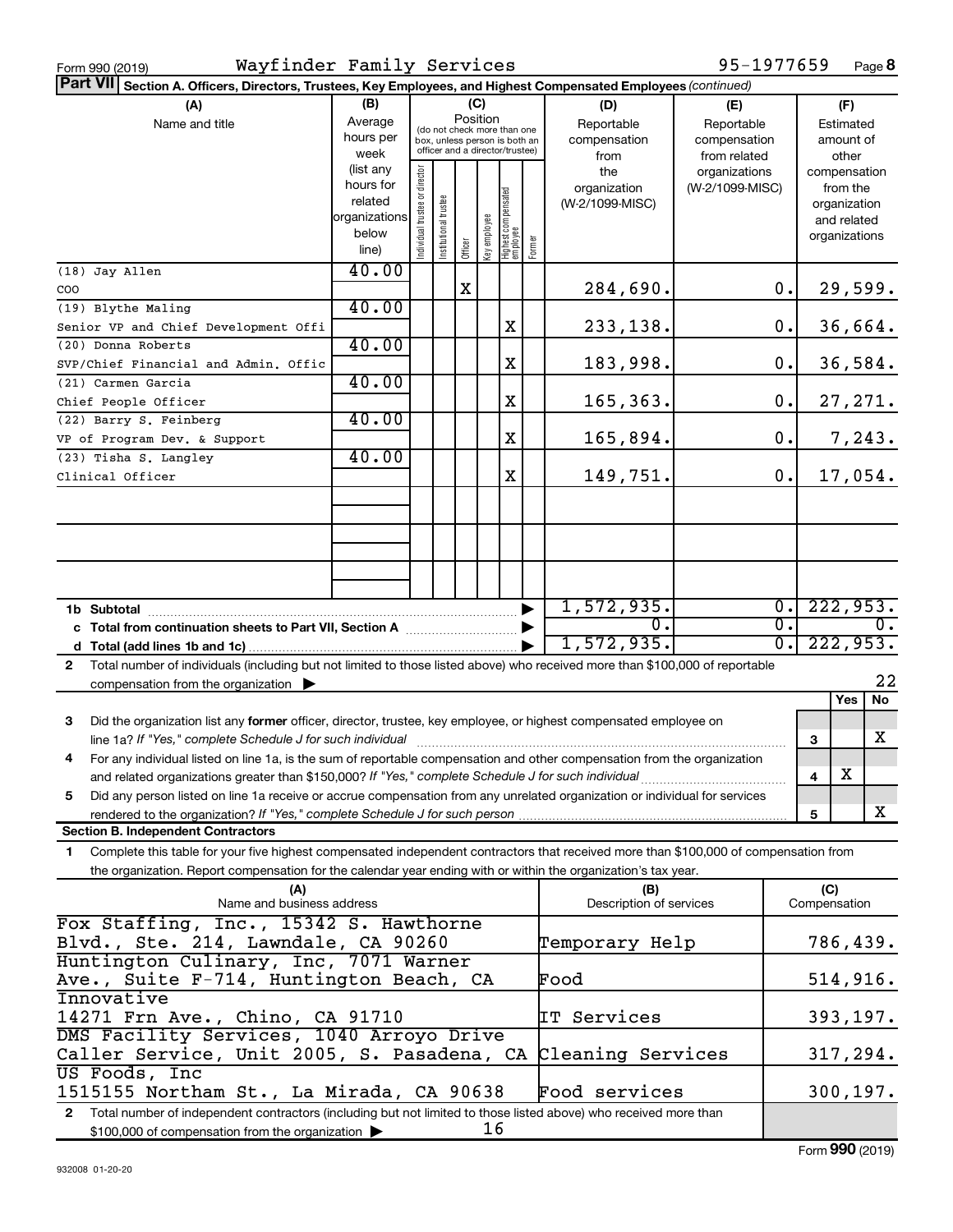| <b>Part VIII</b>                                                                        |        |                    | <b>Statement of Revenue</b>                                                                                                                                                                                                                                                                                                                                                                                                                                                                                                                                                                                                               |                |                                                                        |                      |                                                                    |                                                            |                                                        |           |                                                                 |
|-----------------------------------------------------------------------------------------|--------|--------------------|-------------------------------------------------------------------------------------------------------------------------------------------------------------------------------------------------------------------------------------------------------------------------------------------------------------------------------------------------------------------------------------------------------------------------------------------------------------------------------------------------------------------------------------------------------------------------------------------------------------------------------------------|----------------|------------------------------------------------------------------------|----------------------|--------------------------------------------------------------------|------------------------------------------------------------|--------------------------------------------------------|-----------|-----------------------------------------------------------------|
|                                                                                         |        |                    |                                                                                                                                                                                                                                                                                                                                                                                                                                                                                                                                                                                                                                           |                |                                                                        |                      |                                                                    |                                                            |                                                        |           | $\mathbf{X}$                                                    |
|                                                                                         |        |                    |                                                                                                                                                                                                                                                                                                                                                                                                                                                                                                                                                                                                                                           |                |                                                                        |                      |                                                                    | Total revenue                                              | Related or exempt<br>function revenue business revenue | Unrelated | (D)<br>Revenue excluded<br>from tax under<br>sections 512 - 514 |
| Contributions, Gifts, Grants<br>and Other Similar Amounts<br>Program Service<br>Revenue |        | 2 a<br>b<br>с<br>d | 1 a Federated campaigns<br><b>b</b> Membership dues<br>c Fundraising events<br>d Related organizations<br>e Government grants (contributions)<br>All other contributions, gifts, grants, and<br>similar amounts not included above<br>g Noncash contributions included in lines 1a-1f<br><u> 1989 - Johann Barbara, martin amerikan basar dan basar dan basar dalam basar dalam basar dalam basar dalam ba</u><br>the control of the control of the control of the control of the control of<br>the control of the control of the control of the control of the control of<br>the control of the control of the control of the control of |                | 1a<br>1 <sub>b</sub><br>l 1c<br>1 <sub>d</sub><br>1e<br>1f<br>  1g  \$ |                      | 25,539,064.<br>5,957,669.<br>159,525.<br><b>Business Code</b><br>► | 31,496,733.                                                |                                                        |           |                                                                 |
|                                                                                         | 3<br>4 |                    | Investment income (including dividends, interest, and<br>Income from investment of tax-exempt bond proceeds                                                                                                                                                                                                                                                                                                                                                                                                                                                                                                                               |                |                                                                        |                      |                                                                    | 687,474.                                                   |                                                        |           | 687,474.                                                        |
|                                                                                         | 5      |                    | 6 a Gross rents<br><b>b</b> Less: rental expenses<br>c Rental income or (loss)                                                                                                                                                                                                                                                                                                                                                                                                                                                                                                                                                            | 6a<br>6b<br>6с | (i) Real                                                               |                      | (ii) Personal                                                      |                                                            |                                                        |           |                                                                 |
|                                                                                         |        |                    | d Net rental income or (loss)<br>7 a Gross amount from sales of<br>assets other than inventory<br><b>b</b> Less: cost or other basis<br>and sales expenses                                                                                                                                                                                                                                                                                                                                                                                                                                                                                |                | (i) Securities<br>$7a$ 26, 515, 818.<br>$ 7b $ 27,007,064.             |                      | (ii) Other                                                         |                                                            |                                                        |           |                                                                 |
| Revenue<br>š                                                                            |        |                    | c Gain or (loss)<br>8 a Gross income from fundraising events (not                                                                                                                                                                                                                                                                                                                                                                                                                                                                                                                                                                         |                | $ 7c $ -491, 246.                                                      |                      |                                                                    | $-491, 246.$                                               |                                                        |           | $-491, 246.$                                                    |
|                                                                                         |        |                    | including \$<br><u> 1990 - Johann Barbara, martxa</u><br>contributions reported on line 1c). See<br>c Net income or (loss) from fundraising events                                                                                                                                                                                                                                                                                                                                                                                                                                                                                        |                | of                                                                     | l 8a<br>8b           | .                                                                  |                                                            |                                                        |           |                                                                 |
|                                                                                         |        |                    | 9 a Gross income from gaming activities. See<br><b>b</b> Less: direct expenses <b>manually</b><br>c Net income or (loss) from gaming activities                                                                                                                                                                                                                                                                                                                                                                                                                                                                                           |                |                                                                        | 9a<br>9 <sub>b</sub> |                                                                    |                                                            |                                                        |           |                                                                 |
|                                                                                         |        |                    | 10 a Gross sales of inventory, less returns<br><b>b</b> Less: cost of goods sold<br>c Net income or (loss) from sales of inventory                                                                                                                                                                                                                                                                                                                                                                                                                                                                                                        |                |                                                                        | l10bl                |                                                                    |                                                            |                                                        |           |                                                                 |
| Miscellaneous<br>Revenue                                                                |        |                    | 11 a Insurance claim<br><b>b</b> Cell Tower income<br>c Miscellaneous income                                                                                                                                                                                                                                                                                                                                                                                                                                                                                                                                                              |                |                                                                        |                      | <b>Business Code</b><br>900099<br>900099<br>900099<br>900099       | 1,346,243.<br>105,157.<br>56,173.<br>14,203.<br>1,521,776. |                                                        |           | 1,346,243.<br>105, 157.<br>56, 173.<br>14,203.                  |
|                                                                                         | 12     |                    |                                                                                                                                                                                                                                                                                                                                                                                                                                                                                                                                                                                                                                           |                |                                                                        |                      |                                                                    | 33, 214, 737.                                              | 0.                                                     | 0.        | 1,718,004.                                                      |

Form 990 (2019) Wayfinder Family Services 95-1977659 Page

**9**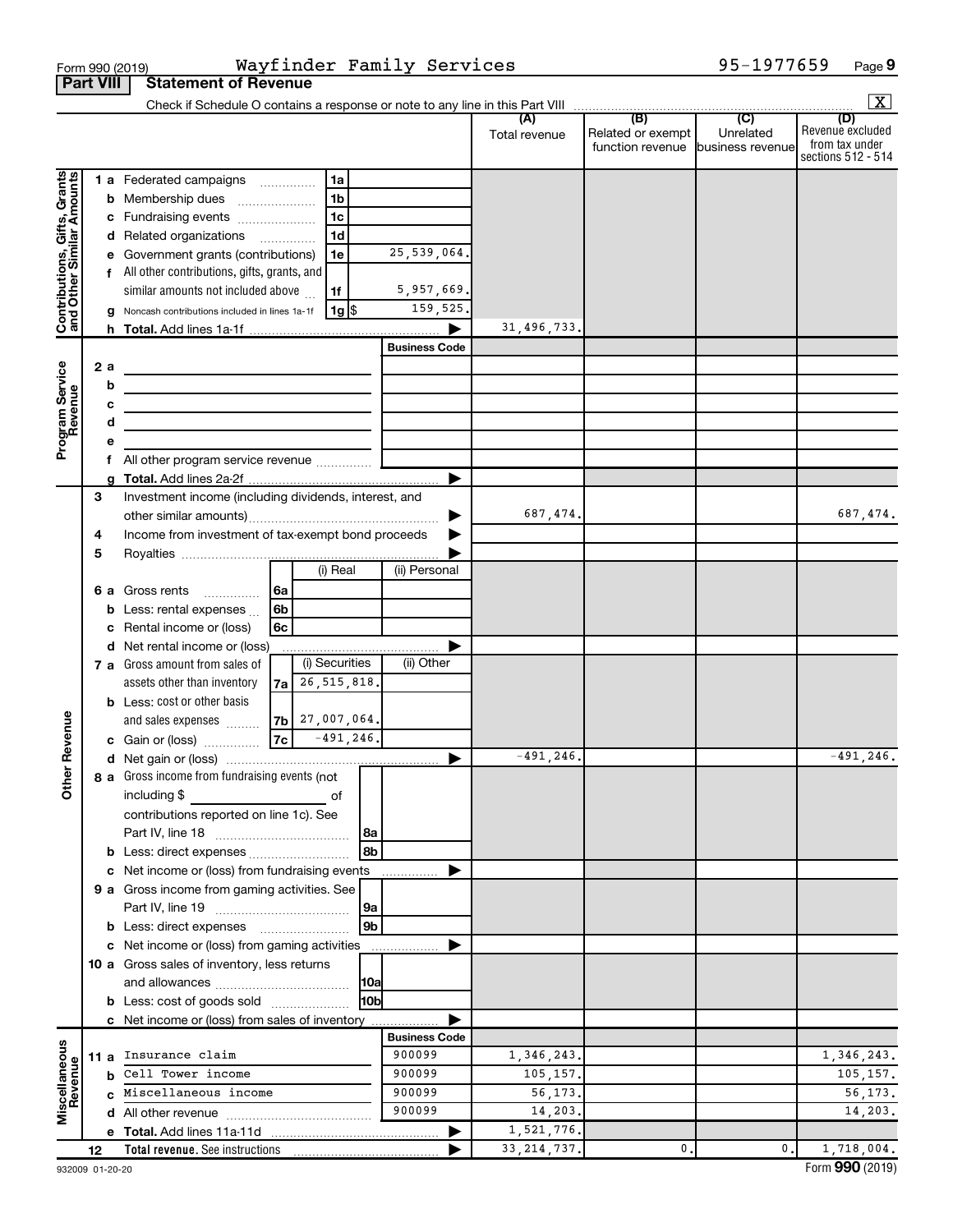Form 990 (2019) Wayfinder Family Services 95-1977659  $\,$   $_{\rm Page}$ **Part IX Statement of Functional Expenses**

|          | Section 501(c)(3) and 501(c)(4) organizations must complete all columns. All other organizations must complete column (A). |                       |                                    |                                    |                         |  |  |  |  |  |
|----------|----------------------------------------------------------------------------------------------------------------------------|-----------------------|------------------------------------|------------------------------------|-------------------------|--|--|--|--|--|
|          | Check if Schedule O contains a response or note to any line in this Part IX.                                               |                       |                                    |                                    |                         |  |  |  |  |  |
|          | Do not include amounts reported on lines 6b,<br>7b, 8b, 9b, and 10b of Part VIII.                                          | (A)<br>Total expenses | (B)<br>Program service<br>expenses | Management and<br>general expenses | Fundraising<br>expenses |  |  |  |  |  |
| 1        | Grants and other assistance to domestic organizations                                                                      |                       |                                    |                                    |                         |  |  |  |  |  |
|          | and domestic governments. See Part IV, line 21                                                                             |                       |                                    |                                    |                         |  |  |  |  |  |
| 2        | Grants and other assistance to domestic                                                                                    |                       |                                    |                                    |                         |  |  |  |  |  |
|          | individuals. See Part IV, line 22                                                                                          | 1,692,654.            | 1,692,654.                         |                                    |                         |  |  |  |  |  |
| З        | Grants and other assistance to foreign                                                                                     |                       |                                    |                                    |                         |  |  |  |  |  |
|          | organizations, foreign governments, and foreign                                                                            |                       |                                    |                                    |                         |  |  |  |  |  |
|          | individuals. See Part IV, lines 15 and 16                                                                                  |                       |                                    |                                    |                         |  |  |  |  |  |
| 4        | Benefits paid to or for members                                                                                            |                       |                                    |                                    |                         |  |  |  |  |  |
| 5        | Compensation of current officers, directors,                                                                               |                       |                                    |                                    |                         |  |  |  |  |  |
|          | trustees, and key employees                                                                                                | 787,663.              | 672,056.                           | 81,811.                            | 33,796.                 |  |  |  |  |  |
| 6        | Compensation not included above to disqualified                                                                            |                       |                                    |                                    |                         |  |  |  |  |  |
|          | persons (as defined under section 4958(f)(1)) and                                                                          |                       |                                    |                                    |                         |  |  |  |  |  |
|          | persons described in section 4958(c)(3)(B)                                                                                 |                       | $17,702,274.$ 15,131,066.          | 1,814,166.                         | 757,042.                |  |  |  |  |  |
| 7        | Other salaries and wages<br>Pension plan accruals and contributions (include                                               |                       |                                    |                                    |                         |  |  |  |  |  |
| 8        | section 401(k) and 403(b) employer contributions)                                                                          | 417, 163.             | 351,552.                           | 47,305.                            | 18,306.                 |  |  |  |  |  |
| 9        |                                                                                                                            | 2,505,605.            | 2,111,525.                         | 284, 128.                          | 109,952.                |  |  |  |  |  |
| 10       |                                                                                                                            | 1, 204, 804.          | 1,045,991.                         | 109,508.                           | 49,305.                 |  |  |  |  |  |
| 11       | Fees for services (nonemployees):                                                                                          |                       |                                    |                                    |                         |  |  |  |  |  |
| a        |                                                                                                                            |                       |                                    |                                    |                         |  |  |  |  |  |
|          |                                                                                                                            | 232, 383.             | 152,816.                           | 68,845.                            | 10, 722.                |  |  |  |  |  |
|          |                                                                                                                            | 68,073.               | 44,764.                            | 20, 168.                           | 3,141.                  |  |  |  |  |  |
|          |                                                                                                                            | 20,000.               |                                    | 20,000.                            |                         |  |  |  |  |  |
|          | e Professional fundraising services. See Part IV, line 17                                                                  |                       |                                    |                                    |                         |  |  |  |  |  |
|          | f Investment management fees                                                                                               | 97,302.               |                                    | 97,302.                            |                         |  |  |  |  |  |
|          | g Other. (If line 11g amount exceeds 10% of line 25,                                                                       |                       |                                    |                                    |                         |  |  |  |  |  |
|          | column (A) amount, list line 11g expenses on Sch O.)                                                                       | 1,025,275.            | 750,671.                           | 204,545.                           | 70,059.                 |  |  |  |  |  |
| 12       |                                                                                                                            | 307, 320.             | 62, 327.                           | 27,149.                            | 217,844.                |  |  |  |  |  |
| 13       |                                                                                                                            | 1,376,198.            | 1,183,837.                         | 172,037.                           | 20, 324.                |  |  |  |  |  |
| 14       |                                                                                                                            | 263, 134.             | 173,039.                           | 77,955.                            | 12,140.                 |  |  |  |  |  |
| 15       |                                                                                                                            |                       |                                    |                                    |                         |  |  |  |  |  |
| 16       |                                                                                                                            | 1,039,465.            | 844,989.                           | 144,417.                           | 50,059.                 |  |  |  |  |  |
| 17       |                                                                                                                            | 611,818.              | 578,393.                           | 27,366.                            | 6,059.                  |  |  |  |  |  |
| 18       | Payments of travel or entertainment expenses                                                                               |                       |                                    |                                    |                         |  |  |  |  |  |
|          | for any federal, state, or local public officials                                                                          |                       |                                    |                                    |                         |  |  |  |  |  |
| 19       | Conferences, conventions, and meetings                                                                                     | 403,009.<br>13,552.   | 215,034.                           | 166, 503.<br>13,552.               | 21,472.                 |  |  |  |  |  |
| 20       | Interest                                                                                                                   |                       |                                    |                                    |                         |  |  |  |  |  |
| 21       |                                                                                                                            | 744,954.              | 561, 152.                          | 180, 854.                          | 2,948.                  |  |  |  |  |  |
| 22       | Depreciation, depletion, and amortization                                                                                  | 300, 634.             | 257,739.                           | 31,308.                            | 11,587.                 |  |  |  |  |  |
| 23<br>24 | Insurance<br>Other expenses. Itemize expenses not covered<br>above (List miscellaneous expenses on line 24e. If            |                       |                                    |                                    |                         |  |  |  |  |  |
|          | line 24e amount exceeds 10% of line 25, column (A)<br>amount, list line 24e expenses on Schedule O.)                       |                       |                                    |                                    |                         |  |  |  |  |  |
|          | Maintenance                                                                                                                | 1,105,094.            | 973,929.                           | 111,112.                           | 20,053.                 |  |  |  |  |  |
|          | Contract food services                                                                                                     | 829,561.              | 809, 880.                          | 19,561.                            | 120.                    |  |  |  |  |  |
|          | Taxes & license                                                                                                            | 91,536.               | 79,639.                            | 9,887.                             | 2,010.                  |  |  |  |  |  |
| d        | Other expenses                                                                                                             | 76, 763.              | 72,384.                            | 4,379.                             |                         |  |  |  |  |  |
|          | e All other expenses                                                                                                       | 109,963.              | 71,616.                            | 36,082.                            | 2,265.                  |  |  |  |  |  |
| 25       | Total functional expenses. Add lines 1 through 24e                                                                         | 33,026,197.           | 27,837,053.                        | 3,769,940.                         | 1,419,204.              |  |  |  |  |  |
| 26       | Joint costs. Complete this line only if the organization                                                                   |                       |                                    |                                    |                         |  |  |  |  |  |
|          | reported in column (B) joint costs from a combined                                                                         |                       |                                    |                                    |                         |  |  |  |  |  |
|          | educational campaign and fundraising solicitation.                                                                         |                       |                                    |                                    |                         |  |  |  |  |  |

Check here

Check here  $\begin{array}{c} \begin{array}{|c} \hline \end{array} \end{array}$  if following SOP 98-2 (ASC 958-720)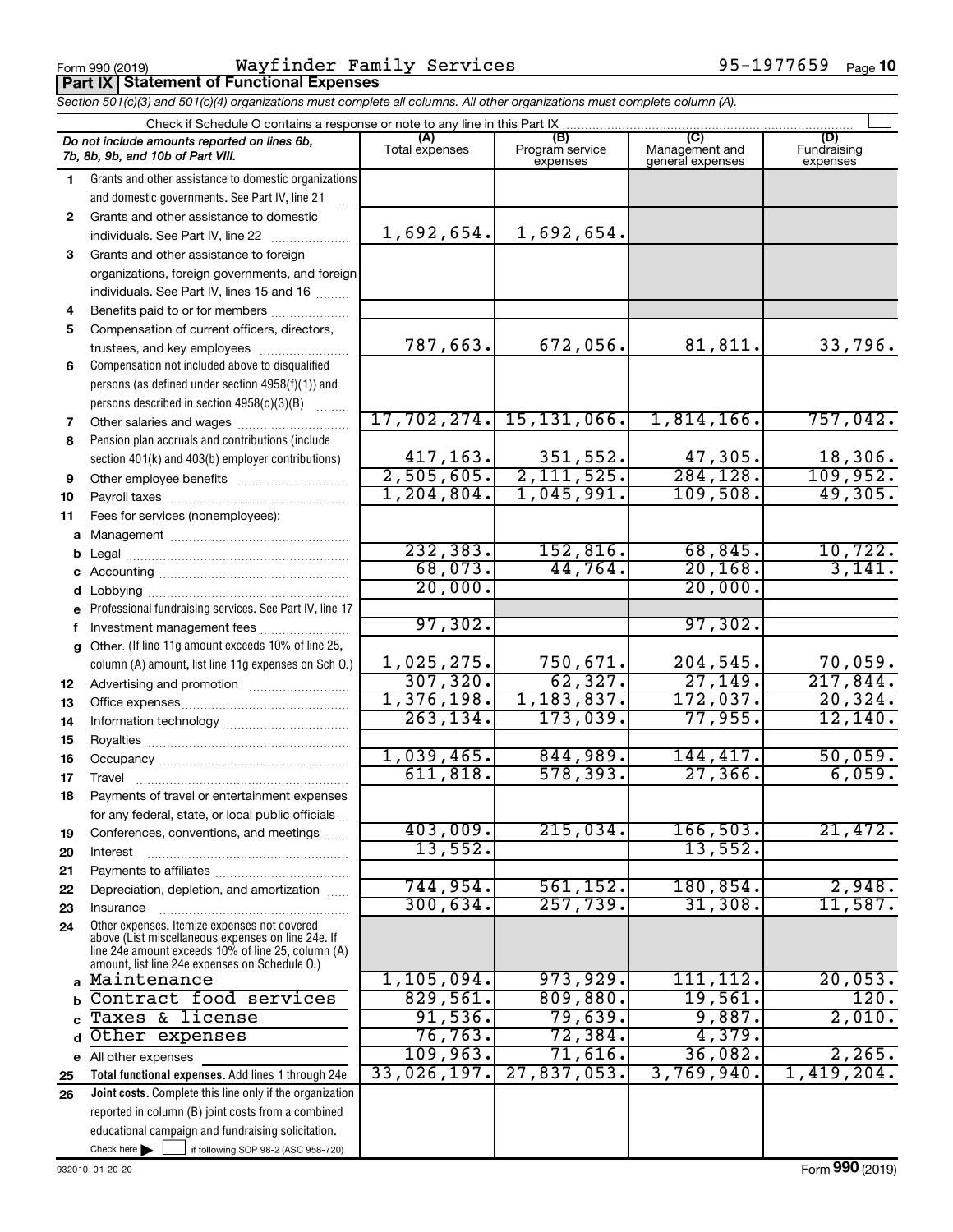| Form 990 (2019) |  | Wayfinder Family Services | 95-1977659 | Page 11 |
|-----------------|--|---------------------------|------------|---------|
|-----------------|--|---------------------------|------------|---------|

|   | <b>Balance Sheet</b>                                                          |                          |              |                    |
|---|-------------------------------------------------------------------------------|--------------------------|--------------|--------------------|
|   |                                                                               |                          |              |                    |
|   |                                                                               | (A)<br>Beginning of year |              | (B)<br>End of year |
| 1 | Cash - non-interest-bearing                                                   | 448,431.                 |              | 5,383,313.         |
| 2 |                                                                               | 319,656.                 | $\mathbf{c}$ | 5,837,052.         |
| 3 |                                                                               | 1,342,125.               | 3            | 646,069.           |
| 4 |                                                                               | 2,835,032.               | $\mathbf{A}$ | 3,287,148.         |
| 5 | Loans and other receivables from any current or former officer, director,     |                          |              |                    |
|   | trustee, key employee, creator or founder, substantial contributor, or 35%    |                          |              |                    |
|   | controlled entity or family member of any of these persons                    |                          | 5            |                    |
| 6 | Loans and other receivables from other disqualified persons (as defined       |                          |              |                    |
|   | under section $4958(f)(1)$ , and persons described in section $4958(c)(3)(B)$ |                          | 6            |                    |
| 7 |                                                                               |                          |              |                    |
| 8 |                                                                               |                          | 8            |                    |
|   |                                                                               |                          |              |                    |

|                             | 5        | Loans and other receivables from any current or former officer, director,                                                            |                  |                       |                                |
|-----------------------------|----------|--------------------------------------------------------------------------------------------------------------------------------------|------------------|-----------------------|--------------------------------|
|                             |          | trustee, key employee, creator or founder, substantial contributor, or 35%                                                           |                  |                       |                                |
|                             |          | controlled entity or family member of any of these persons                                                                           |                  | 5                     |                                |
|                             | 6        | Loans and other receivables from other disqualified persons (as defined                                                              |                  |                       |                                |
|                             |          | under section 4958(f)(1)), and persons described in section 4958(c)(3)(B)                                                            |                  | 6                     |                                |
|                             | 7        |                                                                                                                                      |                  | $\overline{7}$        |                                |
| Assets                      | 8        |                                                                                                                                      | 5,676.           | 8                     | $-947.$                        |
|                             | 9        | Prepaid expenses and deferred charges                                                                                                | 1,307,855.       | 9                     | 1,669,634.                     |
|                             |          | <b>10a</b> Land, buildings, and equipment: cost or other                                                                             |                  |                       |                                |
|                             |          | 28, 225, 370.<br>basis. Complete Part VI of Schedule D  10a                                                                          |                  |                       |                                |
|                             |          | 17,873,900.                                                                                                                          | 10,774,120.      | 10 <sub>c</sub>       | 10, 351, 470.                  |
|                             | 11       |                                                                                                                                      | 27,610,553.      | 11                    | 26,798,500.                    |
|                             | 12       |                                                                                                                                      |                  | 12                    |                                |
|                             | 13       |                                                                                                                                      |                  | 13                    |                                |
|                             | 14       |                                                                                                                                      |                  | 14                    |                                |
|                             | 15       |                                                                                                                                      | 7,996,193.       | 15                    | 3,815,352.                     |
|                             | 16       |                                                                                                                                      | 52,639,641.      | 16                    | 57,787,591.                    |
|                             | 17       |                                                                                                                                      | 4,586,713.       | 17                    | 5,067,406.                     |
|                             | 18       | Grants payable encourance and a series of the state of the state of the state of the state of the state of the                       |                  | 18                    |                                |
|                             | 19       |                                                                                                                                      |                  | 19                    |                                |
|                             | 20       |                                                                                                                                      |                  | 20                    |                                |
|                             | 21       | Escrow or custodial account liability. Complete Part IV of Schedule D                                                                |                  | 21                    |                                |
|                             | 22       | Loans and other payables to any current or former officer, director,                                                                 |                  |                       |                                |
| Liabilities                 |          | trustee, key employee, creator or founder, substantial contributor, or 35%                                                           |                  |                       |                                |
|                             |          | controlled entity or family member of any of these persons                                                                           |                  | 22                    |                                |
|                             | 23       | Secured mortgages and notes payable to unrelated third parties                                                                       |                  | 23                    |                                |
|                             | 24       | Unsecured notes and loans payable to unrelated third parties                                                                         | $\overline{0}$ . | 24                    | 3,740,950.                     |
|                             | 25       | Other liabilities (including federal income tax, payables to related third                                                           |                  |                       |                                |
|                             |          | parties, and other liabilities not included on lines 17-24). Complete Part X                                                         |                  |                       |                                |
|                             |          | of Schedule D                                                                                                                        |                  | 25                    |                                |
|                             | 26       | Total liabilities. Add lines 17 through 25                                                                                           | 4,586,713.       | 26                    | 8,808,356.                     |
|                             |          | Organizations that follow FASB ASC 958, check here $\blacktriangleright \boxed{X}$                                                   |                  |                       |                                |
|                             |          | and complete lines 27, 28, 32, and 33.                                                                                               | 46,793,638.      |                       |                                |
|                             | 27       |                                                                                                                                      | 1, 259, 290.     | 27<br>$\overline{28}$ | $\frac{47,804,365}{1,174,870}$ |
|                             | 28       |                                                                                                                                      |                  |                       |                                |
|                             |          | Organizations that do not follow FASB ASC 958, check here $\blacktriangleright$ [                                                    |                  |                       |                                |
| Net Assets or Fund Balances |          | and complete lines 29 through 33.                                                                                                    |                  |                       |                                |
|                             | 29       |                                                                                                                                      |                  | 29<br>30              |                                |
|                             | 30<br>31 | Paid-in or capital surplus, or land, building, or equipment fund<br>Retained earnings, endowment, accumulated income, or other funds |                  | 31                    |                                |
|                             | 32       |                                                                                                                                      | 48,052,928.      | 32                    | 48,979,235.                    |
|                             | 33       |                                                                                                                                      | 52,639,641.      | 33                    | 57,787,591.                    |
|                             |          |                                                                                                                                      |                  |                       | $0.00 \div 1$                  |

Form (2019) **990**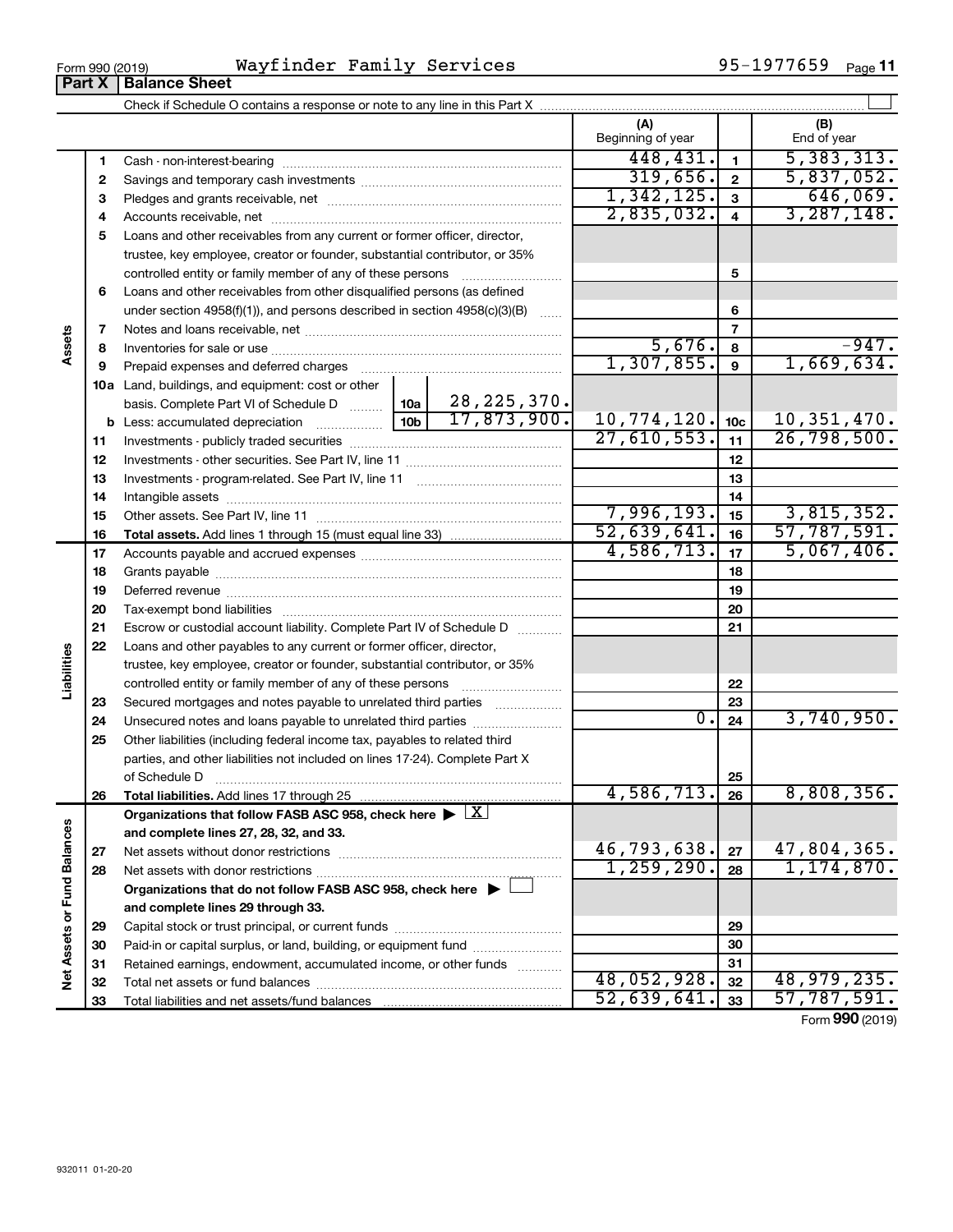|    | Wayfinder Family Services<br>Form 990 (2019)                                                                                                                                                                                   |                         | 95-1977659     |            | Page 12            |
|----|--------------------------------------------------------------------------------------------------------------------------------------------------------------------------------------------------------------------------------|-------------------------|----------------|------------|--------------------|
|    | Part XI<br><b>Reconciliation of Net Assets</b>                                                                                                                                                                                 |                         |                |            |                    |
|    |                                                                                                                                                                                                                                |                         |                |            | $\boxed{\text{X}}$ |
|    |                                                                                                                                                                                                                                |                         |                |            |                    |
| 1  |                                                                                                                                                                                                                                | $\mathbf{1}$            | 33, 214, 737.  |            |                    |
| 2  |                                                                                                                                                                                                                                | $\overline{2}$          | 33,026,197.    |            |                    |
| З  | Revenue less expenses. Subtract line 2 from line 1                                                                                                                                                                             | 3                       |                |            | 188,540.           |
| 4  |                                                                                                                                                                                                                                | $\overline{\mathbf{4}}$ |                |            | 48,052,928.        |
| 5  | Net unrealized gains (losses) on investments [111] matter in the content of the content of the content of the content of the content of the content of the content of the content of the content of the content of the content | 5                       |                |            | $-91,523.$         |
| 6  |                                                                                                                                                                                                                                | 6                       |                |            |                    |
| 7  | Investment expenses www.communication.com/www.communication.com/www.communication.com/www.com                                                                                                                                  | $\overline{7}$          |                |            |                    |
| 8  |                                                                                                                                                                                                                                | 8                       |                |            |                    |
| 9  | Other changes in net assets or fund balances (explain on Schedule O)                                                                                                                                                           | 9                       |                |            | 829, 290.          |
| 10 | Net assets or fund balances at end of year. Combine lines 3 through 9 (must equal Part X, line 32,                                                                                                                             |                         |                |            |                    |
|    |                                                                                                                                                                                                                                | 10                      | 48,979,235.    |            |                    |
|    | <b>Part XII</b> Financial Statements and Reporting                                                                                                                                                                             |                         |                |            |                    |
|    |                                                                                                                                                                                                                                |                         |                |            |                    |
|    |                                                                                                                                                                                                                                |                         |                | <b>Yes</b> | <b>No</b>          |
|    | $\boxed{\text{X}}$ Accrual<br>Accounting method used to prepare the Form 990: $\Box$ Cash<br>$\Box$ Other                                                                                                                      |                         |                |            |                    |
|    | If the organization changed its method of accounting from a prior year or checked "Other," explain in Schedule O.                                                                                                              |                         |                |            |                    |
| 2a |                                                                                                                                                                                                                                |                         | 2a             |            | х                  |
|    | If "Yes," check a box below to indicate whether the financial statements for the year were compiled or reviewed on a                                                                                                           |                         |                |            |                    |
|    | separate basis, consolidated basis, or both:                                                                                                                                                                                   |                         |                |            |                    |
|    | Both consolidated and separate basis<br>Separate basis<br>Consolidated basis                                                                                                                                                   |                         |                |            |                    |
|    |                                                                                                                                                                                                                                |                         | 2 <sub>b</sub> | х          |                    |
|    | If "Yes," check a box below to indicate whether the financial statements for the year were audited on a separate basis,                                                                                                        |                         |                |            |                    |
|    | consolidated basis, or both:                                                                                                                                                                                                   |                         |                |            |                    |
|    | $\lfloor \underline{X} \rfloor$ Separate basis<br><b>Consolidated basis</b><br>Both consolidated and separate basis                                                                                                            |                         |                |            |                    |
|    | c If "Yes" to line 2a or 2b, does the organization have a committee that assumes responsibility for oversight of the audit,                                                                                                    |                         |                |            |                    |
|    | review, or compilation of its financial statements and selection of an independent accountant?                                                                                                                                 |                         | 2c             | х          |                    |
|    | If the organization changed either its oversight process or selection process during the tax year, explain on Schedule O.                                                                                                      |                         |                |            |                    |
|    | 3a As a result of a federal award, was the organization required to undergo an audit or audits as set forth in the Single Audit                                                                                                |                         |                |            |                    |
|    |                                                                                                                                                                                                                                |                         | 3a             | X          |                    |
|    | If "Yes," did the organization undergo the required audit or audits? If the organization did not undergo the required audit                                                                                                    |                         |                |            |                    |
|    |                                                                                                                                                                                                                                |                         | 3 <sub>b</sub> | х          |                    |

Form (2019) **990**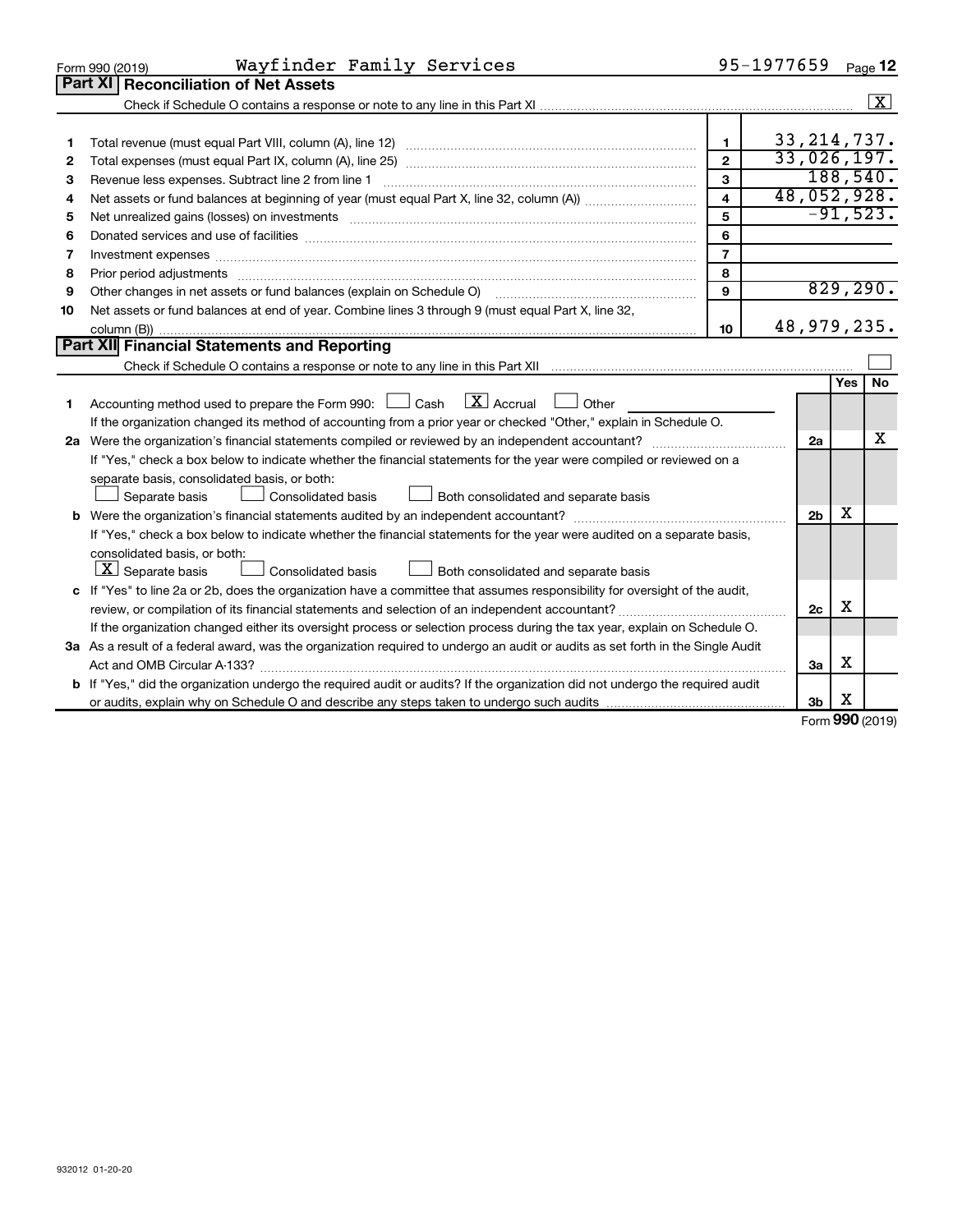**SCHEDULE A**

Department of the Treasury Internal Revenue Service

## Form 990 or 990-EZ)<br>
Complete if the organization is a section 501(c)(3) organization or a section<br> **Public Charity Status and Public Support**

**4947(a)(1) nonexempt charitable trust.**

**| Attach to Form 990 or Form 990-EZ. | Go to www.irs.gov/Form990 for instructions and the latest information.** OMB No. 1545-0047

**Open to Public**

|                |                     | Internal Revenue Service                                                                                                                  |                                                                                                                                |                                                            | Go to www.irs.gov/Form990 for instructions and the latest information.                                                                        |     |                                   |                            |  | Inspection                            |  |
|----------------|---------------------|-------------------------------------------------------------------------------------------------------------------------------------------|--------------------------------------------------------------------------------------------------------------------------------|------------------------------------------------------------|-----------------------------------------------------------------------------------------------------------------------------------------------|-----|-----------------------------------|----------------------------|--|---------------------------------------|--|
|                |                     | Name of the organization                                                                                                                  |                                                                                                                                |                                                            |                                                                                                                                               |     |                                   |                            |  | <b>Employer identification number</b> |  |
|                |                     |                                                                                                                                           |                                                                                                                                |                                                            | Wayfinder Family Services                                                                                                                     |     |                                   |                            |  | 95-1977659                            |  |
|                | Part I              |                                                                                                                                           |                                                                                                                                |                                                            | Reason for Public Charity Status (All organizations must complete this part.) See instructions.                                               |     |                                   |                            |  |                                       |  |
|                |                     |                                                                                                                                           |                                                                                                                                |                                                            | The organization is not a private foundation because it is: (For lines 1 through 12, check only one box.)                                     |     |                                   |                            |  |                                       |  |
| 1              |                     |                                                                                                                                           |                                                                                                                                |                                                            | A church, convention of churches, or association of churches described in section 170(b)(1)(A)(i).                                            |     |                                   |                            |  |                                       |  |
| 2              |                     |                                                                                                                                           |                                                                                                                                |                                                            | A school described in section 170(b)(1)(A)(ii). (Attach Schedule E (Form 990 or 990-EZ).)                                                     |     |                                   |                            |  |                                       |  |
| з              |                     |                                                                                                                                           |                                                                                                                                |                                                            | A hospital or a cooperative hospital service organization described in section 170(b)(1)(A)(iii).                                             |     |                                   |                            |  |                                       |  |
|                |                     |                                                                                                                                           |                                                                                                                                |                                                            | A medical research organization operated in conjunction with a hospital described in section 170(b)(1)(A)(iii). Enter the hospital's name,    |     |                                   |                            |  |                                       |  |
|                |                     | city, and state:                                                                                                                          |                                                                                                                                |                                                            |                                                                                                                                               |     |                                   |                            |  |                                       |  |
| 5              |                     |                                                                                                                                           |                                                                                                                                |                                                            | An organization operated for the benefit of a college or university owned or operated by a governmental unit described in                     |     |                                   |                            |  |                                       |  |
|                |                     |                                                                                                                                           |                                                                                                                                | section 170(b)(1)(A)(iv). (Complete Part II.)              |                                                                                                                                               |     |                                   |                            |  |                                       |  |
| 6              |                     |                                                                                                                                           |                                                                                                                                |                                                            | A federal, state, or local government or governmental unit described in section 170(b)(1)(A)(v).                                              |     |                                   |                            |  |                                       |  |
| $\overline{7}$ | $\lfloor x \rfloor$ | An organization that normally receives a substantial part of its support from a governmental unit or from the general public described in |                                                                                                                                |                                                            |                                                                                                                                               |     |                                   |                            |  |                                       |  |
|                |                     |                                                                                                                                           |                                                                                                                                | section 170(b)(1)(A)(vi). (Complete Part II.)              |                                                                                                                                               |     |                                   |                            |  |                                       |  |
| 8              |                     |                                                                                                                                           |                                                                                                                                |                                                            | A community trust described in section 170(b)(1)(A)(vi). (Complete Part II.)                                                                  |     |                                   |                            |  |                                       |  |
| 9              |                     |                                                                                                                                           |                                                                                                                                |                                                            | An agricultural research organization described in section 170(b)(1)(A)(ix) operated in conjunction with a land-grant college                 |     |                                   |                            |  |                                       |  |
|                |                     |                                                                                                                                           | or university or a non-land-grant college of agriculture (see instructions). Enter the name, city, and state of the college or |                                                            |                                                                                                                                               |     |                                   |                            |  |                                       |  |
|                |                     | university:                                                                                                                               |                                                                                                                                |                                                            |                                                                                                                                               |     |                                   |                            |  |                                       |  |
| 10             |                     |                                                                                                                                           |                                                                                                                                |                                                            | An organization that normally receives: (1) more than 33 1/3% of its support from contributions, membership fees, and gross receipts from     |     |                                   |                            |  |                                       |  |
|                |                     |                                                                                                                                           |                                                                                                                                |                                                            | activities related to its exempt functions - subject to certain exceptions, and (2) no more than 33 1/3% of its support from gross investment |     |                                   |                            |  |                                       |  |
|                |                     |                                                                                                                                           |                                                                                                                                |                                                            | income and unrelated business taxable income (less section 511 tax) from businesses acquired by the organization after June 30, 1975.         |     |                                   |                            |  |                                       |  |
|                |                     |                                                                                                                                           |                                                                                                                                | See section 509(a)(2). (Complete Part III.)                |                                                                                                                                               |     |                                   |                            |  |                                       |  |
| 11             |                     |                                                                                                                                           |                                                                                                                                |                                                            | An organization organized and operated exclusively to test for public safety. See section 509(a)(4).                                          |     |                                   |                            |  |                                       |  |
| 12             |                     |                                                                                                                                           |                                                                                                                                |                                                            | An organization organized and operated exclusively for the benefit of, to perform the functions of, or to carry out the purposes of one or    |     |                                   |                            |  |                                       |  |
|                |                     |                                                                                                                                           |                                                                                                                                |                                                            | more publicly supported organizations described in section 509(a)(1) or section 509(a)(2). See section 509(a)(3). Check the box in            |     |                                   |                            |  |                                       |  |
|                |                     |                                                                                                                                           |                                                                                                                                |                                                            | lines 12a through 12d that describes the type of supporting organization and complete lines 12e, 12f, and 12g.                                |     |                                   |                            |  |                                       |  |
| а              |                     |                                                                                                                                           |                                                                                                                                |                                                            | Type I. A supporting organization operated, supervised, or controlled by its supported organization(s), typically by giving                   |     |                                   |                            |  |                                       |  |
|                |                     |                                                                                                                                           |                                                                                                                                |                                                            | the supported organization(s) the power to regularly appoint or elect a majority of the directors or trustees of the supporting               |     |                                   |                            |  |                                       |  |
|                |                     |                                                                                                                                           |                                                                                                                                | organization. You must complete Part IV, Sections A and B. |                                                                                                                                               |     |                                   |                            |  |                                       |  |
| b              |                     |                                                                                                                                           |                                                                                                                                |                                                            | Type II. A supporting organization supervised or controlled in connection with its supported organization(s), by having                       |     |                                   |                            |  |                                       |  |
|                |                     |                                                                                                                                           |                                                                                                                                |                                                            | control or management of the supporting organization vested in the same persons that control or manage the supported                          |     |                                   |                            |  |                                       |  |
|                |                     |                                                                                                                                           |                                                                                                                                |                                                            | organization(s). You must complete Part IV, Sections A and C.                                                                                 |     |                                   |                            |  |                                       |  |
| с              |                     |                                                                                                                                           |                                                                                                                                |                                                            | Type III functionally integrated. A supporting organization operated in connection with, and functionally integrated with,                    |     |                                   |                            |  |                                       |  |
|                |                     |                                                                                                                                           |                                                                                                                                |                                                            | its supported organization(s) (see instructions). You must complete Part IV, Sections A, D, and E.                                            |     |                                   |                            |  |                                       |  |
| d              |                     |                                                                                                                                           |                                                                                                                                |                                                            | Type III non-functionally integrated. A supporting organization operated in connection with its supported organization(s)                     |     |                                   |                            |  |                                       |  |
|                |                     |                                                                                                                                           |                                                                                                                                |                                                            | that is not functionally integrated. The organization generally must satisfy a distribution requirement and an attentiveness                  |     |                                   |                            |  |                                       |  |
|                |                     |                                                                                                                                           |                                                                                                                                |                                                            | requirement (see instructions). You must complete Part IV, Sections A and D, and Part V.                                                      |     |                                   |                            |  |                                       |  |
| е              |                     |                                                                                                                                           |                                                                                                                                |                                                            | Check this box if the organization received a written determination from the IRS that it is a Type I, Type II, Type III                       |     |                                   |                            |  |                                       |  |
|                |                     |                                                                                                                                           |                                                                                                                                |                                                            | functionally integrated, or Type III non-functionally integrated supporting organization.                                                     |     |                                   |                            |  |                                       |  |
|                |                     |                                                                                                                                           |                                                                                                                                |                                                            |                                                                                                                                               |     |                                   |                            |  |                                       |  |
|                |                     | (i) Name of supported                                                                                                                     |                                                                                                                                | (ii) EIN                                                   | Provide the following information about the supported organization(s).<br>(iii) Type of organization                                          |     | (iv) Is the organization listed   | (v) Amount of monetary     |  | (vi) Amount of other                  |  |
|                |                     | organization                                                                                                                              |                                                                                                                                |                                                            | (described on lines 1-10                                                                                                                      | Yes | in your governing document?<br>No | support (see instructions) |  | support (see instructions)            |  |
|                |                     |                                                                                                                                           |                                                                                                                                |                                                            | above (see instructions))                                                                                                                     |     |                                   |                            |  |                                       |  |
|                |                     |                                                                                                                                           |                                                                                                                                |                                                            |                                                                                                                                               |     |                                   |                            |  |                                       |  |
|                |                     |                                                                                                                                           |                                                                                                                                |                                                            |                                                                                                                                               |     |                                   |                            |  |                                       |  |
|                |                     |                                                                                                                                           |                                                                                                                                |                                                            |                                                                                                                                               |     |                                   |                            |  |                                       |  |
|                |                     |                                                                                                                                           |                                                                                                                                |                                                            |                                                                                                                                               |     |                                   |                            |  |                                       |  |
|                |                     |                                                                                                                                           |                                                                                                                                |                                                            |                                                                                                                                               |     |                                   |                            |  |                                       |  |
|                |                     |                                                                                                                                           |                                                                                                                                |                                                            |                                                                                                                                               |     |                                   |                            |  |                                       |  |
|                |                     |                                                                                                                                           |                                                                                                                                |                                                            |                                                                                                                                               |     |                                   |                            |  |                                       |  |
|                |                     |                                                                                                                                           |                                                                                                                                |                                                            |                                                                                                                                               |     |                                   |                            |  |                                       |  |
|                |                     |                                                                                                                                           |                                                                                                                                |                                                            |                                                                                                                                               |     |                                   |                            |  |                                       |  |
|                |                     |                                                                                                                                           |                                                                                                                                |                                                            |                                                                                                                                               |     |                                   |                            |  |                                       |  |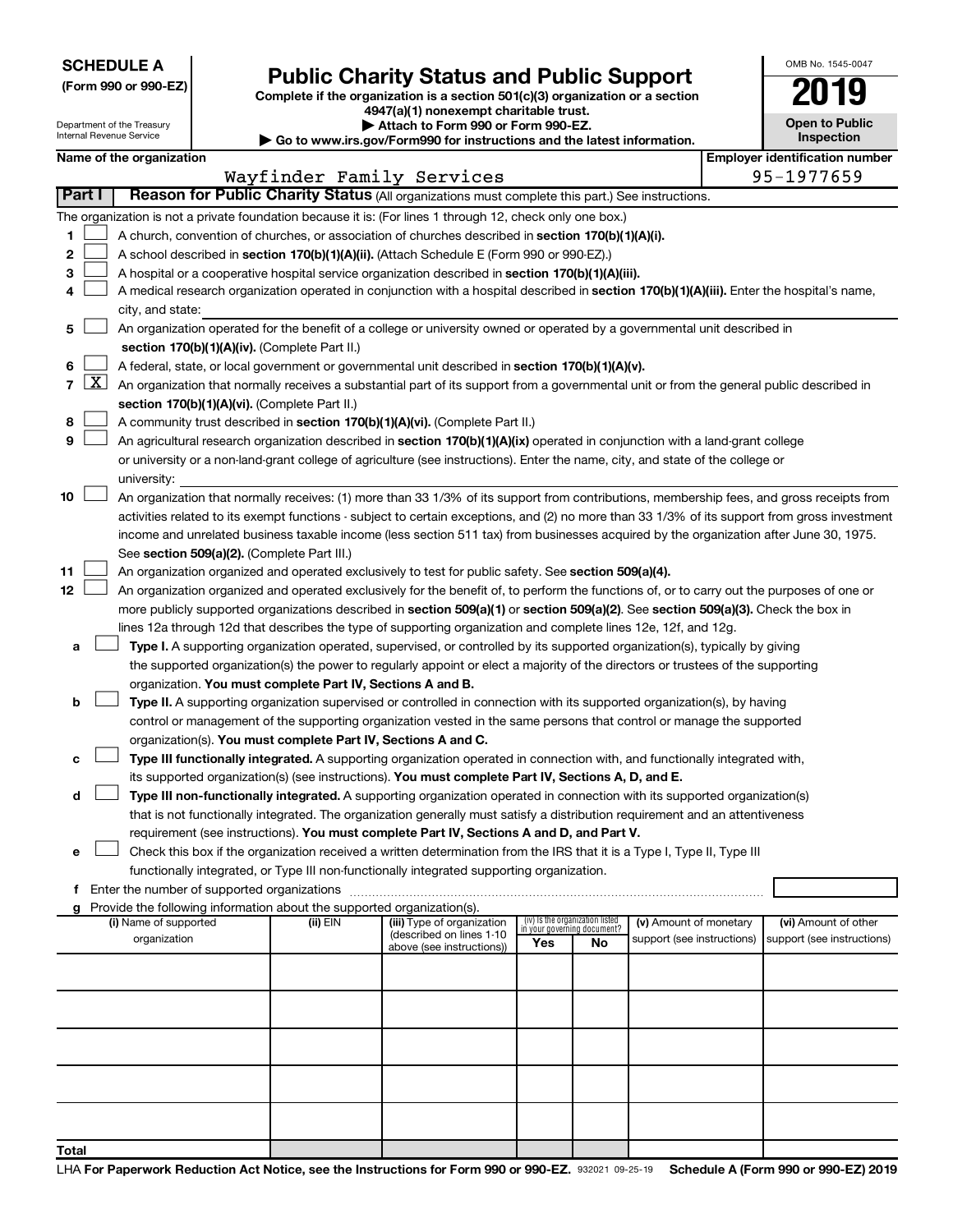#### Schedule A (Form 990 or 990-EZ) 2019  $\mathtt{Wayfinder}$   $\mathtt{Family}$  Services  $95\text{--}1977659$   $_\mathtt{Page}$

(Complete only if you checked the box on line 5, 7, or 8 of Part I or if the organization failed to qualify under Part III. If the organization **Part II Support Schedule for Organizations Described in Sections 170(b)(1)(A)(iv) and 170(b)(1)(A)(vi)**

fails to qualify under the tests listed below, please complete Part III.)

|     | <b>Section A. Public Support</b>                                                                                                               |             |             |                                  |               |                        |                                          |  |  |  |  |  |  |
|-----|------------------------------------------------------------------------------------------------------------------------------------------------|-------------|-------------|----------------------------------|---------------|------------------------|------------------------------------------|--|--|--|--|--|--|
|     | Calendar year (or fiscal year beginning in)                                                                                                    | (a) 2015    | (b) 2016    | (c) 2017                         | $(d)$ 2018    | (e) 2019               | (f) Total                                |  |  |  |  |  |  |
|     | 1 Gifts, grants, contributions, and                                                                                                            |             |             |                                  |               |                        |                                          |  |  |  |  |  |  |
|     | membership fees received. (Do not                                                                                                              |             |             |                                  |               |                        |                                          |  |  |  |  |  |  |
|     | include any "unusual grants.")                                                                                                                 | 23,018,595. | 27,686,626. | 27,981,788.                      | 29, 246, 078. |                        | $31, 496, 733$ . 139, 429, 820.          |  |  |  |  |  |  |
|     | 2 Tax revenues levied for the organ-                                                                                                           |             |             |                                  |               |                        |                                          |  |  |  |  |  |  |
|     | ization's benefit and either paid to                                                                                                           |             |             |                                  |               |                        |                                          |  |  |  |  |  |  |
|     | or expended on its behalf                                                                                                                      |             |             |                                  |               |                        |                                          |  |  |  |  |  |  |
|     | 3 The value of services or facilities                                                                                                          |             |             |                                  |               |                        |                                          |  |  |  |  |  |  |
|     | furnished by a governmental unit to                                                                                                            |             |             |                                  |               |                        |                                          |  |  |  |  |  |  |
|     | the organization without charge                                                                                                                |             |             |                                  |               |                        |                                          |  |  |  |  |  |  |
|     | 4 Total. Add lines 1 through 3                                                                                                                 | 23,018,595. | 27,686,626. | 27,981,788.                      | 29, 246, 078. |                        | $31, 496, 733$ . 139, 429, 820.          |  |  |  |  |  |  |
|     | 5 The portion of total contributions                                                                                                           |             |             |                                  |               |                        |                                          |  |  |  |  |  |  |
|     | by each person (other than a                                                                                                                   |             |             |                                  |               |                        |                                          |  |  |  |  |  |  |
|     | governmental unit or publicly                                                                                                                  |             |             |                                  |               |                        |                                          |  |  |  |  |  |  |
|     | supported organization) included                                                                                                               |             |             |                                  |               |                        |                                          |  |  |  |  |  |  |
|     | on line 1 that exceeds 2% of the                                                                                                               |             |             |                                  |               |                        |                                          |  |  |  |  |  |  |
|     | amount shown on line 11,                                                                                                                       |             |             |                                  |               |                        |                                          |  |  |  |  |  |  |
|     | column (f)                                                                                                                                     |             |             |                                  |               |                        |                                          |  |  |  |  |  |  |
|     | 139,429,820.<br>6 Public support. Subtract line 5 from line 4.                                                                                 |             |             |                                  |               |                        |                                          |  |  |  |  |  |  |
|     | <b>Section B. Total Support</b>                                                                                                                |             |             |                                  |               |                        |                                          |  |  |  |  |  |  |
|     | Calendar year (or fiscal year beginning in) $\blacktriangleright$                                                                              | (a) 2015    | (b) 2016    | $(c)$ 2017                       | $(d)$ 2018    | (e) 2019               | (f) Total                                |  |  |  |  |  |  |
|     | 7 Amounts from line 4                                                                                                                          | 23,018,595. | 27,686,626. | 27,981,788.                      | 29, 246, 078, | 31,496,733.            | 139,429,820.                             |  |  |  |  |  |  |
|     | 8 Gross income from interest,                                                                                                                  |             |             |                                  |               |                        |                                          |  |  |  |  |  |  |
|     | dividends, payments received on                                                                                                                |             |             |                                  |               |                        |                                          |  |  |  |  |  |  |
|     | securities loans, rents, royalties,                                                                                                            |             |             |                                  |               |                        |                                          |  |  |  |  |  |  |
|     | and income from similar sources                                                                                                                | 591, 561.   | 680,971.    | 706,889.                         |               | $1,428,544$ . 196,228. | 3,604,193.                               |  |  |  |  |  |  |
|     | <b>9</b> Net income from unrelated business                                                                                                    |             |             |                                  |               |                        |                                          |  |  |  |  |  |  |
|     | activities, whether or not the                                                                                                                 |             |             |                                  |               |                        |                                          |  |  |  |  |  |  |
|     | business is regularly carried on                                                                                                               |             |             |                                  |               |                        |                                          |  |  |  |  |  |  |
|     | 10 Other income. Do not include gain                                                                                                           |             |             |                                  |               |                        |                                          |  |  |  |  |  |  |
|     | or loss from the sale of capital                                                                                                               |             |             |                                  |               |                        |                                          |  |  |  |  |  |  |
|     | assets (Explain in Part VI.)                                                                                                                   |             |             | $159, 519$ . 177, 225. 287, 941. | 2,020,593.    | 1,521,776.             | 4,167,054.                               |  |  |  |  |  |  |
|     | 11 Total support. Add lines 7 through 10                                                                                                       |             |             |                                  |               |                        | 147, 201, 067.                           |  |  |  |  |  |  |
|     | 12 Gross receipts from related activities, etc. (see instructions)                                                                             |             |             |                                  |               | 12                     |                                          |  |  |  |  |  |  |
|     | 13 First five years. If the Form 990 is for the organization's first, second, third, fourth, or fifth tax year as a section 501(c)(3)          |             |             |                                  |               |                        |                                          |  |  |  |  |  |  |
|     | organization, check this box and stop here                                                                                                     |             |             |                                  |               |                        |                                          |  |  |  |  |  |  |
|     | <b>Section C. Computation of Public Support Percentage</b>                                                                                     |             |             |                                  |               |                        |                                          |  |  |  |  |  |  |
|     | 14 Public support percentage for 2019 (line 6, column (f) divided by line 11, column (f) <i>mummumumum</i>                                     |             |             |                                  |               | 14                     | 94.72<br>%                               |  |  |  |  |  |  |
|     |                                                                                                                                                |             |             |                                  |               | 15                     | 94.54<br>%                               |  |  |  |  |  |  |
|     | 16a 33 1/3% support test - 2019. If the organization did not check the box on line 13, and line 14 is 33 1/3% or more, check this box and      |             |             |                                  |               |                        |                                          |  |  |  |  |  |  |
|     |                                                                                                                                                |             |             |                                  |               |                        | $\blacktriangleright$ $\boxed{\text{X}}$ |  |  |  |  |  |  |
|     | b 33 1/3% support test - 2018. If the organization did not check a box on line 13 or 16a, and line 15 is 33 1/3% or more, check this box       |             |             |                                  |               |                        |                                          |  |  |  |  |  |  |
|     |                                                                                                                                                |             |             |                                  |               |                        |                                          |  |  |  |  |  |  |
|     | 17a 10% -facts-and-circumstances test - 2019. If the organization did not check a box on line 13, 16a, or 16b, and line 14 is 10% or more,     |             |             |                                  |               |                        |                                          |  |  |  |  |  |  |
|     | and if the organization meets the "facts-and-circumstances" test, check this box and stop here. Explain in Part VI how the organization        |             |             |                                  |               |                        |                                          |  |  |  |  |  |  |
|     |                                                                                                                                                |             |             |                                  |               |                        |                                          |  |  |  |  |  |  |
|     | <b>b 10%</b> -facts-and-circumstances test - 2018. If the organization did not check a box on line 13, 16a, 16b, or 17a, and line 15 is 10% or |             |             |                                  |               |                        |                                          |  |  |  |  |  |  |
|     | more, and if the organization meets the "facts-and-circumstances" test, check this box and stop here. Explain in Part VI how the               |             |             |                                  |               |                        |                                          |  |  |  |  |  |  |
|     |                                                                                                                                                |             |             |                                  |               |                        |                                          |  |  |  |  |  |  |
| 18. | Private foundation. If the organization did not check a box on line 13, 16a, 16b, 17a, or 17b, check this box and see instructions.            |             |             |                                  |               |                        |                                          |  |  |  |  |  |  |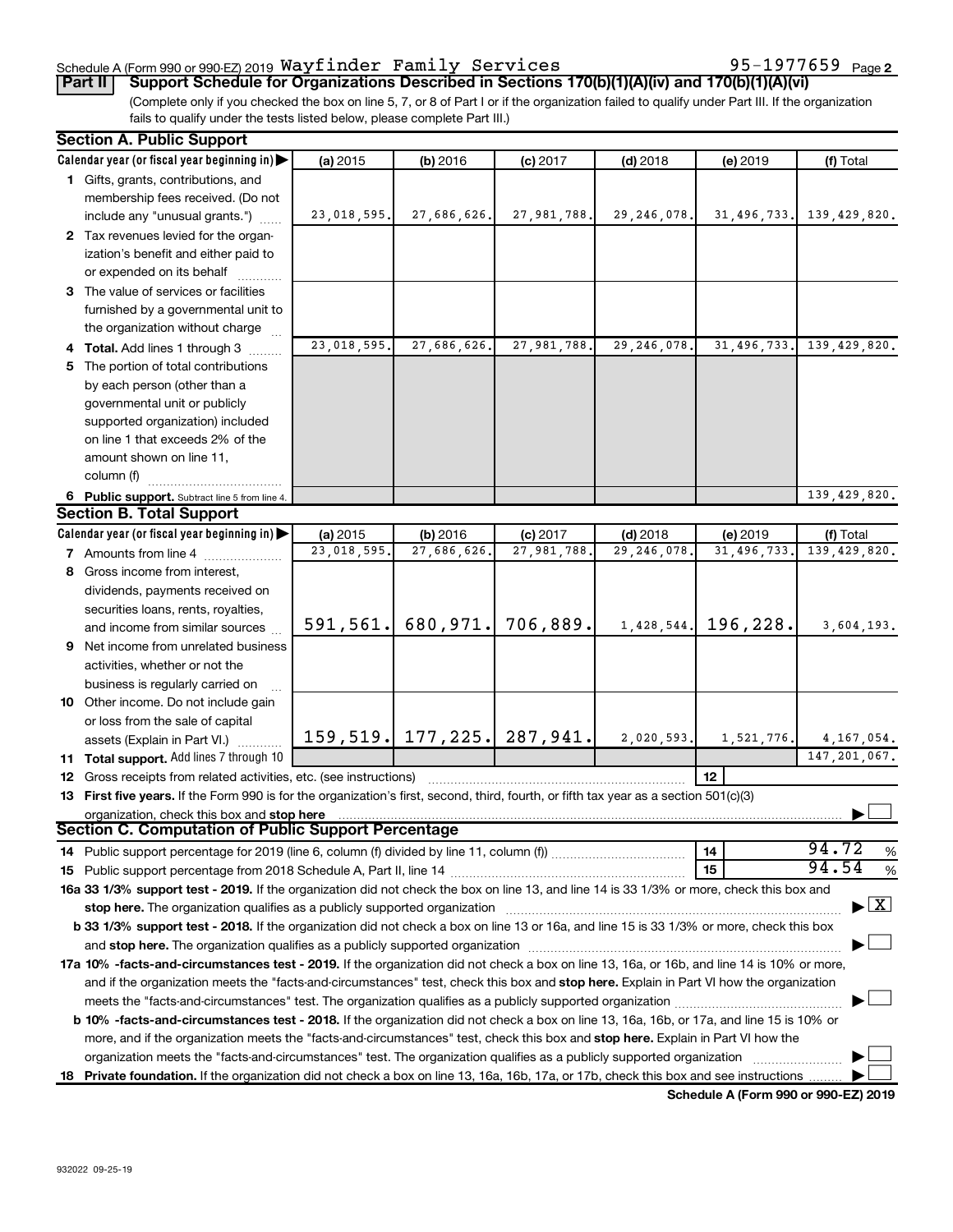#### Schedule A (Form 990 or 990-EZ) 2019  $\mathtt{Wayfinder}$   $\mathtt{Family}$  Services  $95\text{--}1977659$   $_\mathtt{Page}$

**Part III Support Schedule for Organizations Described in Section 509(a)(2)** 

(Complete only if you checked the box on line 10 of Part I or if the organization failed to qualify under Part II. If the organization fails to qualify under the tests listed below, please complete Part II.)

| <b>Section A. Public Support</b>                                                                                                                                                                                               |          |          |            |            |          |           |
|--------------------------------------------------------------------------------------------------------------------------------------------------------------------------------------------------------------------------------|----------|----------|------------|------------|----------|-----------|
| Calendar year (or fiscal year beginning in)                                                                                                                                                                                    | (a) 2015 | (b) 2016 | $(c)$ 2017 | $(d)$ 2018 | (e) 2019 | (f) Total |
| 1 Gifts, grants, contributions, and                                                                                                                                                                                            |          |          |            |            |          |           |
| membership fees received. (Do not                                                                                                                                                                                              |          |          |            |            |          |           |
| include any "unusual grants.")                                                                                                                                                                                                 |          |          |            |            |          |           |
| <b>2</b> Gross receipts from admissions,                                                                                                                                                                                       |          |          |            |            |          |           |
| merchandise sold or services per-                                                                                                                                                                                              |          |          |            |            |          |           |
| formed, or facilities furnished in                                                                                                                                                                                             |          |          |            |            |          |           |
| any activity that is related to the<br>organization's tax-exempt purpose                                                                                                                                                       |          |          |            |            |          |           |
| 3 Gross receipts from activities that                                                                                                                                                                                          |          |          |            |            |          |           |
| are not an unrelated trade or bus-                                                                                                                                                                                             |          |          |            |            |          |           |
|                                                                                                                                                                                                                                |          |          |            |            |          |           |
| iness under section 513                                                                                                                                                                                                        |          |          |            |            |          |           |
| 4 Tax revenues levied for the organ-                                                                                                                                                                                           |          |          |            |            |          |           |
| ization's benefit and either paid to                                                                                                                                                                                           |          |          |            |            |          |           |
| or expended on its behalf                                                                                                                                                                                                      |          |          |            |            |          |           |
| 5 The value of services or facilities                                                                                                                                                                                          |          |          |            |            |          |           |
| furnished by a governmental unit to                                                                                                                                                                                            |          |          |            |            |          |           |
| the organization without charge                                                                                                                                                                                                |          |          |            |            |          |           |
| 6 Total. Add lines 1 through 5                                                                                                                                                                                                 |          |          |            |            |          |           |
| 7a Amounts included on lines 1, 2, and                                                                                                                                                                                         |          |          |            |            |          |           |
| 3 received from disqualified persons                                                                                                                                                                                           |          |          |            |            |          |           |
| <b>b</b> Amounts included on lines 2 and 3 received                                                                                                                                                                            |          |          |            |            |          |           |
| from other than disqualified persons that<br>exceed the greater of \$5,000 or 1% of the                                                                                                                                        |          |          |            |            |          |           |
| amount on line 13 for the year                                                                                                                                                                                                 |          |          |            |            |          |           |
| c Add lines 7a and 7b                                                                                                                                                                                                          |          |          |            |            |          |           |
| 8 Public support. (Subtract line 7c from line 6.)                                                                                                                                                                              |          |          |            |            |          |           |
| <b>Section B. Total Support</b>                                                                                                                                                                                                |          |          |            |            |          |           |
| Calendar year (or fiscal year beginning in)                                                                                                                                                                                    | (a) 2015 | (b) 2016 | $(c)$ 2017 | $(d)$ 2018 | (e) 2019 | (f) Total |
| 9 Amounts from line 6                                                                                                                                                                                                          |          |          |            |            |          |           |
| <b>10a</b> Gross income from interest,                                                                                                                                                                                         |          |          |            |            |          |           |
| dividends, payments received on                                                                                                                                                                                                |          |          |            |            |          |           |
| securities loans, rents, royalties,<br>and income from similar sources                                                                                                                                                         |          |          |            |            |          |           |
| <b>b</b> Unrelated business taxable income                                                                                                                                                                                     |          |          |            |            |          |           |
| (less section 511 taxes) from businesses                                                                                                                                                                                       |          |          |            |            |          |           |
| acquired after June 30, 1975                                                                                                                                                                                                   |          |          |            |            |          |           |
|                                                                                                                                                                                                                                |          |          |            |            |          |           |
| c Add lines 10a and 10b<br><b>11</b> Net income from unrelated business                                                                                                                                                        |          |          |            |            |          |           |
| activities not included in line 10b.                                                                                                                                                                                           |          |          |            |            |          |           |
| whether or not the business is                                                                                                                                                                                                 |          |          |            |            |          |           |
| regularly carried on                                                                                                                                                                                                           |          |          |            |            |          |           |
| 12 Other income. Do not include gain<br>or loss from the sale of capital                                                                                                                                                       |          |          |            |            |          |           |
| assets (Explain in Part VI.)                                                                                                                                                                                                   |          |          |            |            |          |           |
| <b>13</b> Total support. (Add lines 9, 10c, 11, and 12.)                                                                                                                                                                       |          |          |            |            |          |           |
| 14 First five years. If the Form 990 is for the organization's first, second, third, fourth, or fifth tax year as a section 501(c)(3) organization,                                                                            |          |          |            |            |          |           |
| check this box and stop here measurements are all the state of the state of the state of the state of the state of the state of the state of the state of the state of the state of the state of the state of the state of the |          |          |            |            |          |           |
| Section C. Computation of Public Support Percentage                                                                                                                                                                            |          |          |            |            |          |           |
|                                                                                                                                                                                                                                |          |          |            |            | 15       | %         |
| 16 Public support percentage from 2018 Schedule A, Part III, line 15                                                                                                                                                           |          |          |            |            | 16       | %         |
| Section D. Computation of Investment Income Percentage                                                                                                                                                                         |          |          |            |            |          |           |
| 17 Investment income percentage for 2019 (line 10c, column (f), divided by line 13, column (f))                                                                                                                                |          |          |            |            | 17       | %         |
| 18 Investment income percentage from 2018 Schedule A, Part III, line 17                                                                                                                                                        |          |          |            |            | 18       | %         |
| 19a 33 1/3% support tests - 2019. If the organization did not check the box on line 14, and line 15 is more than 33 1/3%, and line 17 is not                                                                                   |          |          |            |            |          |           |
| more than 33 1/3%, check this box and stop here. The organization qualifies as a publicly supported organization                                                                                                               |          |          |            |            |          |           |
| b 33 1/3% support tests - 2018. If the organization did not check a box on line 14 or line 19a, and line 16 is more than 33 1/3%, and                                                                                          |          |          |            |            |          |           |
| line 18 is not more than 33 1/3%, check this box and stop here. The organization qualifies as a publicly supported organization                                                                                                |          |          |            |            |          |           |
|                                                                                                                                                                                                                                |          |          |            |            |          |           |
|                                                                                                                                                                                                                                |          |          |            |            |          |           |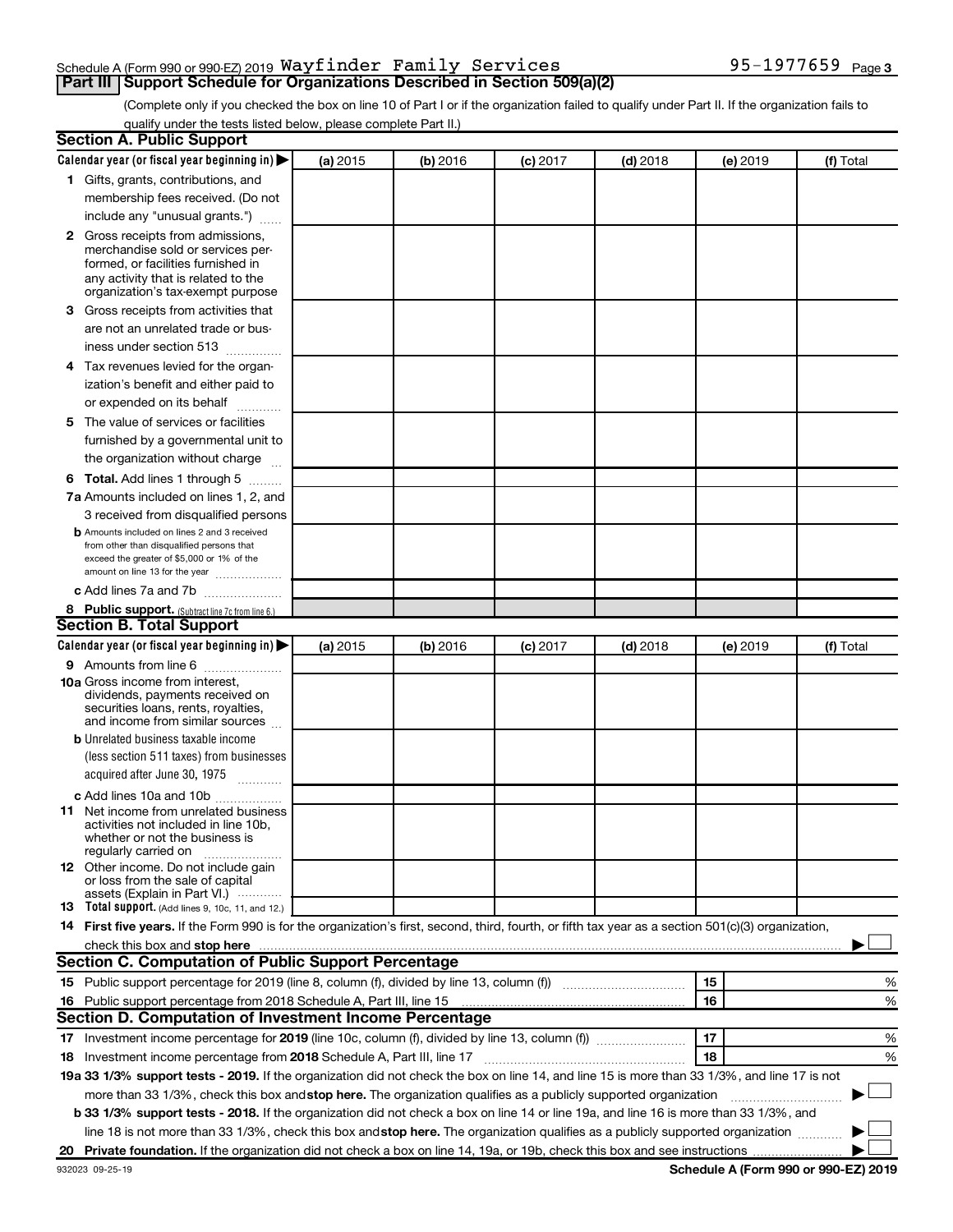### Schedule A (Form 990 or 990-EZ) 2019  $\mathtt{Wayfinder}$   $\mathtt{Family}$  Services  $95\text{--}1977659$   $_\mathtt{Page}$

### **Part IV Supporting Organizations**

(Complete only if you checked a box in line 12 on Part I. If you checked 12a of Part I, complete Sections A and B. If you checked 12b of Part I, complete Sections A and C. If you checked 12c of Part I, complete Sections A, D, and E. If you checked 12d of Part I, complete Sections A and D, and complete Part V.)

#### **Section A. All Supporting Organizations**

- **1** Are all of the organization's supported organizations listed by name in the organization's governing documents? If "No," describe in Part VI how the supported organizations are designated. If designated by *class or purpose, describe the designation. If historic and continuing relationship, explain.*
- **2** Did the organization have any supported organization that does not have an IRS determination of status under section 509(a)(1) or (2)? If "Yes," explain in Part **VI** how the organization determined that the supported *organization was described in section 509(a)(1) or (2).*
- **3a** Did the organization have a supported organization described in section 501(c)(4), (5), or (6)? If "Yes," answer *(b) and (c) below.*
- **b** Did the organization confirm that each supported organization qualified under section 501(c)(4), (5), or (6) and satisfied the public support tests under section 509(a)(2)? If "Yes," describe in Part VI when and how the *organization made the determination.*
- **c** Did the organization ensure that all support to such organizations was used exclusively for section 170(c)(2)(B) purposes? If "Yes," explain in Part VI what controls the organization put in place to ensure such use.
- **4 a** *If* Was any supported organization not organized in the United States ("foreign supported organization")? *"Yes," and if you checked 12a or 12b in Part I, answer (b) and (c) below.*
- **b** Did the organization have ultimate control and discretion in deciding whether to make grants to the foreign supported organization? If "Yes," describe in Part VI how the organization had such control and discretion *despite being controlled or supervised by or in connection with its supported organizations.*
- **c** Did the organization support any foreign supported organization that does not have an IRS determination under sections 501(c)(3) and 509(a)(1) or (2)? If "Yes," explain in Part VI what controls the organization used *to ensure that all support to the foreign supported organization was used exclusively for section 170(c)(2)(B) purposes.*
- **5a** Did the organization add, substitute, or remove any supported organizations during the tax year? If "Yes," answer (b) and (c) below (if applicable). Also, provide detail in **Part VI,** including (i) the names and EIN *numbers of the supported organizations added, substituted, or removed; (ii) the reasons for each such action; (iii) the authority under the organization's organizing document authorizing such action; and (iv) how the action was accomplished (such as by amendment to the organizing document).*
- **b Type I or Type II only.** Was any added or substituted supported organization part of a class already designated in the organization's organizing document?
- **c Substitutions only.**  Was the substitution the result of an event beyond the organization's control?
- **6** Did the organization provide support (whether in the form of grants or the provision of services or facilities) to **Part VI.** support or benefit one or more of the filing organization's supported organizations? If "Yes," provide detail in anyone other than (i) its supported organizations, (ii) individuals that are part of the charitable class benefited by one or more of its supported organizations, or (iii) other supporting organizations that also
- **7** Did the organization provide a grant, loan, compensation, or other similar payment to a substantial contributor regard to a substantial contributor? If "Yes," complete Part I of Schedule L (Form 990 or 990-EZ). (as defined in section 4958(c)(3)(C)), a family member of a substantial contributor, or a 35% controlled entity with
- **8** Did the organization make a loan to a disqualified person (as defined in section 4958) not described in line 7? *If "Yes," complete Part I of Schedule L (Form 990 or 990-EZ).*
- **9 a** Was the organization controlled directly or indirectly at any time during the tax year by one or more in section 509(a)(1) or (2))? If "Yes," provide detail in **Part VI.** disqualified persons as defined in section 4946 (other than foundation managers and organizations described
- **b** Did one or more disqualified persons (as defined in line 9a) hold a controlling interest in any entity in which the supporting organization had an interest? If "Yes," provide detail in Part VI.
- **c** Did a disqualified person (as defined in line 9a) have an ownership interest in, or derive any personal benefit from, assets in which the supporting organization also had an interest? If "Yes," provide detail in Part VI.
- **10 a** Was the organization subject to the excess business holdings rules of section 4943 because of section supporting organizations)? If "Yes," answer 10b below. 4943(f) (regarding certain Type II supporting organizations, and all Type III non-functionally integrated
- **b** Did the organization have any excess business holdings in the tax year? (Use Schedule C, Form 4720, to *determine whether the organization had excess business holdings.)*

**Yes No 1 2 3a 3b 3c 4a 4b 4c 5a 5b 5c 6 7 8 9a 9b 9c 10a 10b**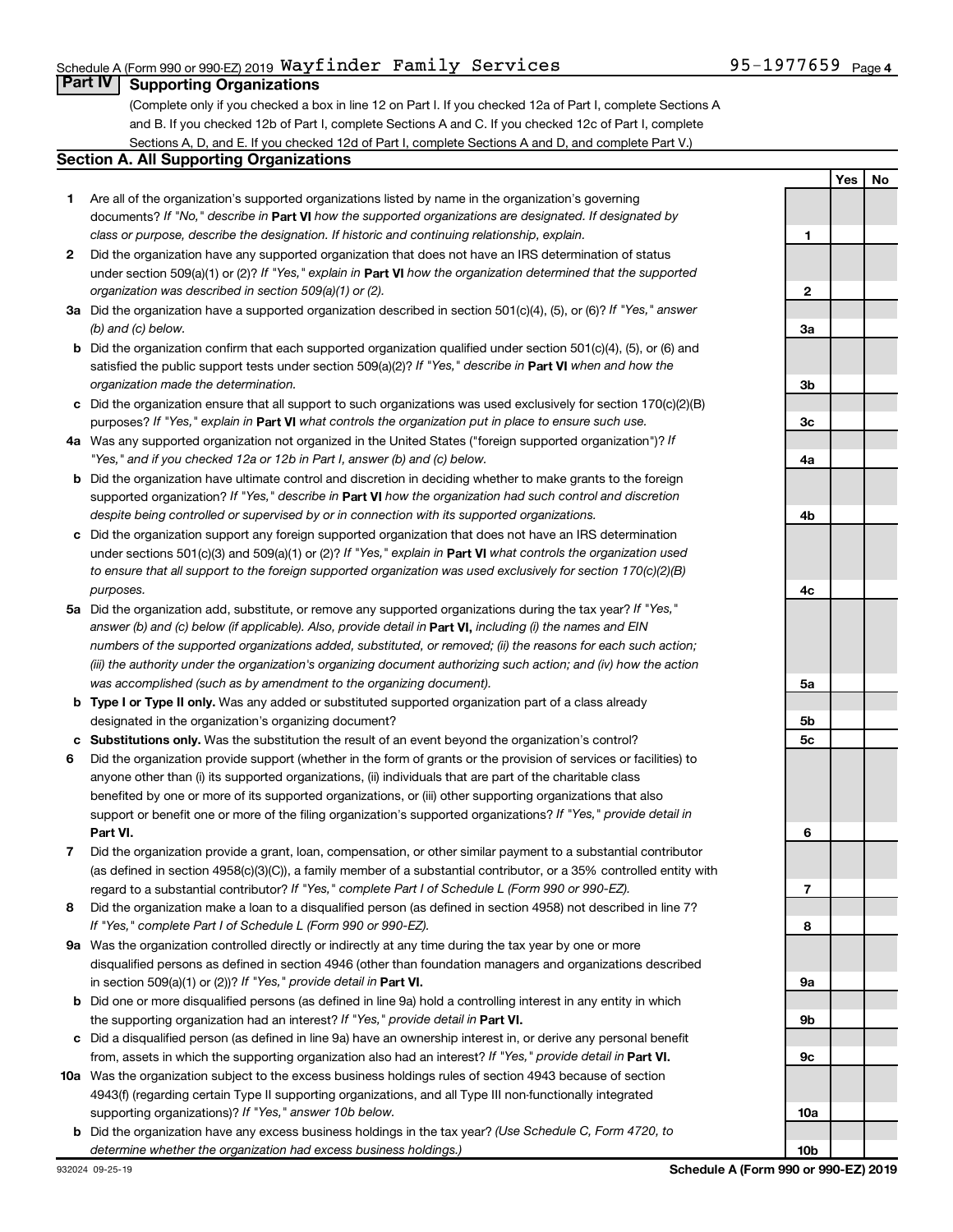### Schedule A (Form 990 or 990-EZ) 2019  $\mathtt{Wayfinder}$   $\mathtt{Family}$  Services  $95\text{--}1977659$   $_\mathtt{Page}$ **Part IV Supporting Organizations** *(continued)*

|    |                                                                                                                                 |              | Yes | No |
|----|---------------------------------------------------------------------------------------------------------------------------------|--------------|-----|----|
| 11 | Has the organization accepted a gift or contribution from any of the following persons?                                         |              |     |    |
|    | a A person who directly or indirectly controls, either alone or together with persons described in (b) and (c)                  |              |     |    |
|    | below, the governing body of a supported organization?                                                                          | 11a          |     |    |
|    | <b>b</b> A family member of a person described in (a) above?                                                                    | 11b          |     |    |
|    | A 35% controlled entity of a person described in (a) or (b) above? If "Yes" to a, b, or c, provide detail in Part VI.           | 11c          |     |    |
|    | <b>Section B. Type I Supporting Organizations</b>                                                                               |              |     |    |
|    |                                                                                                                                 |              | Yes | No |
| 1  | Did the directors, trustees, or membership of one or more supported organizations have the power to                             |              |     |    |
|    | regularly appoint or elect at least a majority of the organization's directors or trustees at all times during the              |              |     |    |
|    | tax year? If "No," describe in Part VI how the supported organization(s) effectively operated, supervised, or                   |              |     |    |
|    | controlled the organization's activities. If the organization had more than one supported organization,                         |              |     |    |
|    | describe how the powers to appoint and/or remove directors or trustees were allocated among the supported                       |              |     |    |
|    | organizations and what conditions or restrictions, if any, applied to such powers during the tax year.                          | 1            |     |    |
| 2  | Did the organization operate for the benefit of any supported organization other than the supported                             |              |     |    |
|    |                                                                                                                                 |              |     |    |
|    | organization(s) that operated, supervised, or controlled the supporting organization? If "Yes," explain in                      |              |     |    |
|    | Part VI how providing such benefit carried out the purposes of the supported organization(s) that operated,                     |              |     |    |
|    | supervised, or controlled the supporting organization.                                                                          | $\mathbf{2}$ |     |    |
|    | <b>Section C. Type II Supporting Organizations</b>                                                                              |              |     |    |
|    |                                                                                                                                 |              | Yes | No |
| 1  | Were a majority of the organization's directors or trustees during the tax year also a majority of the directors                |              |     |    |
|    | or trustees of each of the organization's supported organization(s)? If "No," describe in Part VI how control                   |              |     |    |
|    | or management of the supporting organization was vested in the same persons that controlled or managed                          |              |     |    |
|    | the supported organization(s).                                                                                                  | 1            |     |    |
|    | <b>Section D. All Type III Supporting Organizations</b>                                                                         |              |     |    |
|    |                                                                                                                                 |              | Yes | No |
| 1  | Did the organization provide to each of its supported organizations, by the last day of the fifth month of the                  |              |     |    |
|    | organization's tax year, (i) a written notice describing the type and amount of support provided during the prior tax           |              |     |    |
|    | year, (ii) a copy of the Form 990 that was most recently filed as of the date of notification, and (iii) copies of the          |              |     |    |
|    | organization's governing documents in effect on the date of notification, to the extent not previously provided?                | 1            |     |    |
| 2  | Were any of the organization's officers, directors, or trustees either (i) appointed or elected by the supported                |              |     |    |
|    | organization(s) or (ii) serving on the governing body of a supported organization? If "No," explain in Part VI how              |              |     |    |
|    | the organization maintained a close and continuous working relationship with the supported organization(s).                     | 2            |     |    |
| 3  | By reason of the relationship described in (2), did the organization's supported organizations have a                           |              |     |    |
|    | significant voice in the organization's investment policies and in directing the use of the organization's                      |              |     |    |
|    | income or assets at all times during the tax year? If "Yes," describe in Part VI the role the organization's                    |              |     |    |
|    | supported organizations played in this regard.                                                                                  | З            |     |    |
|    | <b>Section E. Type III Functionally Integrated Supporting Organizations</b>                                                     |              |     |    |
| 1  | Check the box next to the method that the organization used to satisfy the Integral Part Test during the yealsee instructions). |              |     |    |
| а  | The organization satisfied the Activities Test. Complete line 2 below.                                                          |              |     |    |
| b  | The organization is the parent of each of its supported organizations. Complete line 3 below.                                   |              |     |    |
| с  | The organization supported a governmental entity. Describe in Part VI how you supported a government entity (see instructions). |              |     |    |
| 2  | Activities Test. Answer (a) and (b) below.                                                                                      |              | Yes | No |
| а  | Did substantially all of the organization's activities during the tax year directly further the exempt purposes of              |              |     |    |
|    | the supported organization(s) to which the organization was responsive? If "Yes," then in Part VI identify                      |              |     |    |
|    | those supported organizations and explain how these activities directly furthered their exempt purposes,                        |              |     |    |
|    | how the organization was responsive to those supported organizations, and how the organization determined                       |              |     |    |
|    | that these activities constituted substantially all of its activities.                                                          | 2a           |     |    |
| b  | Did the activities described in (a) constitute activities that, but for the organization's involvement, one or more             |              |     |    |
|    | of the organization's supported organization(s) would have been engaged in? If "Yes," explain in Part VI the                    |              |     |    |
|    | reasons for the organization's position that its supported organization(s) would have engaged in these                          |              |     |    |
|    | activities but for the organization's involvement.                                                                              | 2b           |     |    |
|    | Parent of Supported Organizations. Answer (a) and (b) below.                                                                    |              |     |    |
| з  |                                                                                                                                 |              |     |    |
| а  | Did the organization have the power to regularly appoint or elect a majority of the officers, directors, or                     |              |     |    |
|    | trustees of each of the supported organizations? Provide details in Part VI.                                                    | За           |     |    |
| b  | Did the organization exercise a substantial degree of direction over the policies, programs, and activities of each             |              |     |    |
|    | of its supported organizations? If "Yes," describe in Part VI the role played by the organization in this regard.               | 3b           |     |    |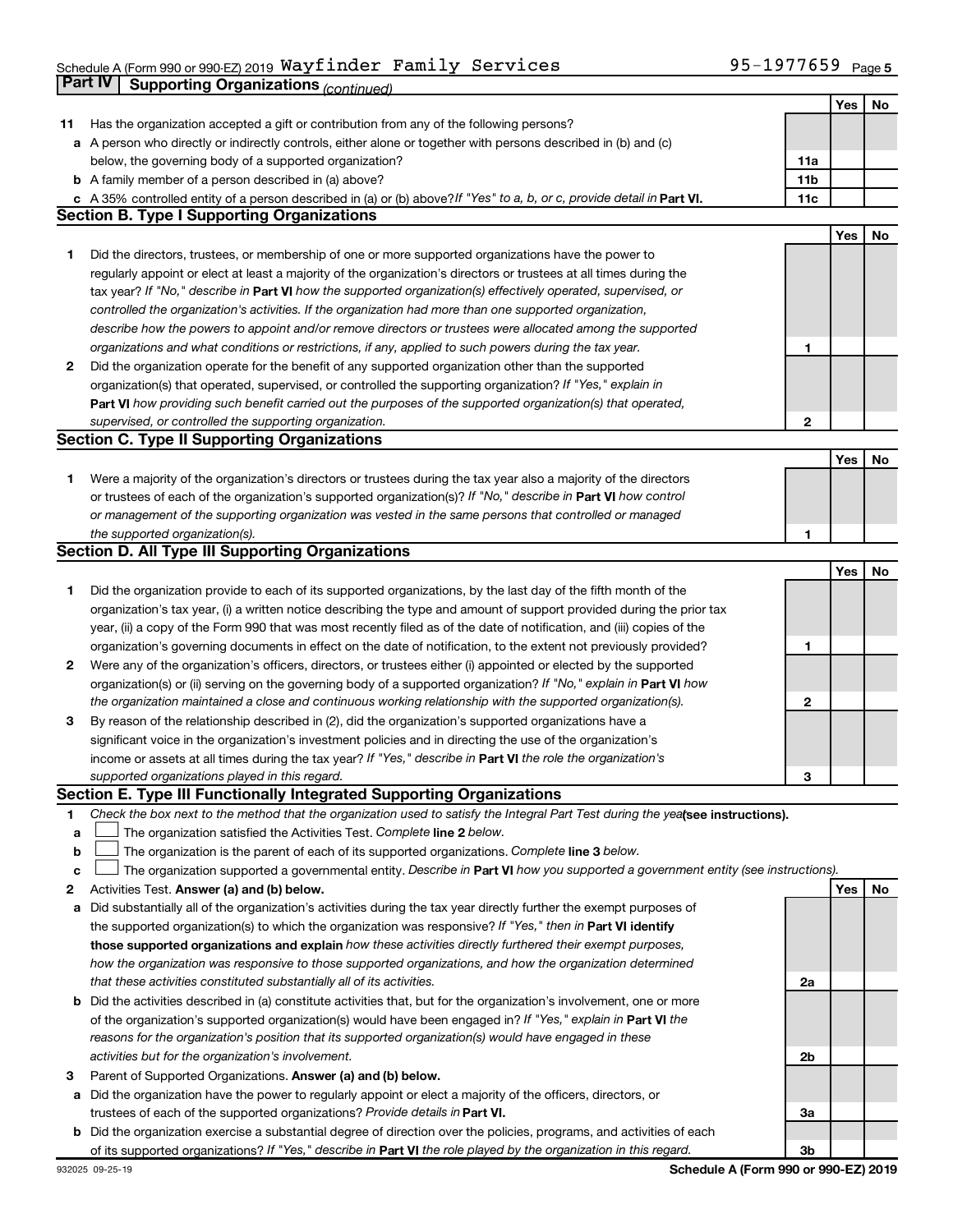#### Schedule A (Form 990 or 990-EZ) 2019  $\mathtt{Wayfinder}$   $\mathtt{Family}$  Services  $95\text{--}1977659$   $_\mathtt{Page}$ **Part V Type III Non-Functionally Integrated 509(a)(3) Supporting Organizations**

1 **Letter See instructions.** All Check here if the organization satisfied the Integral Part Test as a qualifying trust on Nov. 20, 1970 (explain in Part VI). See instructions. All other Type III non-functionally integrated supporting organizations must complete Sections A through E.

|              | Section A - Adjusted Net Income                                              |                | (A) Prior Year | (B) Current Year<br>(optional) |
|--------------|------------------------------------------------------------------------------|----------------|----------------|--------------------------------|
| 1            | Net short-term capital gain                                                  | 1              |                |                                |
| 2            | Recoveries of prior-year distributions                                       | $\mathbf{2}$   |                |                                |
| з            | Other gross income (see instructions)                                        | 3              |                |                                |
| 4            | Add lines 1 through 3.                                                       | 4              |                |                                |
| 5            | Depreciation and depletion                                                   | 5              |                |                                |
| 6            | Portion of operating expenses paid or incurred for production or             |                |                |                                |
|              | collection of gross income or for management, conservation, or               |                |                |                                |
|              | maintenance of property held for production of income (see instructions)     | 6              |                |                                |
| 7            | Other expenses (see instructions)                                            | $\overline{7}$ |                |                                |
| 8            | Adjusted Net Income (subtract lines 5, 6, and 7 from line 4)                 | 8              |                |                                |
|              | <b>Section B - Minimum Asset Amount</b>                                      |                | (A) Prior Year | (B) Current Year<br>(optional) |
| 1.           | Aggregate fair market value of all non-exempt-use assets (see                |                |                |                                |
|              | instructions for short tax year or assets held for part of year):            |                |                |                                |
|              | a Average monthly value of securities                                        | 1a             |                |                                |
|              | <b>b</b> Average monthly cash balances                                       | 1b             |                |                                |
|              | c Fair market value of other non-exempt-use assets                           | 1c             |                |                                |
|              | <b>d</b> Total (add lines 1a, 1b, and 1c)                                    | 1 <sub>d</sub> |                |                                |
|              | e Discount claimed for blockage or other                                     |                |                |                                |
|              | factors (explain in detail in <b>Part VI</b> ):                              |                |                |                                |
| 2            | Acquisition indebtedness applicable to non-exempt-use assets                 | $\mathbf{2}$   |                |                                |
| 3            | Subtract line 2 from line 1d.                                                | 3              |                |                                |
| 4            | Cash deemed held for exempt use. Enter 1-1/2% of line 3 (for greater amount, |                |                |                                |
|              | see instructions).                                                           | 4              |                |                                |
| 5            | Net value of non-exempt-use assets (subtract line 4 from line 3)             | 5              |                |                                |
| 6            | Multiply line 5 by .035.                                                     | 6              |                |                                |
| 7            | Recoveries of prior-year distributions                                       | $\overline{7}$ |                |                                |
| 8            | Minimum Asset Amount (add line 7 to line 6)                                  | 8              |                |                                |
|              | <b>Section C - Distributable Amount</b>                                      |                |                | <b>Current Year</b>            |
| 1            | Adjusted net income for prior year (from Section A, line 8, Column A)        | 1              |                |                                |
| $\mathbf{2}$ | Enter 85% of line 1.                                                         | $\mathbf{2}$   |                |                                |
| З            | Minimum asset amount for prior year (from Section B, line 8, Column A)       | 3              |                |                                |
| 4            | Enter greater of line 2 or line 3.                                           | 4              |                |                                |
| 5            | Income tax imposed in prior year                                             | 5              |                |                                |
| 6            | <b>Distributable Amount.</b> Subtract line 5 from line 4, unless subject to  |                |                |                                |
|              | emergency temporary reduction (see instructions).                            | 6              |                |                                |

**7** Let Check here if the current year is the organization's first as a non-functionally integrated Type III supporting organization (see instructions).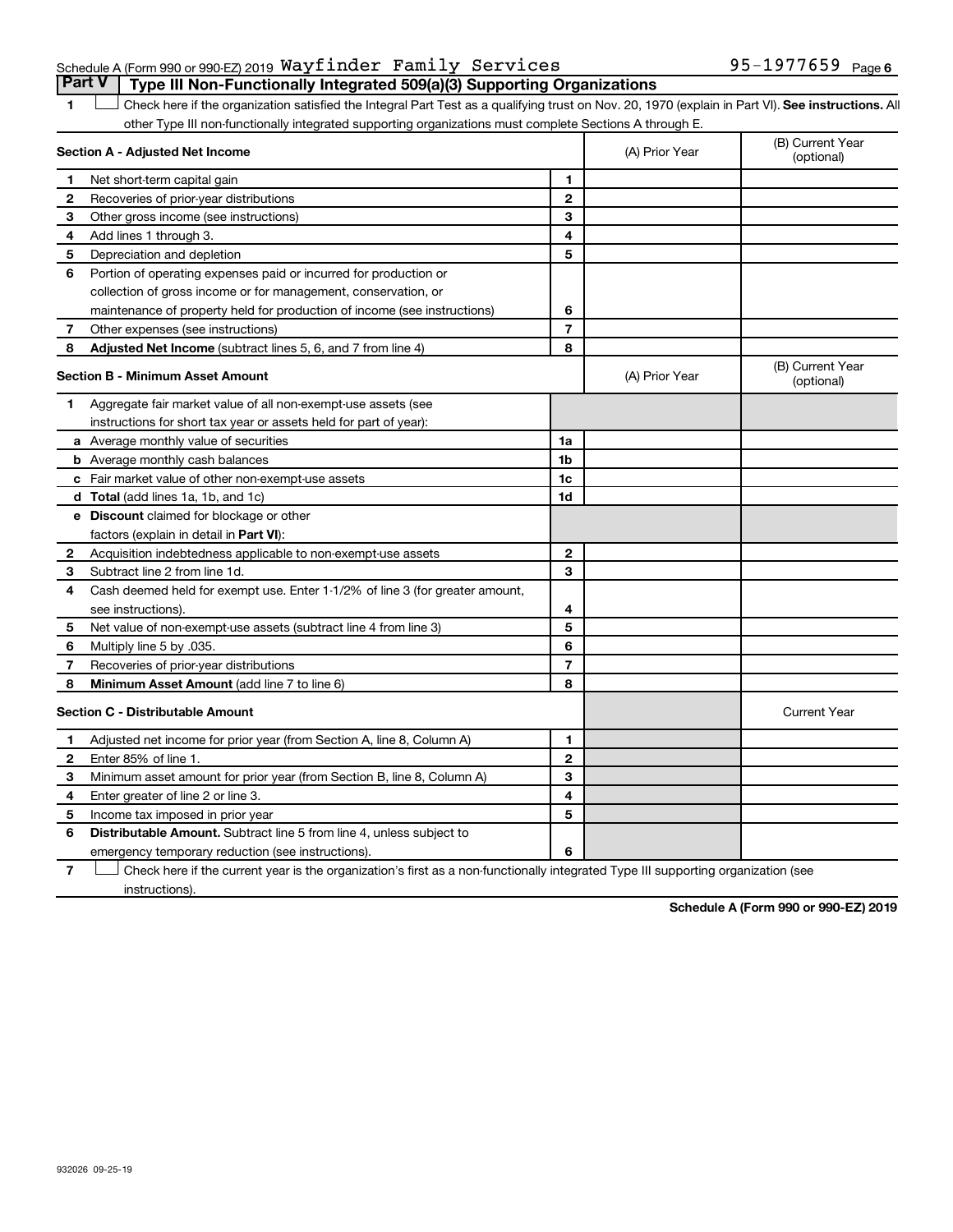| <b>Part V</b>  | Type III Non-Functionally Integrated 509(a)(3) Supporting Organizations (continued)        |                             |                                       |                                                |  |  |  |
|----------------|--------------------------------------------------------------------------------------------|-----------------------------|---------------------------------------|------------------------------------------------|--|--|--|
|                | <b>Current Year</b><br><b>Section D - Distributions</b>                                    |                             |                                       |                                                |  |  |  |
| 1              | Amounts paid to supported organizations to accomplish exempt purposes                      |                             |                                       |                                                |  |  |  |
| $\mathbf{2}$   | Amounts paid to perform activity that directly furthers exempt purposes of supported       |                             |                                       |                                                |  |  |  |
|                | organizations, in excess of income from activity                                           |                             |                                       |                                                |  |  |  |
| 3              | Administrative expenses paid to accomplish exempt purposes of supported organizations      |                             |                                       |                                                |  |  |  |
| 4              | Amounts paid to acquire exempt-use assets                                                  |                             |                                       |                                                |  |  |  |
| 5              | Qualified set-aside amounts (prior IRS approval required)                                  |                             |                                       |                                                |  |  |  |
| 6              | Other distributions (describe in <b>Part VI</b> ). See instructions.                       |                             |                                       |                                                |  |  |  |
| 7              | Total annual distributions. Add lines 1 through 6.                                         |                             |                                       |                                                |  |  |  |
| 8              | Distributions to attentive supported organizations to which the organization is responsive |                             |                                       |                                                |  |  |  |
|                | (provide details in Part VI). See instructions.                                            |                             |                                       |                                                |  |  |  |
| 9              | Distributable amount for 2019 from Section C, line 6                                       |                             |                                       |                                                |  |  |  |
| 10             | Line 8 amount divided by line 9 amount                                                     |                             |                                       |                                                |  |  |  |
|                |                                                                                            | (i)                         | (ii)                                  | (iii)                                          |  |  |  |
|                | <b>Section E - Distribution Allocations (see instructions)</b>                             | <b>Excess Distributions</b> | <b>Underdistributions</b><br>Pre-2019 | <b>Distributable</b><br><b>Amount for 2019</b> |  |  |  |
| 1              | Distributable amount for 2019 from Section C, line 6                                       |                             |                                       |                                                |  |  |  |
| $\mathbf{2}$   | Underdistributions, if any, for years prior to 2019 (reason-                               |                             |                                       |                                                |  |  |  |
|                | able cause required- explain in Part VI). See instructions.                                |                             |                                       |                                                |  |  |  |
| 3              | Excess distributions carryover, if any, to 2019                                            |                             |                                       |                                                |  |  |  |
|                | a From 2014                                                                                |                             |                                       |                                                |  |  |  |
|                | $b$ From 2015                                                                              |                             |                                       |                                                |  |  |  |
|                | c From 2016                                                                                |                             |                                       |                                                |  |  |  |
|                | d From 2017                                                                                |                             |                                       |                                                |  |  |  |
|                | e From 2018                                                                                |                             |                                       |                                                |  |  |  |
|                | f Total of lines 3a through e                                                              |                             |                                       |                                                |  |  |  |
|                | <b>g</b> Applied to underdistributions of prior years                                      |                             |                                       |                                                |  |  |  |
|                | <b>h</b> Applied to 2019 distributable amount                                              |                             |                                       |                                                |  |  |  |
| Ť.             | Carryover from 2014 not applied (see instructions)                                         |                             |                                       |                                                |  |  |  |
|                | Remainder. Subtract lines 3g, 3h, and 3i from 3f.                                          |                             |                                       |                                                |  |  |  |
| 4              | Distributions for 2019 from Section D,                                                     |                             |                                       |                                                |  |  |  |
|                | line $7:$                                                                                  |                             |                                       |                                                |  |  |  |
|                | <b>a</b> Applied to underdistributions of prior years                                      |                             |                                       |                                                |  |  |  |
|                | <b>b</b> Applied to 2019 distributable amount                                              |                             |                                       |                                                |  |  |  |
| c              | Remainder. Subtract lines 4a and 4b from 4.                                                |                             |                                       |                                                |  |  |  |
| 5              | Remaining underdistributions for years prior to 2019, if                                   |                             |                                       |                                                |  |  |  |
|                | any. Subtract lines 3g and 4a from line 2. For result greater                              |                             |                                       |                                                |  |  |  |
|                | than zero, explain in Part VI. See instructions.                                           |                             |                                       |                                                |  |  |  |
| 6              | Remaining underdistributions for 2019. Subtract lines 3h                                   |                             |                                       |                                                |  |  |  |
|                | and 4b from line 1. For result greater than zero, explain in                               |                             |                                       |                                                |  |  |  |
|                | <b>Part VI.</b> See instructions.                                                          |                             |                                       |                                                |  |  |  |
| $\overline{7}$ | Excess distributions carryover to 2020. Add lines 3j                                       |                             |                                       |                                                |  |  |  |
|                | and 4c.                                                                                    |                             |                                       |                                                |  |  |  |
| 8              | Breakdown of line 7:                                                                       |                             |                                       |                                                |  |  |  |
|                | a Excess from 2015                                                                         |                             |                                       |                                                |  |  |  |
|                | <b>b</b> Excess from 2016                                                                  |                             |                                       |                                                |  |  |  |
|                | c Excess from 2017                                                                         |                             |                                       |                                                |  |  |  |
|                | d Excess from 2018                                                                         |                             |                                       |                                                |  |  |  |
|                | e Excess from 2019                                                                         |                             |                                       |                                                |  |  |  |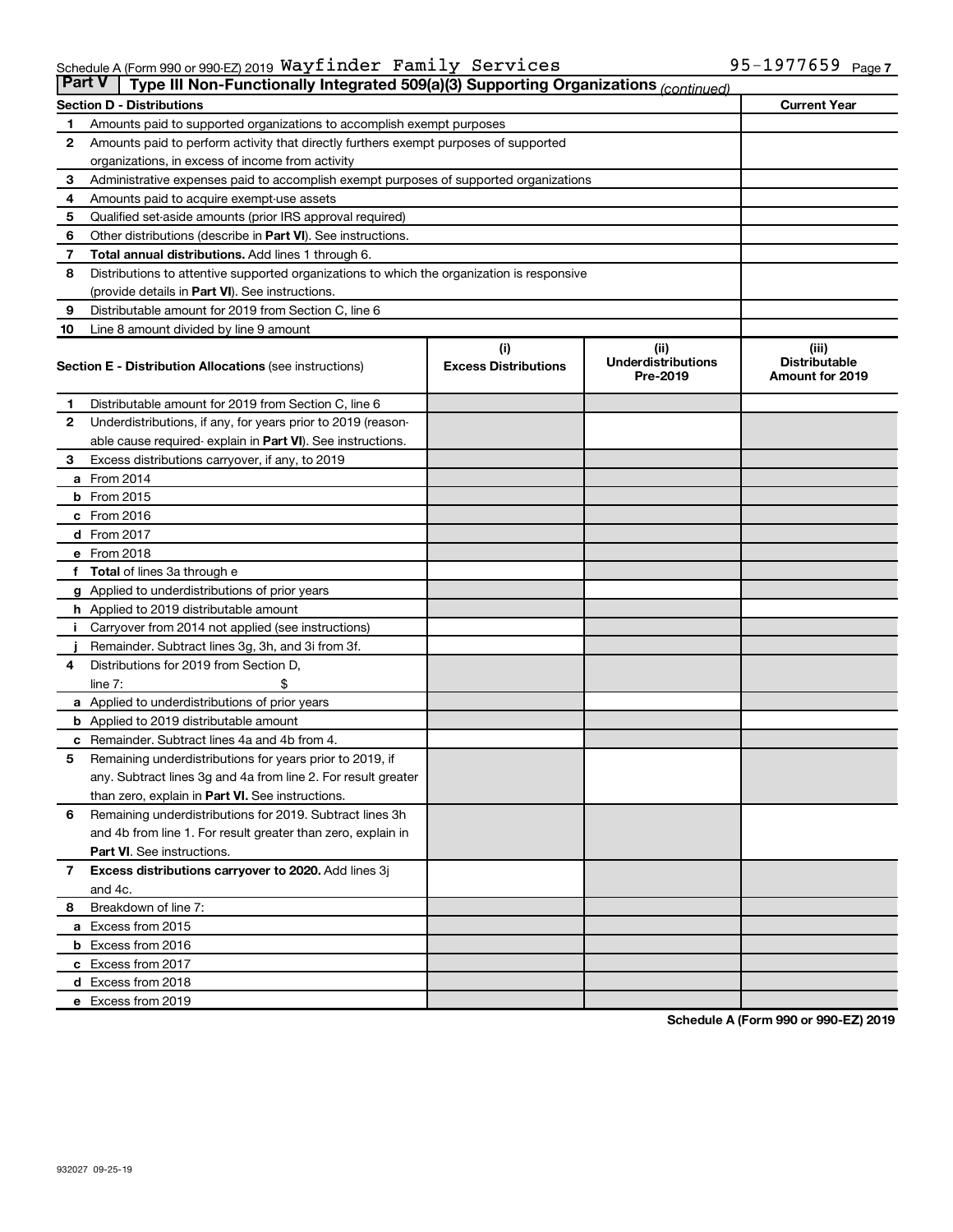|                | Schedule A (Form 990 or 990-EZ) 2019 Wayfinder Family Services                                                                                                                                                                                                                                                                                                                                                                                                                                                                                                                              |  | 95-1977659 Page 8 |
|----------------|---------------------------------------------------------------------------------------------------------------------------------------------------------------------------------------------------------------------------------------------------------------------------------------------------------------------------------------------------------------------------------------------------------------------------------------------------------------------------------------------------------------------------------------------------------------------------------------------|--|-------------------|
| <b>Part VI</b> | Supplemental Information. Provide the explanations required by Part II, line 10; Part II, line 17a or 17b; Part III, line 12;<br>Part IV, Section A, lines 1, 2, 3b, 3c, 4b, 4c, 5a, 6, 9a, 9b, 9c, 11a, 11b, and 11c; Part IV, Section B, lines 1 and 2; Part IV, Section C,<br>line 1; Part IV, Section D, lines 2 and 3; Part IV, Section E, lines 1c, 2a, 2b, 3a, and 3b; Part V, line 1; Part V, Section B, line 1e; Part V,<br>Section D, lines 5, 6, and 8; and Part V, Section E, lines 2, 5, and 6. Also complete this part for any additional information.<br>(See instructions.) |  |                   |
|                |                                                                                                                                                                                                                                                                                                                                                                                                                                                                                                                                                                                             |  |                   |
|                |                                                                                                                                                                                                                                                                                                                                                                                                                                                                                                                                                                                             |  |                   |
|                |                                                                                                                                                                                                                                                                                                                                                                                                                                                                                                                                                                                             |  |                   |
|                |                                                                                                                                                                                                                                                                                                                                                                                                                                                                                                                                                                                             |  |                   |
|                |                                                                                                                                                                                                                                                                                                                                                                                                                                                                                                                                                                                             |  |                   |
|                |                                                                                                                                                                                                                                                                                                                                                                                                                                                                                                                                                                                             |  |                   |
|                |                                                                                                                                                                                                                                                                                                                                                                                                                                                                                                                                                                                             |  |                   |
|                |                                                                                                                                                                                                                                                                                                                                                                                                                                                                                                                                                                                             |  |                   |
|                |                                                                                                                                                                                                                                                                                                                                                                                                                                                                                                                                                                                             |  |                   |
|                |                                                                                                                                                                                                                                                                                                                                                                                                                                                                                                                                                                                             |  |                   |
|                |                                                                                                                                                                                                                                                                                                                                                                                                                                                                                                                                                                                             |  |                   |
|                |                                                                                                                                                                                                                                                                                                                                                                                                                                                                                                                                                                                             |  |                   |
|                |                                                                                                                                                                                                                                                                                                                                                                                                                                                                                                                                                                                             |  |                   |
|                |                                                                                                                                                                                                                                                                                                                                                                                                                                                                                                                                                                                             |  |                   |
|                |                                                                                                                                                                                                                                                                                                                                                                                                                                                                                                                                                                                             |  |                   |
|                |                                                                                                                                                                                                                                                                                                                                                                                                                                                                                                                                                                                             |  |                   |
|                |                                                                                                                                                                                                                                                                                                                                                                                                                                                                                                                                                                                             |  |                   |
|                |                                                                                                                                                                                                                                                                                                                                                                                                                                                                                                                                                                                             |  |                   |
|                |                                                                                                                                                                                                                                                                                                                                                                                                                                                                                                                                                                                             |  |                   |
|                |                                                                                                                                                                                                                                                                                                                                                                                                                                                                                                                                                                                             |  |                   |
|                |                                                                                                                                                                                                                                                                                                                                                                                                                                                                                                                                                                                             |  |                   |
|                |                                                                                                                                                                                                                                                                                                                                                                                                                                                                                                                                                                                             |  |                   |
|                |                                                                                                                                                                                                                                                                                                                                                                                                                                                                                                                                                                                             |  |                   |
|                |                                                                                                                                                                                                                                                                                                                                                                                                                                                                                                                                                                                             |  |                   |
|                |                                                                                                                                                                                                                                                                                                                                                                                                                                                                                                                                                                                             |  |                   |
|                |                                                                                                                                                                                                                                                                                                                                                                                                                                                                                                                                                                                             |  |                   |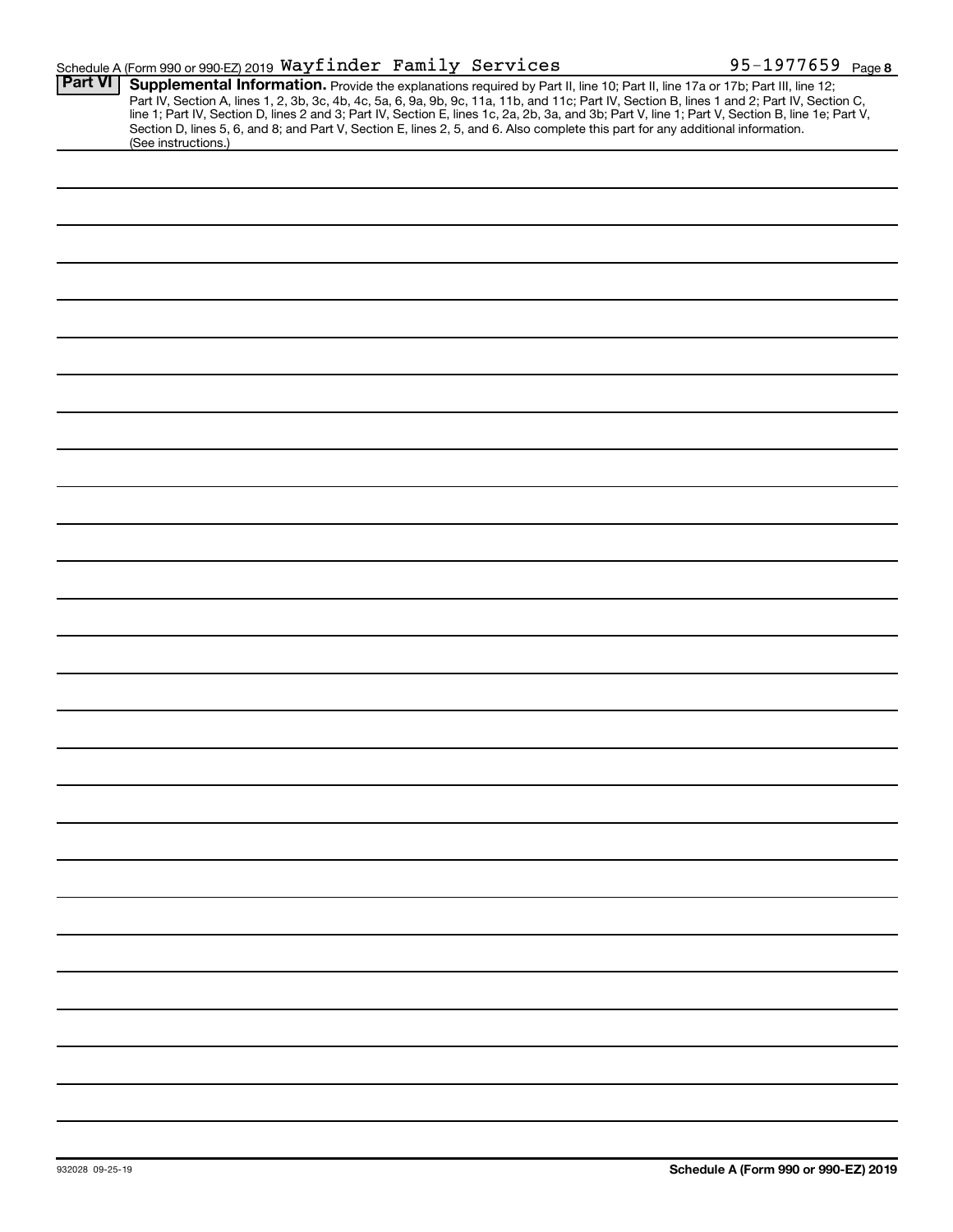| <b>Political Campaign and Lobbying Activities</b><br><b>SCHEDULE C</b> |                                                                                                                                                                                        |                                                                                                                                                                                                                  |         |                            |                                                     |  |  |  |  |
|------------------------------------------------------------------------|----------------------------------------------------------------------------------------------------------------------------------------------------------------------------------------|------------------------------------------------------------------------------------------------------------------------------------------------------------------------------------------------------------------|---------|----------------------------|-----------------------------------------------------|--|--|--|--|
| (Form 990 or 990-EZ)                                                   | <b>TY</b>                                                                                                                                                                              |                                                                                                                                                                                                                  |         |                            |                                                     |  |  |  |  |
|                                                                        |                                                                                                                                                                                        | For Organizations Exempt From Income Tax Under section 501(c) and section 527<br>Complete if the organization is described below. > Attach to Form 990 or Form 990-EZ.                                           |         |                            |                                                     |  |  |  |  |
| Department of the Treasury<br>Internal Revenue Service                 |                                                                                                                                                                                        | Go to www.irs.gov/Form990 for instructions and the latest information.                                                                                                                                           |         |                            | <b>Open to Public</b><br><b>Inspection</b>          |  |  |  |  |
|                                                                        |                                                                                                                                                                                        | If the organization answered "Yes," on Form 990, Part IV, line 3, or Form 990-EZ, Part V, line 46 (Political Campaign Activities), then                                                                          |         |                            |                                                     |  |  |  |  |
|                                                                        |                                                                                                                                                                                        | • Section 501(c)(3) organizations: Complete Parts I-A and B. Do not complete Part I-C.                                                                                                                           |         |                            |                                                     |  |  |  |  |
|                                                                        | • Section 501(c) (other than section 501(c)(3)) organizations: Complete Parts I-A and C below. Do not complete Part I-B.                                                               |                                                                                                                                                                                                                  |         |                            |                                                     |  |  |  |  |
|                                                                        | • Section 527 organizations: Complete Part I-A only.<br>If the organization answered "Yes," on Form 990, Part IV, line 4, or Form 990-EZ, Part VI, line 47 (Lobbying Activities), then |                                                                                                                                                                                                                  |         |                            |                                                     |  |  |  |  |
|                                                                        |                                                                                                                                                                                        | ● Section 501(c)(3) organizations that have filed Form 5768 (election under section 501(h)): Complete Part II-A. Do not complete Part II-B.                                                                      |         |                            |                                                     |  |  |  |  |
|                                                                        |                                                                                                                                                                                        | • Section 501(c)(3) organizations that have NOT filed Form 5768 (election under section 501(h)): Complete Part II-B. Do not complete Part II-A.                                                                  |         |                            |                                                     |  |  |  |  |
|                                                                        |                                                                                                                                                                                        | If the organization answered "Yes," on Form 990, Part IV, line 5 (Proxy Tax) (see separate instructions) or Form 990-EZ, Part V, line 35c (Proxy                                                                 |         |                            |                                                     |  |  |  |  |
| Tax) (see separate instructions), then                                 |                                                                                                                                                                                        |                                                                                                                                                                                                                  |         |                            |                                                     |  |  |  |  |
|                                                                        |                                                                                                                                                                                        | • Section 501(c)(4), (5), or (6) organizations: Complete Part III.                                                                                                                                               |         |                            |                                                     |  |  |  |  |
| Name of organization                                                   |                                                                                                                                                                                        |                                                                                                                                                                                                                  |         |                            | <b>Employer identification number</b><br>95-1977659 |  |  |  |  |
| Part I-A                                                               |                                                                                                                                                                                        | Wayfinder Family Services<br>Complete if the organization is exempt under section 501(c) or is a section 527 organization.                                                                                       |         |                            |                                                     |  |  |  |  |
|                                                                        |                                                                                                                                                                                        |                                                                                                                                                                                                                  |         |                            |                                                     |  |  |  |  |
| 1.                                                                     |                                                                                                                                                                                        | Provide a description of the organization's direct and indirect political campaign activities in Part IV.                                                                                                        |         |                            |                                                     |  |  |  |  |
| Political campaign activity expenditures<br>2                          |                                                                                                                                                                                        |                                                                                                                                                                                                                  |         | $\triangleright$ \$        |                                                     |  |  |  |  |
| Volunteer hours for political campaign activities<br>3                 |                                                                                                                                                                                        |                                                                                                                                                                                                                  |         |                            |                                                     |  |  |  |  |
|                                                                        |                                                                                                                                                                                        |                                                                                                                                                                                                                  |         |                            |                                                     |  |  |  |  |
| Part I-B                                                               |                                                                                                                                                                                        | Complete if the organization is exempt under section 501(c)(3).                                                                                                                                                  |         |                            |                                                     |  |  |  |  |
|                                                                        |                                                                                                                                                                                        |                                                                                                                                                                                                                  |         |                            | >                                                   |  |  |  |  |
| 2                                                                      |                                                                                                                                                                                        |                                                                                                                                                                                                                  |         |                            |                                                     |  |  |  |  |
| З                                                                      |                                                                                                                                                                                        |                                                                                                                                                                                                                  |         |                            | Yes<br><b>No</b>                                    |  |  |  |  |
| <b>b</b> If "Yes," describe in Part IV.                                |                                                                                                                                                                                        |                                                                                                                                                                                                                  |         |                            | Yes<br>No                                           |  |  |  |  |
|                                                                        |                                                                                                                                                                                        | Part I-C   Complete if the organization is exempt under section 501(c), except section 501(c)(3).                                                                                                                |         |                            |                                                     |  |  |  |  |
|                                                                        |                                                                                                                                                                                        | 1 Enter the amount directly expended by the filing organization for section 527 exempt function activities                                                                                                       |         | $\blacktriangleright$ \$   |                                                     |  |  |  |  |
| 2                                                                      |                                                                                                                                                                                        | Enter the amount of the filing organization's funds contributed to other organizations for section 527                                                                                                           |         |                            |                                                     |  |  |  |  |
|                                                                        |                                                                                                                                                                                        |                                                                                                                                                                                                                  |         | ▶ \$                       |                                                     |  |  |  |  |
|                                                                        |                                                                                                                                                                                        | 3 Total exempt function expenditures. Add lines 1 and 2. Enter here and on Form 1120-POL,                                                                                                                        |         |                            |                                                     |  |  |  |  |
|                                                                        |                                                                                                                                                                                        |                                                                                                                                                                                                                  |         | $\triangleright$ \$        |                                                     |  |  |  |  |
| 4                                                                      |                                                                                                                                                                                        | Did the filing organization file Form 1120-POL for this year?<br>Enter the names, addresses and employer identification number (EIN) of all section 527 political organizations to which the filing organization |         |                            | <b>No</b><br>Yes                                    |  |  |  |  |
| 5                                                                      |                                                                                                                                                                                        | made payments. For each organization listed, enter the amount paid from the filing organization's funds. Also enter the amount of political                                                                      |         |                            |                                                     |  |  |  |  |
|                                                                        |                                                                                                                                                                                        | contributions received that were promptly and directly delivered to a separate political organization, such as a separate segregated fund or a                                                                   |         |                            |                                                     |  |  |  |  |
|                                                                        |                                                                                                                                                                                        | political action committee (PAC). If additional space is needed, provide information in Part IV.                                                                                                                 |         |                            |                                                     |  |  |  |  |
| (a) Name                                                               |                                                                                                                                                                                        | (b) Address                                                                                                                                                                                                      | (c) EIN | (d) Amount paid from       | (e) Amount of political                             |  |  |  |  |
|                                                                        |                                                                                                                                                                                        |                                                                                                                                                                                                                  |         | filing organization's      | contributions received and                          |  |  |  |  |
|                                                                        |                                                                                                                                                                                        |                                                                                                                                                                                                                  |         | funds. If none, enter -0-. | promptly and directly<br>delivered to a separate    |  |  |  |  |
|                                                                        |                                                                                                                                                                                        |                                                                                                                                                                                                                  |         |                            | political organization.                             |  |  |  |  |
|                                                                        |                                                                                                                                                                                        |                                                                                                                                                                                                                  |         |                            | If none, enter -0-.                                 |  |  |  |  |
|                                                                        |                                                                                                                                                                                        |                                                                                                                                                                                                                  |         |                            |                                                     |  |  |  |  |
|                                                                        |                                                                                                                                                                                        |                                                                                                                                                                                                                  |         |                            |                                                     |  |  |  |  |
|                                                                        |                                                                                                                                                                                        |                                                                                                                                                                                                                  |         |                            |                                                     |  |  |  |  |
|                                                                        |                                                                                                                                                                                        |                                                                                                                                                                                                                  |         |                            |                                                     |  |  |  |  |
|                                                                        |                                                                                                                                                                                        |                                                                                                                                                                                                                  |         |                            |                                                     |  |  |  |  |
|                                                                        |                                                                                                                                                                                        |                                                                                                                                                                                                                  |         |                            |                                                     |  |  |  |  |
|                                                                        |                                                                                                                                                                                        |                                                                                                                                                                                                                  |         |                            |                                                     |  |  |  |  |
|                                                                        |                                                                                                                                                                                        |                                                                                                                                                                                                                  |         |                            |                                                     |  |  |  |  |
|                                                                        |                                                                                                                                                                                        |                                                                                                                                                                                                                  |         |                            |                                                     |  |  |  |  |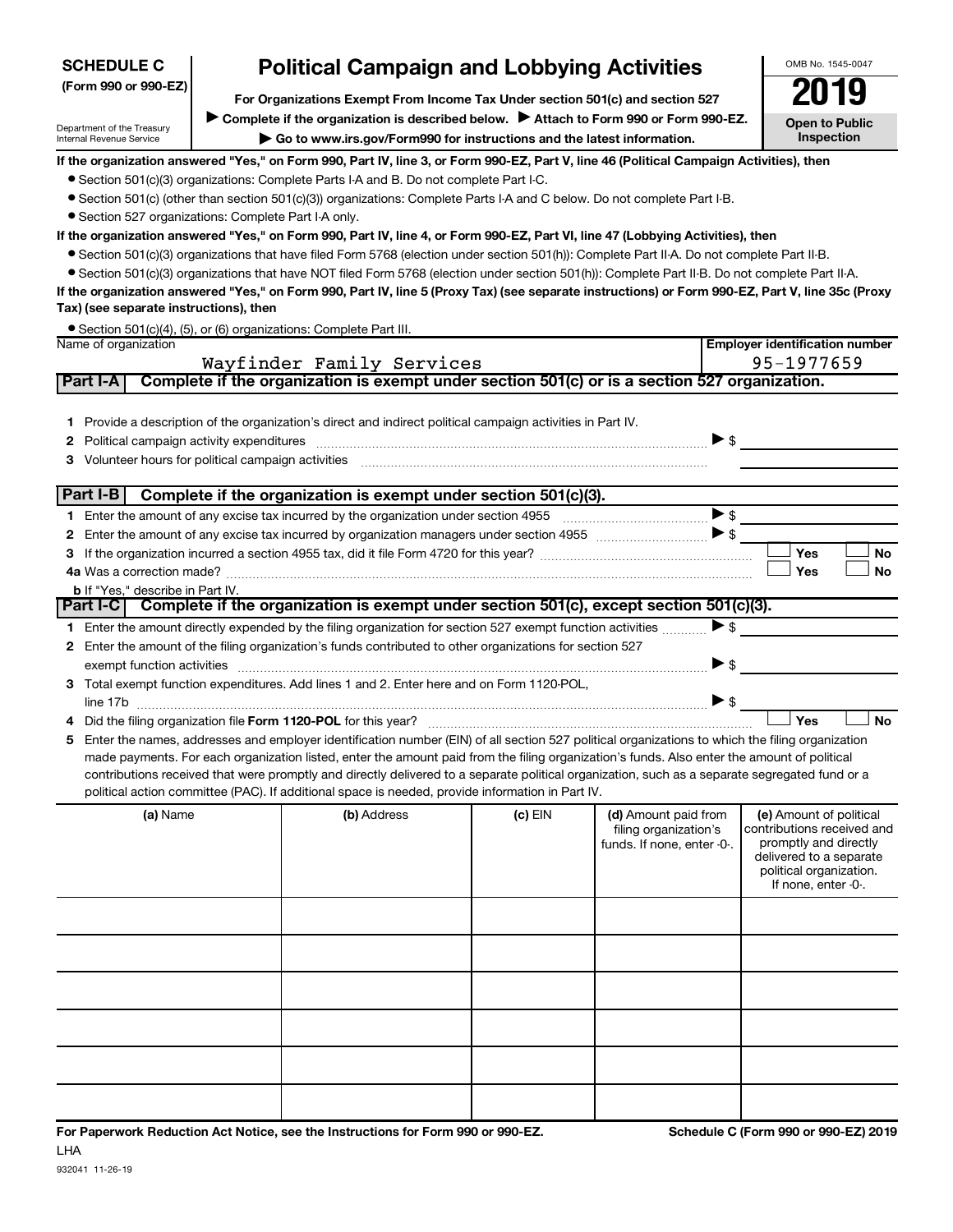| Schedule C (Form 990 or 990-EZ) 2019 $\mathtt{Wayfilter}$ $\mathtt{Family}$ $\mathtt{Services}$ |  |  | 95-1977659 Page 2 |  |
|-------------------------------------------------------------------------------------------------|--|--|-------------------|--|
|-------------------------------------------------------------------------------------------------|--|--|-------------------|--|

| Complete if the organization is exempt under section 501(c)(3) and filed Form 5768 (election under<br><b>Part II-A</b><br>section 501(h)). |                                                                                                                                   |              |                                                                                                         |            |                                        |                                |  |
|--------------------------------------------------------------------------------------------------------------------------------------------|-----------------------------------------------------------------------------------------------------------------------------------|--------------|---------------------------------------------------------------------------------------------------------|------------|----------------------------------------|--------------------------------|--|
| A Check $\blacktriangleright$                                                                                                              | if the filing organization belongs to an affiliated group (and list in Part IV each affiliated group member's name, address, EIN, |              |                                                                                                         |            |                                        |                                |  |
| expenses, and share of excess lobbying expenditures).                                                                                      |                                                                                                                                   |              |                                                                                                         |            |                                        |                                |  |
| B Check $\blacktriangleright$                                                                                                              |                                                                                                                                   |              | if the filing organization checked box A and "limited control" provisions apply.                        |            |                                        |                                |  |
|                                                                                                                                            | <b>Limits on Lobbying Expenditures</b>                                                                                            |              | (The term "expenditures" means amounts paid or incurred.)                                               |            | (a) Filing<br>organization's<br>totals | (b) Affiliated group<br>totals |  |
| 1a Total lobbying expenditures to influence public opinion (grassroots lobbying)                                                           |                                                                                                                                   |              |                                                                                                         |            |                                        |                                |  |
| <b>b</b> Total lobbying expenditures to influence a legislative body (direct lobbying) <i>manumumumum</i>                                  |                                                                                                                                   |              |                                                                                                         |            |                                        |                                |  |
|                                                                                                                                            |                                                                                                                                   |              |                                                                                                         |            |                                        |                                |  |
| d Other exempt purpose expenditures                                                                                                        |                                                                                                                                   |              |                                                                                                         |            |                                        |                                |  |
|                                                                                                                                            |                                                                                                                                   |              |                                                                                                         |            |                                        |                                |  |
| f Lobbying nontaxable amount. Enter the amount from the following table in both columns.                                                   |                                                                                                                                   |              |                                                                                                         |            |                                        |                                |  |
| If the amount on line $1e$ , column $(a)$ or $(b)$ is:                                                                                     |                                                                                                                                   |              | The lobbying nontaxable amount is:                                                                      |            |                                        |                                |  |
| Not over \$500,000                                                                                                                         |                                                                                                                                   |              | 20% of the amount on line 1e.                                                                           |            |                                        |                                |  |
| Over \$500,000 but not over \$1,000,000                                                                                                    |                                                                                                                                   |              | \$100,000 plus 15% of the excess over \$500,000.                                                        |            |                                        |                                |  |
| Over \$1,000,000 but not over \$1,500,000                                                                                                  |                                                                                                                                   |              | \$175,000 plus 10% of the excess over \$1,000,000                                                       |            |                                        |                                |  |
| Over \$1,500,000 but not over \$17,000,000                                                                                                 |                                                                                                                                   |              | \$225,000 plus 5% of the excess over \$1,500,000.                                                       |            |                                        |                                |  |
| Over \$17,000,000                                                                                                                          |                                                                                                                                   | \$1,000,000. |                                                                                                         |            |                                        |                                |  |
|                                                                                                                                            |                                                                                                                                   |              |                                                                                                         |            |                                        |                                |  |
| g Grassroots nontaxable amount (enter 25% of line 1f)                                                                                      |                                                                                                                                   |              |                                                                                                         |            |                                        |                                |  |
| h Subtract line 1g from line 1a. If zero or less, enter -0-                                                                                |                                                                                                                                   |              |                                                                                                         |            |                                        |                                |  |
|                                                                                                                                            |                                                                                                                                   |              |                                                                                                         |            |                                        |                                |  |
| If there is an amount other than zero on either line 1h or line 1i, did the organization file Form 4720                                    |                                                                                                                                   |              |                                                                                                         |            |                                        |                                |  |
| reporting section 4911 tax for this year?                                                                                                  |                                                                                                                                   |              |                                                                                                         |            |                                        | Yes<br>No                      |  |
| (Some organizations that made a section 501(h) election do not have to complete all of the five columns below.                             |                                                                                                                                   |              | 4-Year Averaging Period Under Section 501(h)<br>See the separate instructions for lines 2a through 2f.) |            |                                        |                                |  |
|                                                                                                                                            |                                                                                                                                   |              | Lobbying Expenditures During 4-Year Averaging Period                                                    |            |                                        |                                |  |
| Calendar year<br>(or fiscal year beginning in)                                                                                             | (a) 2016                                                                                                                          |              | (b) 2017                                                                                                | $(c)$ 2018 | $(d)$ 2019                             | (e) Total                      |  |
| 2a Lobbying nontaxable amount                                                                                                              |                                                                                                                                   |              |                                                                                                         |            |                                        |                                |  |
| <b>b</b> Lobbying ceiling amount                                                                                                           |                                                                                                                                   |              |                                                                                                         |            |                                        |                                |  |
| (150% of line 2a, column(e))                                                                                                               |                                                                                                                                   |              |                                                                                                         |            |                                        |                                |  |
| c Total lobbying expenditures                                                                                                              |                                                                                                                                   |              |                                                                                                         |            |                                        |                                |  |
|                                                                                                                                            |                                                                                                                                   |              |                                                                                                         |            |                                        |                                |  |
| d Grassroots nontaxable amount                                                                                                             |                                                                                                                                   |              |                                                                                                         |            |                                        |                                |  |
| e Grassroots ceiling amount                                                                                                                |                                                                                                                                   |              |                                                                                                         |            |                                        |                                |  |
| (150% of line 2d, column (e))                                                                                                              |                                                                                                                                   |              |                                                                                                         |            |                                        |                                |  |
| f Grassroots lobbying expenditures                                                                                                         |                                                                                                                                   |              |                                                                                                         |            |                                        |                                |  |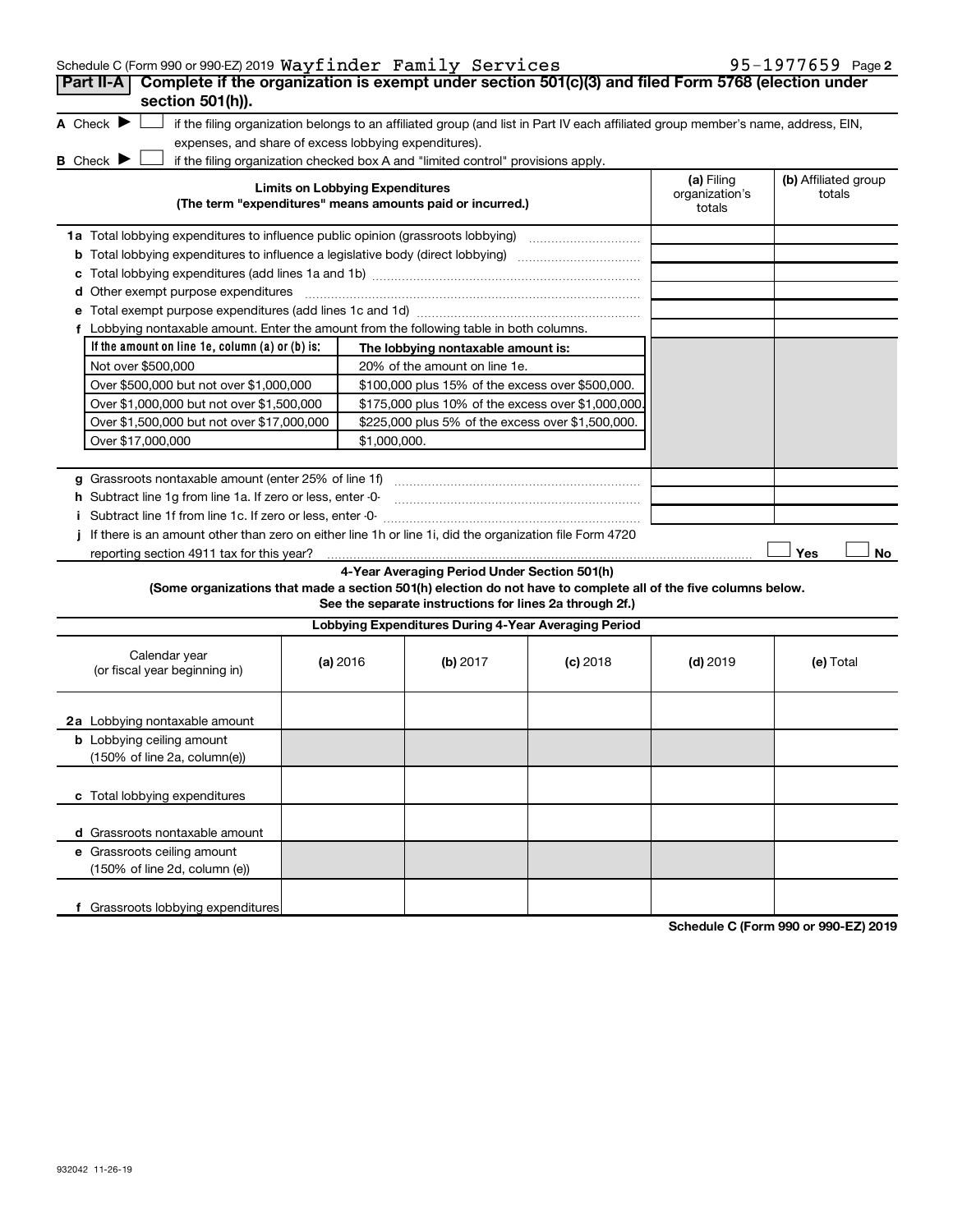#### Schedule C (Form 990 or 990-EZ) 2019 <code>Waytinder Family Services</code>  $95-1977659$  Page Wayfinder Family Services 95-1977659

### 95-1977659 Page 3

### **Part II-B Complete if the organization is exempt under section 501(c)(3) and has NOT filed Form 5768 (election under section 501(h)).**

|    | For each "Yes" response on lines 1a through 1i below, provide in Part IV a detailed description                                                                                                                                      | (a) |                         | (b)    |         |
|----|--------------------------------------------------------------------------------------------------------------------------------------------------------------------------------------------------------------------------------------|-----|-------------------------|--------|---------|
|    | of the lobbying activity.                                                                                                                                                                                                            | Yes | No.                     | Amount |         |
| 1. | During the year, did the filing organization attempt to influence foreign, national, state, or<br>local legislation, including any attempt to influence public opinion on a legislative matter<br>or referendum, through the use of: |     |                         |        |         |
|    |                                                                                                                                                                                                                                      |     | х                       |        |         |
|    | <b>b</b> Paid staff or management (include compensation in expenses reported on lines 1c through 1i)?                                                                                                                                |     | $\overline{\textbf{x}}$ |        |         |
|    |                                                                                                                                                                                                                                      |     | $\overline{\textbf{x}}$ |        |         |
|    |                                                                                                                                                                                                                                      |     | $\overline{\textbf{x}}$ |        |         |
|    |                                                                                                                                                                                                                                      |     | $\overline{\textbf{x}}$ |        |         |
|    |                                                                                                                                                                                                                                      |     | X                       |        |         |
|    | g Direct contact with legislators, their staffs, government officials, or a legislative body?                                                                                                                                        | х   |                         |        | 20,000. |
|    | h Rallies, demonstrations, seminars, conventions, speeches, lectures, or any similar means?                                                                                                                                          |     | $\overline{\text{x}}$   |        |         |
|    | Other activities?                                                                                                                                                                                                                    |     | X                       |        |         |
|    |                                                                                                                                                                                                                                      |     |                         |        | 20,000. |
|    | 2a Did the activities in line 1 cause the organization to be not described in section 501(c)(3)?                                                                                                                                     |     | X                       |        |         |
|    |                                                                                                                                                                                                                                      |     |                         |        |         |
|    | c If "Yes," enter the amount of any tax incurred by organization managers under section 4912                                                                                                                                         |     |                         |        |         |
|    | d If the filing organization incurred a section 4912 tax, did it file Form 4720 for this year?                                                                                                                                       |     |                         |        |         |
|    | Complete if the organization is exempt under section 501(c)(4), section 501(c)(5), or section<br> Part III-A <br>$501(c)(6)$ .                                                                                                       |     |                         |        |         |
|    |                                                                                                                                                                                                                                      |     |                         | Yes    | No      |
| 1. |                                                                                                                                                                                                                                      |     | 1                       |        |         |
| 2  |                                                                                                                                                                                                                                      |     | $\mathbf{2}$            |        |         |
| 3  | Did the organization agree to carry over lobbying and political campaign activity expenditures from the prior year?                                                                                                                  |     | 3                       |        |         |
|    | <b>Part III-B</b><br>Complete if the organization is exempt under section 501(c)(4), section 501(c)(5), or section                                                                                                                   |     |                         |        |         |
|    | 501(c)(6) and if either (a) BOTH Part III-A, lines 1 and 2, are answered "No" OR (b) Part III-A, line 3, is                                                                                                                          |     |                         |        |         |
|    | answered "Yes."                                                                                                                                                                                                                      |     |                         |        |         |
| 1. | Dues, assessments and similar amounts from members [11] matter contracts are assessments and similar amounts from members [11] matter contracts and similar amounts from members [11] matter contracts and similar amounts fro       |     | 1                       |        |         |
| 2  | Section 162(e) nondeductible lobbying and political expenditures (do not include amounts of political                                                                                                                                |     |                         |        |         |
|    | expenses for which the section 527(f) tax was paid).                                                                                                                                                                                 |     |                         |        |         |
|    |                                                                                                                                                                                                                                      |     | 2a                      |        |         |
|    | b Carryover from last year manufactured and contract the contract of the contract of the contract of the contract of contract of contract of contract of contract of contract of contract of contract of contract of contract        |     | 2b                      |        |         |
| с  |                                                                                                                                                                                                                                      |     | 2c                      |        |         |
|    | Aggregate amount reported in section 6033(e)(1)(A) notices of nondeductible section 162(e) dues manufactured                                                                                                                         |     | 3                       |        |         |
| 4  | If notices were sent and the amount on line 2c exceeds the amount on line 3, what portion of the excess                                                                                                                              |     |                         |        |         |
|    | does the organization agree to carryover to the reasonable estimate of nondeductible lobbying and political                                                                                                                          |     |                         |        |         |
|    | expenditure next year?<br>5 Taxable amount of lobbying and political expenditures (see instructions)                                                                                                                                 |     | 4<br>5                  |        |         |
|    | <b>Part IV</b><br><b>Supplemental Information</b>                                                                                                                                                                                    |     |                         |        |         |
|    | Provide the descriptions required for Part I-A, line 1; Part I-B, line 4; Part I-C, line 5; Part II-A (affiliated group list); Part II-A, lines 1 and 2 (see                                                                         |     |                         |        |         |
|    | instructions); and Part II-B, line 1. Also, complete this part for any additional information.                                                                                                                                       |     |                         |        |         |
|    | Part II-B, Line 1, Lobbying Activities:                                                                                                                                                                                              |     |                         |        |         |
|    |                                                                                                                                                                                                                                      |     |                         |        |         |
|    | California Strategies, LLC. (CalStrat), is Wayfinder's consultant                                                                                                                                                                    |     |                         |        |         |
|    | dedicated to successfully navigating through the myriad pathways of                                                                                                                                                                  |     |                         |        |         |
|    | California's political, legislative, regulatory, and media                                                                                                                                                                           |     |                         |        |         |
|    | environments. CalStrat offers state and local legislative and                                                                                                                                                                        |     |                         |        |         |
|    | regulatory advocacy services.                                                                                                                                                                                                        |     |                         |        |         |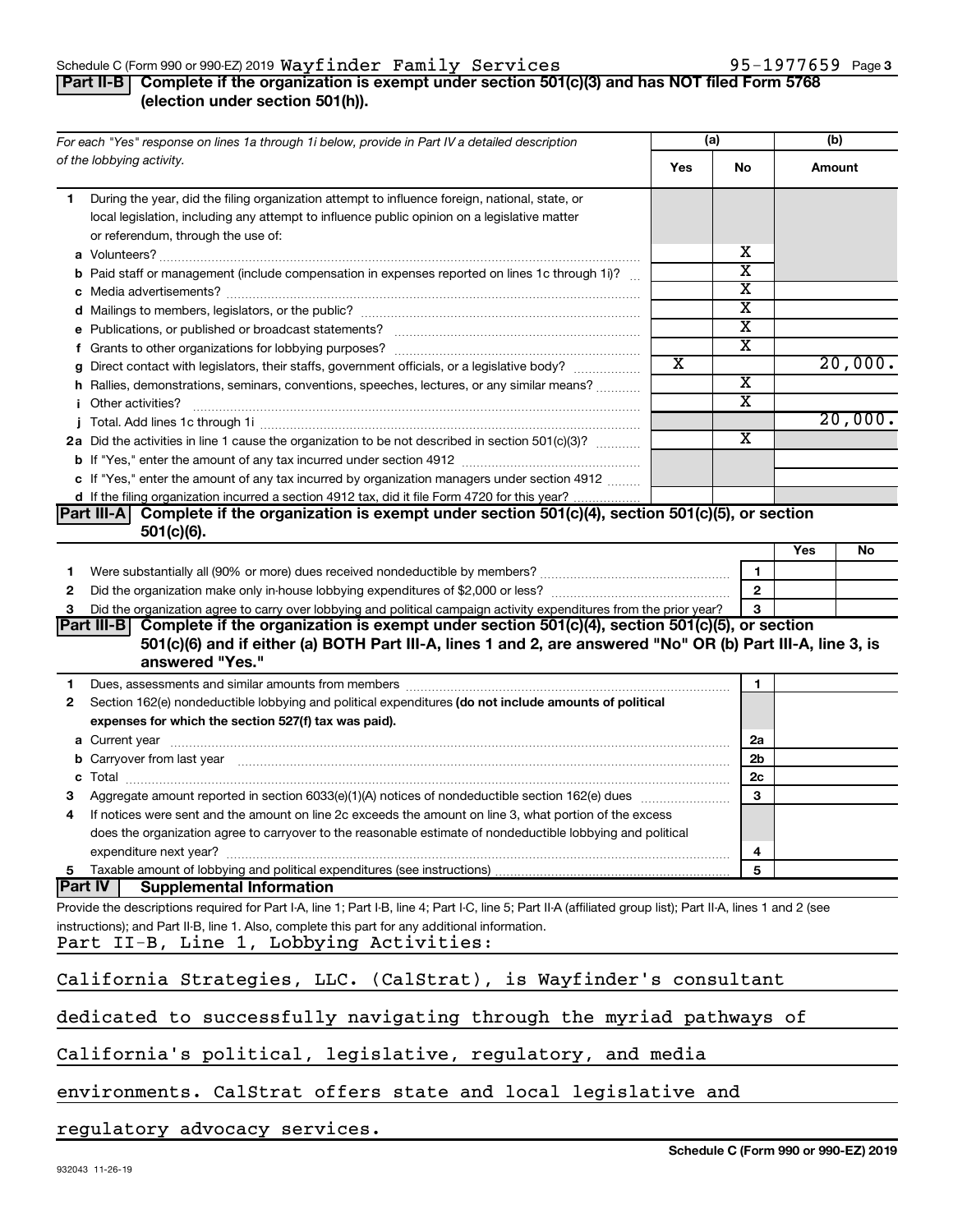932051 10-02-19

## **SCHEDULE D Supplemental Financial Statements**<br> **Form 990 2019**<br> **Part IV** line 6.7.8.9.10, 11a, 11b, 11d, 11d, 11d, 11d, 11d, 12a, 0r, 12b

**(Form 990) | Complete if the organization answered "Yes" on Form 990, Part IV, line 6, 7, 8, 9, 10, 11a, 11b, 11c, 11d, 11e, 11f, 12a, or 12b.**

**| Attach to Form 990. |Go to www.irs.gov/Form990 for instructions and the latest information.**



Department of the Treasury Internal Revenue Service

Name of the organization<br>**Wayfinder Family Services** Proces Research Mayfinder Family Services Proces All the service of the system of the Mayfinder Family Services Wayfinder Family Services

| <b>Part I</b> | Organizations Maintaining Donor Advised Funds or Other Similar Funds or Accounts. Complete if the                                                                                                                             |                         |                                                    |
|---------------|-------------------------------------------------------------------------------------------------------------------------------------------------------------------------------------------------------------------------------|-------------------------|----------------------------------------------------|
|               | organization answered "Yes" on Form 990, Part IV, line 6.                                                                                                                                                                     | (a) Donor advised funds | (b) Funds and other accounts                       |
| 1.            |                                                                                                                                                                                                                               |                         |                                                    |
| 2             | Aggregate value of contributions to (during year)                                                                                                                                                                             |                         |                                                    |
| з             | Aggregate value of grants from (during year)                                                                                                                                                                                  |                         |                                                    |
| 4             |                                                                                                                                                                                                                               |                         |                                                    |
| 5             | Did the organization inform all donors and donor advisors in writing that the assets held in donor advised funds                                                                                                              |                         |                                                    |
|               |                                                                                                                                                                                                                               |                         | <b>No</b><br>Yes                                   |
| 6             | Did the organization inform all grantees, donors, and donor advisors in writing that grant funds can be used only                                                                                                             |                         |                                                    |
|               | for charitable purposes and not for the benefit of the donor or donor advisor, or for any other purpose conferring                                                                                                            |                         |                                                    |
|               |                                                                                                                                                                                                                               |                         | Yes<br>No                                          |
| Part II       | Conservation Easements. Complete if the organization answered "Yes" on Form 990, Part IV, line 7.                                                                                                                             |                         |                                                    |
| 1             | Purpose(s) of conservation easements held by the organization (check all that apply).                                                                                                                                         |                         |                                                    |
|               | Preservation of land for public use (for example, recreation or education)                                                                                                                                                    |                         | Preservation of a historically important land area |
|               | Protection of natural habitat                                                                                                                                                                                                 |                         | Preservation of a certified historic structure     |
|               | Preservation of open space                                                                                                                                                                                                    |                         |                                                    |
| 2             | Complete lines 2a through 2d if the organization held a qualified conservation contribution in the form of a conservation easement on the last                                                                                |                         |                                                    |
|               | day of the tax year.                                                                                                                                                                                                          |                         | Held at the End of the Tax Year                    |
| а             |                                                                                                                                                                                                                               |                         | 2a                                                 |
| b             |                                                                                                                                                                                                                               |                         | 2 <sub>b</sub>                                     |
| с             |                                                                                                                                                                                                                               |                         | 2c                                                 |
| d             | Number of conservation easements included in (c) acquired after 7/25/06, and not on a historic structure                                                                                                                      |                         |                                                    |
|               | listed in the National Register [11, 1200] and the National Register [11, 1200] and the National Register [11, 1200] and the National Register [11, 1200] and the National Register [11, 1200] and the National Register [11, |                         | 2d                                                 |
| 3             | Number of conservation easements modified, transferred, released, extinguished, or terminated by the organization during the tax                                                                                              |                         |                                                    |
|               | $year \triangleright$                                                                                                                                                                                                         |                         |                                                    |
| 4             | Number of states where property subject to conservation easement is located >                                                                                                                                                 |                         |                                                    |
| 5             | Does the organization have a written policy regarding the periodic monitoring, inspection, handling of                                                                                                                        |                         |                                                    |
|               | violations, and enforcement of the conservation easements it holds?                                                                                                                                                           |                         | <b>No</b><br>Yes                                   |
| 6             | Staff and volunteer hours devoted to monitoring, inspecting, handling of violations, and enforcing conservation easements during the year                                                                                     |                         |                                                    |
|               |                                                                                                                                                                                                                               |                         |                                                    |
| 7             | Amount of expenses incurred in monitoring, inspecting, handling of violations, and enforcing conservation easements during the year                                                                                           |                         |                                                    |
|               | ▶ \$                                                                                                                                                                                                                          |                         |                                                    |
| 8             | Does each conservation easement reported on line 2(d) above satisfy the requirements of section 170(h)(4)(B)(i)                                                                                                               |                         |                                                    |
|               |                                                                                                                                                                                                                               |                         | Yes<br>No                                          |
| 9             | In Part XIII, describe how the organization reports conservation easements in its revenue and expense statement and                                                                                                           |                         |                                                    |
|               | balance sheet, and include, if applicable, the text of the footnote to the organization's financial statements that describes the                                                                                             |                         |                                                    |
|               | organization's accounting for conservation easements.<br>Organizations Maintaining Collections of Art, Historical Treasures, or Other Similar Assets.<br>  Part III                                                           |                         |                                                    |
|               | Complete if the organization answered "Yes" on Form 990, Part IV, line 8.                                                                                                                                                     |                         |                                                    |
|               | 1a If the organization elected, as permitted under FASB ASC 958, not to report in its revenue statement and balance sheet works                                                                                               |                         |                                                    |
|               | of art, historical treasures, or other similar assets held for public exhibition, education, or research in furtherance of public                                                                                             |                         |                                                    |
|               | service, provide in Part XIII the text of the footnote to its financial statements that describes these items.                                                                                                                |                         |                                                    |
|               | <b>b</b> If the organization elected, as permitted under FASB ASC 958, to report in its revenue statement and balance sheet works of                                                                                          |                         |                                                    |
|               | art, historical treasures, or other similar assets held for public exhibition, education, or research in furtherance of public service,                                                                                       |                         |                                                    |
|               | provide the following amounts relating to these items:                                                                                                                                                                        |                         |                                                    |
|               |                                                                                                                                                                                                                               |                         | \$                                                 |
|               | (ii) Assets included in Form 990, Part X                                                                                                                                                                                      |                         | $\blacktriangleright$ \$                           |
| $\mathbf{2}$  | If the organization received or held works of art, historical treasures, or other similar assets for financial gain, provide                                                                                                  |                         |                                                    |
|               | the following amounts required to be reported under FASB ASC 958 relating to these items:                                                                                                                                     |                         |                                                    |
| а             |                                                                                                                                                                                                                               |                         | \$                                                 |
|               |                                                                                                                                                                                                                               |                         | $\blacktriangleright$ s                            |
|               | LHA For Paperwork Reduction Act Notice, see the Instructions for Form 990.                                                                                                                                                    |                         | Schedule D (Form 990) 2019                         |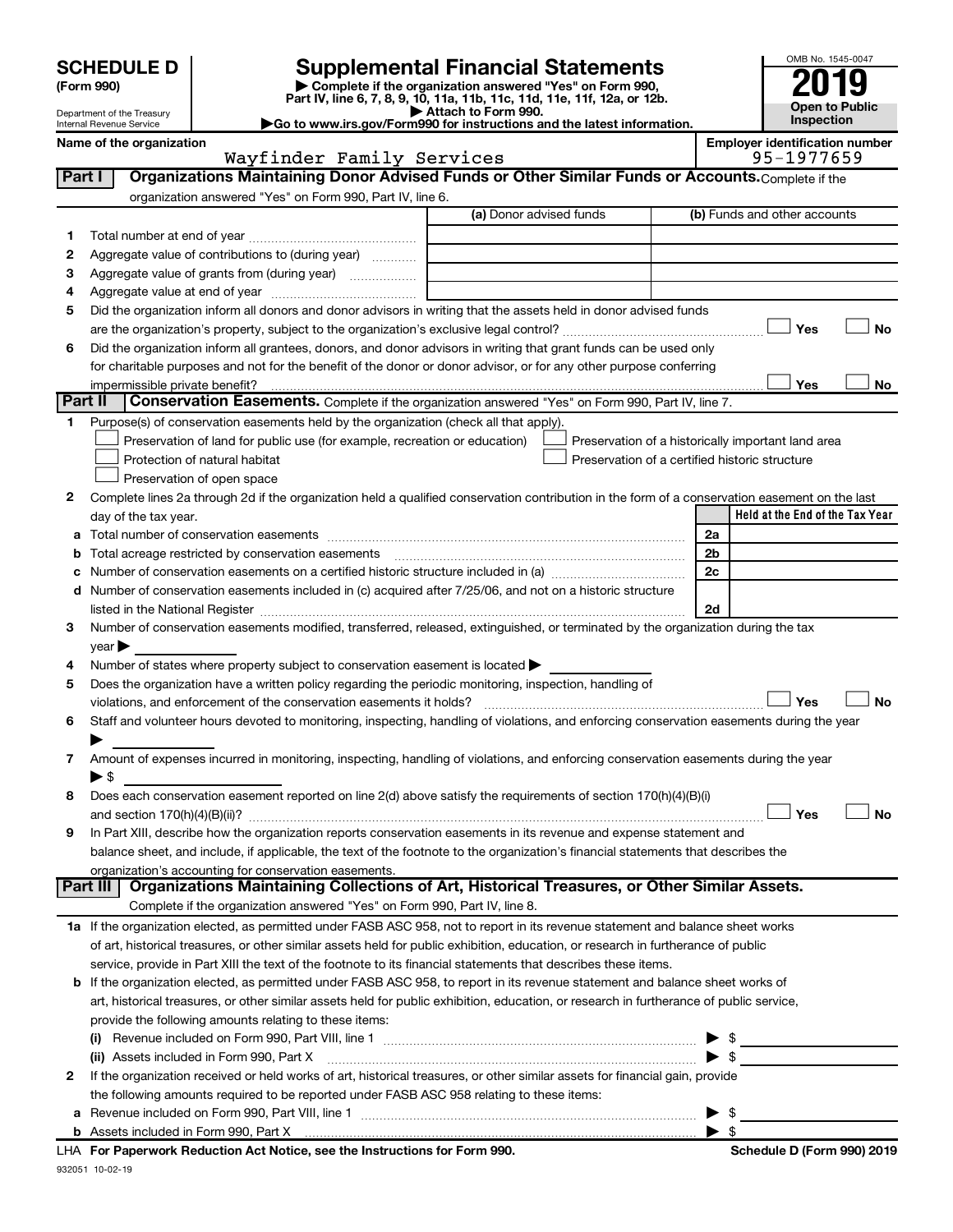|        | Schedule D (Form 990) 2019                                                                                                                                                                                                     | Wayfinder Family Services |                |                           |          |                      | 95-1977659 <sub>Page</sub> 2 |                          |         |                         |
|--------|--------------------------------------------------------------------------------------------------------------------------------------------------------------------------------------------------------------------------------|---------------------------|----------------|---------------------------|----------|----------------------|------------------------------|--------------------------|---------|-------------------------|
|        | Part III<br>Organizations Maintaining Collections of Art, Historical Treasures, or Other Similar Assets (continued)                                                                                                            |                           |                |                           |          |                      |                              |                          |         |                         |
| 3      | Using the organization's acquisition, accession, and other records, check any of the following that make significant use of its                                                                                                |                           |                |                           |          |                      |                              |                          |         |                         |
|        | collection items (check all that apply):                                                                                                                                                                                       |                           |                |                           |          |                      |                              |                          |         |                         |
| a      | Public exhibition                                                                                                                                                                                                              |                           |                | Loan or exchange program  |          |                      |                              |                          |         |                         |
| b      | Scholarly research                                                                                                                                                                                                             | e                         | Other          |                           |          |                      |                              |                          |         |                         |
| с      | Preservation for future generations                                                                                                                                                                                            |                           |                |                           |          |                      |                              |                          |         |                         |
|        | Provide a description of the organization's collections and explain how they further the organization's exempt purpose in Part XIII.                                                                                           |                           |                |                           |          |                      |                              |                          |         |                         |
| 5      | During the year, did the organization solicit or receive donations of art, historical treasures, or other similar assets                                                                                                       |                           |                |                           |          |                      |                              |                          |         |                         |
|        |                                                                                                                                                                                                                                |                           |                |                           |          |                      |                              | Yes                      |         | No                      |
|        | <b>Part IV</b><br><b>Escrow and Custodial Arrangements.</b> Complete if the organization answered "Yes" on Form 990, Part IV, line 9, or                                                                                       |                           |                |                           |          |                      |                              |                          |         |                         |
|        | reported an amount on Form 990, Part X, line 21.                                                                                                                                                                               |                           |                |                           |          |                      |                              |                          |         |                         |
|        | 1a Is the organization an agent, trustee, custodian or other intermediary for contributions or other assets not included                                                                                                       |                           |                |                           |          |                      |                              |                          |         |                         |
|        |                                                                                                                                                                                                                                |                           |                |                           |          |                      |                              | Yes                      |         | No                      |
|        | b If "Yes," explain the arrangement in Part XIII and complete the following table:                                                                                                                                             |                           |                |                           |          |                      |                              |                          |         |                         |
|        |                                                                                                                                                                                                                                |                           |                |                           |          |                      |                              | Amount                   |         |                         |
|        | c Beginning balance measurements and the contract of the contract of the contract of the contract of the contract of the contract of the contract of the contract of the contract of the contract of the contract of the contr |                           |                |                           |          | 1c                   |                              |                          |         |                         |
|        |                                                                                                                                                                                                                                |                           |                |                           |          | 1d                   |                              |                          |         |                         |
|        | e Distributions during the year manufactured and continuum and contract the year manufactured and contract the                                                                                                                 |                           |                |                           |          | 1e                   |                              |                          |         |                         |
|        | 2a Did the organization include an amount on Form 990, Part X, line 21, for escrow or custodial account liability?                                                                                                             |                           |                |                           |          | 1f                   |                              | Yes                      |         | No                      |
|        | <b>b</b> If "Yes," explain the arrangement in Part XIII. Check here if the explanation has been provided on Part XIII                                                                                                          |                           |                |                           |          |                      |                              |                          |         |                         |
| Part V | Endowment Funds. Complete if the organization answered "Yes" on Form 990, Part IV, line 10.                                                                                                                                    |                           |                |                           |          |                      |                              |                          |         |                         |
|        |                                                                                                                                                                                                                                | (a) Current year          | (b) Prior year | (c) Two years back        |          | (d) Three years back |                              | (e) Four years back      |         |                         |
|        | <b>1a</b> Beginning of year balance                                                                                                                                                                                            | 419,880.                  | 419,880.       |                           | 419,880. |                      | 419,880.                     |                          |         | 419,880.                |
|        |                                                                                                                                                                                                                                |                           |                |                           |          |                      |                              |                          |         |                         |
|        | Net investment earnings, gains, and losses                                                                                                                                                                                     | 7,554.                    |                |                           |          |                      | 6,944.                       |                          |         |                         |
|        |                                                                                                                                                                                                                                |                           |                |                           |          |                      |                              |                          |         |                         |
|        | e Other expenditures for facilities                                                                                                                                                                                            |                           |                |                           |          |                      |                              |                          |         |                         |
|        | and programs                                                                                                                                                                                                                   | 7,554.                    |                |                           |          |                      | 6,944.                       |                          |         |                         |
|        | f Administrative expenses                                                                                                                                                                                                      |                           |                |                           |          |                      |                              |                          |         |                         |
| g      |                                                                                                                                                                                                                                | 419,880.                  | 419,880.       |                           | 419,880. |                      | 419,880.                     |                          |         | 419,880.                |
|        | Provide the estimated percentage of the current year end balance (line 1g, column (a)) held as:                                                                                                                                |                           |                |                           |          |                      |                              |                          |         |                         |
|        | Board designated or quasi-endowment                                                                                                                                                                                            |                           | %              |                           |          |                      |                              |                          |         |                         |
|        | <b>b</b> Permanent endowment $\blacktriangleright$ 100.00                                                                                                                                                                      | %                         |                |                           |          |                      |                              |                          |         |                         |
|        | <b>c</b> Term endowment $\blacktriangleright$                                                                                                                                                                                  | %                         |                |                           |          |                      |                              |                          |         |                         |
|        | The percentages on lines 2a, 2b, and 2c should equal 100%.                                                                                                                                                                     |                           |                |                           |          |                      |                              |                          |         |                         |
|        | 3a Are there endowment funds not in the possession of the organization that are held and administered for the organization                                                                                                     |                           |                |                           |          |                      |                              |                          |         |                         |
|        | by:                                                                                                                                                                                                                            |                           |                |                           |          |                      |                              |                          | Yes     | No                      |
|        | (i)                                                                                                                                                                                                                            |                           |                |                           |          |                      |                              | 3a(i)                    |         | х                       |
|        |                                                                                                                                                                                                                                |                           |                |                           |          |                      |                              | 3a(ii)                   |         | $\overline{\textbf{X}}$ |
|        |                                                                                                                                                                                                                                |                           |                |                           |          |                      |                              | 3b                       |         |                         |
|        | Describe in Part XIII the intended uses of the organization's endowment funds.                                                                                                                                                 |                           |                |                           |          |                      |                              |                          |         |                         |
|        | Land, Buildings, and Equipment.<br>Part VI                                                                                                                                                                                     |                           |                |                           |          |                      |                              |                          |         |                         |
|        | Complete if the organization answered "Yes" on Form 990, Part IV, line 11a. See Form 990, Part X, line 10.                                                                                                                     |                           |                |                           |          |                      |                              |                          |         |                         |
|        | Description of property                                                                                                                                                                                                        | (a) Cost or other         |                | (b) Cost or other         |          | (c) Accumulated      |                              | (d) Book value           |         |                         |
|        |                                                                                                                                                                                                                                | basis (investment)        |                | basis (other)             |          | depreciation         |                              |                          |         |                         |
|        |                                                                                                                                                                                                                                |                           |                | 2,815,272.<br>19,468,941. |          | 12, 247, 142.        |                              | 2,815,272.<br>7,221,799. |         |                         |
|        |                                                                                                                                                                                                                                |                           |                |                           |          |                      |                              |                          |         |                         |
|        |                                                                                                                                                                                                                                |                           |                | 4,823,175.                |          | 4,600,291.           |                              |                          |         | 222,884.                |
|        |                                                                                                                                                                                                                                |                           |                | 1,117,982.                |          | 1,026,467.           |                              |                          | 91,515. |                         |
|        | e Other.                                                                                                                                                                                                                       |                           |                |                           |          |                      |                              | 10, 351, 470.            |         |                         |
|        | Total. Add lines 1a through 1e. (Column (d) must equal Form 990, Part X, column (B), line 10c.)                                                                                                                                |                           |                |                           |          |                      |                              |                          |         |                         |

**Schedule D (Form 990) 2019**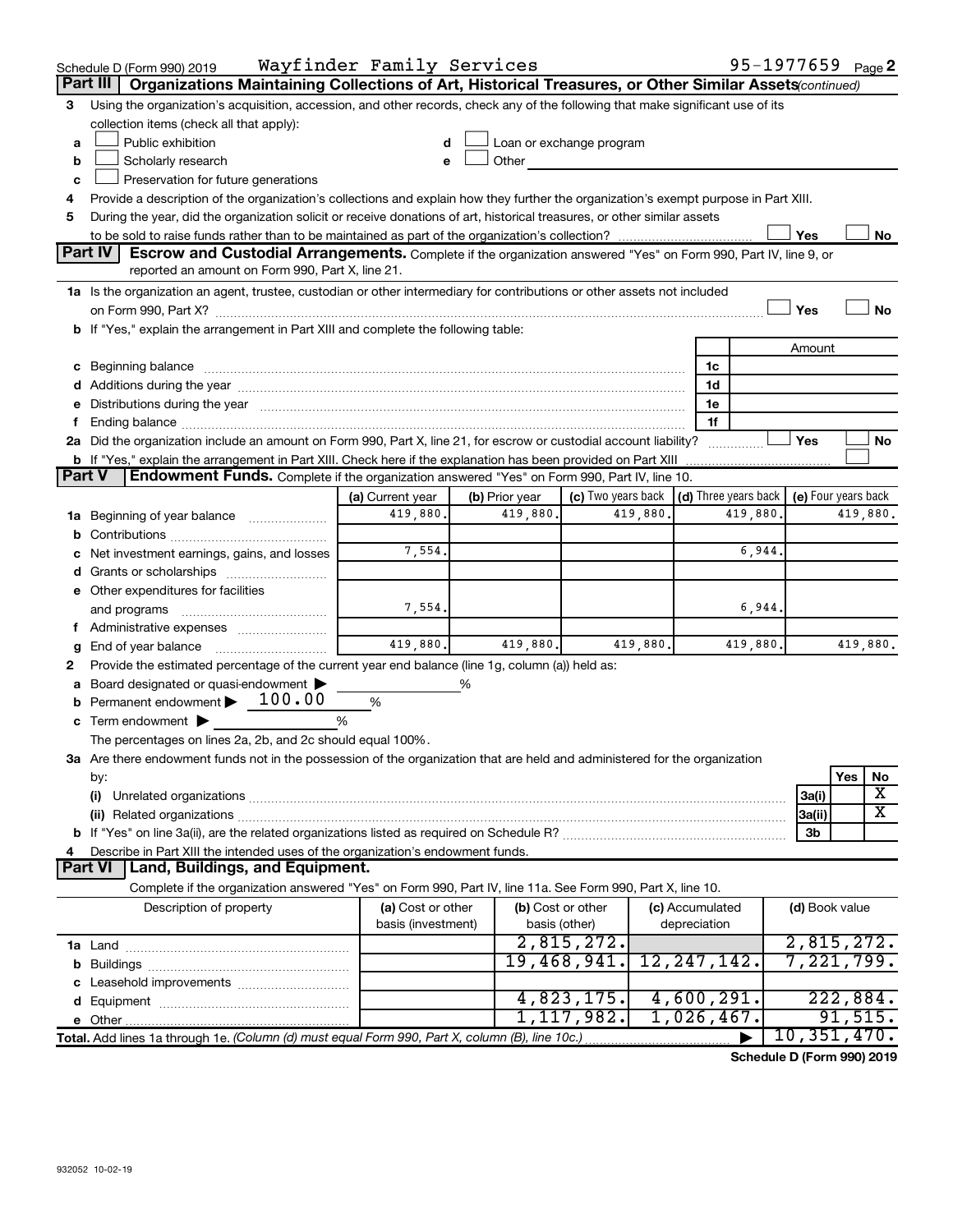|                                                                      | Complete if the organization answered "Yes" on Form 990, Part IV, line 11b. See Form 990, Part X, line 12. |                                                           |  |  |  |  |  |
|----------------------------------------------------------------------|------------------------------------------------------------------------------------------------------------|-----------------------------------------------------------|--|--|--|--|--|
| (a) Description of security or category (including name of security) | (b) Book value                                                                                             | (c) Method of valuation: Cost or end-of-year market value |  |  |  |  |  |
| (1) Financial derivatives                                            |                                                                                                            |                                                           |  |  |  |  |  |
| (2) Closely held equity interests                                    |                                                                                                            |                                                           |  |  |  |  |  |
| $(3)$ Other                                                          |                                                                                                            |                                                           |  |  |  |  |  |
| (A)                                                                  |                                                                                                            |                                                           |  |  |  |  |  |
| (B)                                                                  |                                                                                                            |                                                           |  |  |  |  |  |
| (C)                                                                  |                                                                                                            |                                                           |  |  |  |  |  |
| (D)                                                                  |                                                                                                            |                                                           |  |  |  |  |  |
| (E)                                                                  |                                                                                                            |                                                           |  |  |  |  |  |
| (F)                                                                  |                                                                                                            |                                                           |  |  |  |  |  |
| (G)                                                                  |                                                                                                            |                                                           |  |  |  |  |  |
| (H)                                                                  |                                                                                                            |                                                           |  |  |  |  |  |
| Total. (Col. (b) must equal Form 990, Part X, col. (B) line $12$ .)  |                                                                                                            |                                                           |  |  |  |  |  |

#### **Part VIII Investments - Program Related.**

Complete if the organization answered "Yes" on Form 990, Part IV, line 11c. See Form 990, Part X, line 13.

| (a) Description of investment                                                           | (b) Book value | (c) Method of valuation: Cost or end-of-year market value |
|-----------------------------------------------------------------------------------------|----------------|-----------------------------------------------------------|
| (1)                                                                                     |                |                                                           |
| (2)                                                                                     |                |                                                           |
| (3)                                                                                     |                |                                                           |
| (4)                                                                                     |                |                                                           |
| (5)                                                                                     |                |                                                           |
| (6)                                                                                     |                |                                                           |
| (7)                                                                                     |                |                                                           |
| (8)                                                                                     |                |                                                           |
| (9)                                                                                     |                |                                                           |
| Total. (Col. (b) must equal Form 990, Part X, col. (B) line $13.$ $\blacktriangleright$ |                |                                                           |

#### **Part IX Other Assets.**

Complete if the organization answered "Yes" on Form 990, Part IV, line 11d. See Form 990, Part X, line 15.

| (a) Description                                                                                                   | (b) Book value |
|-------------------------------------------------------------------------------------------------------------------|----------------|
| Other assets<br>(1)                                                                                               | 813,827.       |
| Property held for investment<br>(2)                                                                               | 2,989,000.     |
| Deposits<br>(3)                                                                                                   | 12,525.        |
| (4)                                                                                                               |                |
| (5)                                                                                                               |                |
| (6)                                                                                                               |                |
| (7)                                                                                                               |                |
| (8)                                                                                                               |                |
| (9)                                                                                                               |                |
|                                                                                                                   | 3,815,352.     |
| <b>Other Liabilities.</b><br>Part X                                                                               |                |
|                                                                                                                   |                |
| Complete if the organization answered "Yes" on Form 990, Part IV, line 11e or 11f. See Form 990, Part X, line 25. |                |
| (a) Description of liability<br>1.                                                                                | (b) Book value |
| Federal income taxes<br>(1)                                                                                       |                |
| (2)                                                                                                               |                |
| (3)                                                                                                               |                |
| (4)                                                                                                               |                |
| (5)                                                                                                               |                |
| (6)                                                                                                               |                |
| (7)                                                                                                               |                |
| (8)                                                                                                               |                |
| (9)                                                                                                               |                |

**2.** Liability for uncertain tax positions. In Part XIII, provide the text of the footnote to the organization's financial statements that reports the organization's liability for uncertain tax positions under FASB ASC 740. Check here if the text of the footnote has been provided in Part XIII..  $\boxed{\text{X}}$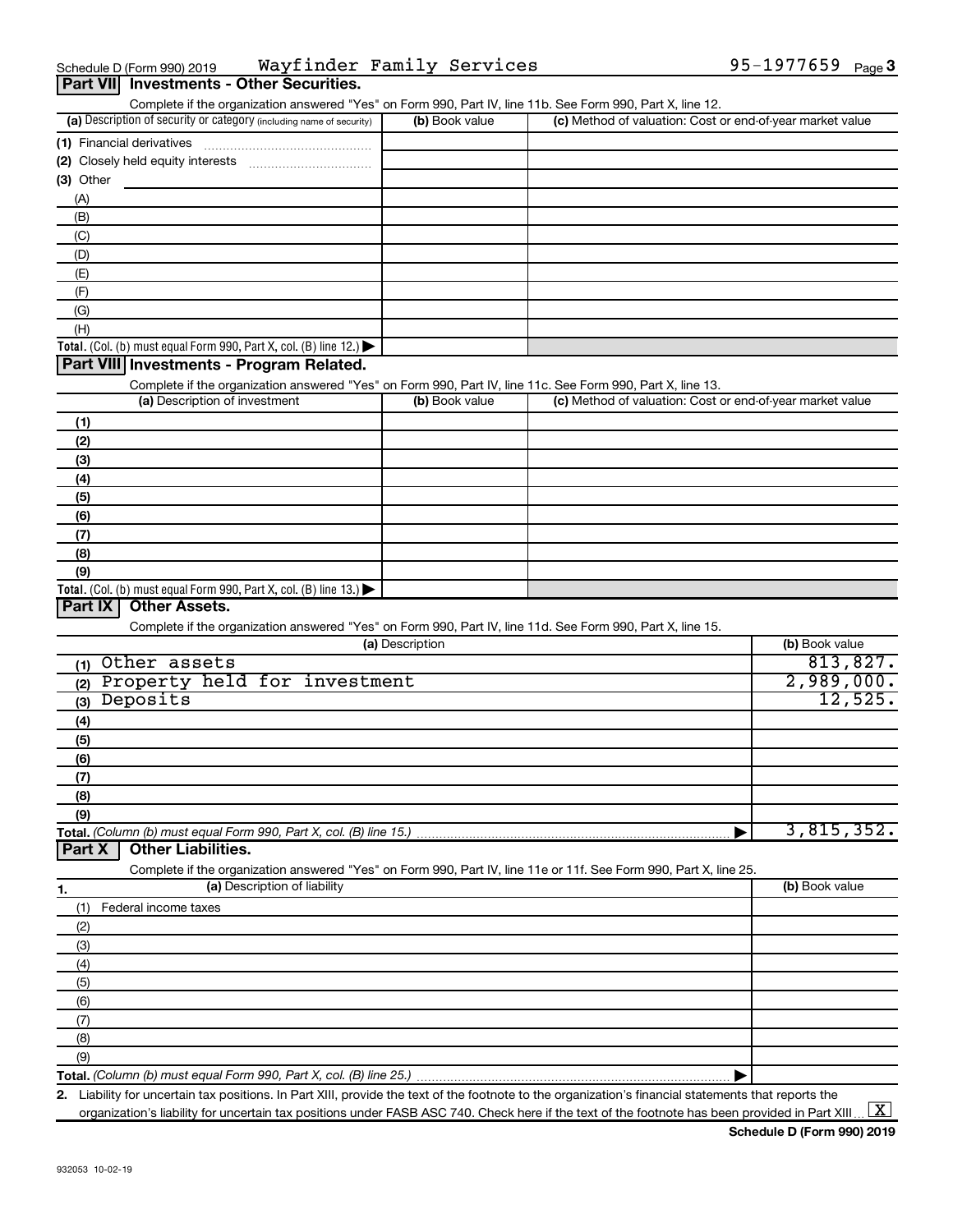|   | Wayfinder Family Services<br>Schedule D (Form 990) 2019                                                                                                                                                                            |                |            |                | 95-1977659 Page 4 |
|---|------------------------------------------------------------------------------------------------------------------------------------------------------------------------------------------------------------------------------------|----------------|------------|----------------|-------------------|
|   | Reconciliation of Revenue per Audited Financial Statements With Revenue per Return.<br><b>Part XI</b>                                                                                                                              |                |            |                |                   |
|   | Complete if the organization answered "Yes" on Form 990, Part IV, line 12a.                                                                                                                                                        |                |            |                |                   |
| 1 | Total revenue, gains, and other support per audited financial statements [11,11] [11] Total revenue, gains, and other support per audited financial statements                                                                     |                |            | $\overline{1}$ | 33,519,096.       |
| 2 | Amounts included on line 1 but not on Form 990, Part VIII, line 12:                                                                                                                                                                |                |            |                |                   |
| a |                                                                                                                                                                                                                                    | 2a             | $-91,523.$ |                |                   |
| b |                                                                                                                                                                                                                                    | 2 <sub>b</sub> | 493, 184.  |                |                   |
| C |                                                                                                                                                                                                                                    | 2c             |            |                |                   |
| d | Other (Describe in Part XIII.) <b>Construction Contract Construction</b> Chern Construction Construction Construction                                                                                                              | 2d             |            |                |                   |
| e | Add lines 2a through 2d                                                                                                                                                                                                            |                |            | 2е             | 401,661.          |
| 3 |                                                                                                                                                                                                                                    |                |            | $\mathbf{a}$   | 33, 117, 435.     |
|   | Amounts included on Form 990, Part VIII, line 12, but not on line 1:                                                                                                                                                               |                |            |                |                   |
| a | Investment expenses not included on Form 990, Part VIII, line 7b [100] [100] [100] [100] [100] [100] [100] [10                                                                                                                     | 4a             | 97,302.    |                |                   |
| b |                                                                                                                                                                                                                                    | 4 <sub>h</sub> |            |                |                   |
|   | Add lines 4a and 4b                                                                                                                                                                                                                |                |            | 4c             | 97,302.           |
| 5 |                                                                                                                                                                                                                                    |                |            | $\overline{5}$ | 33, 214, 737.     |
|   |                                                                                                                                                                                                                                    |                |            |                |                   |
|   | Part XII Reconciliation of Expenses per Audited Financial Statements With Expenses per Return.                                                                                                                                     |                |            |                |                   |
|   | Complete if the organization answered "Yes" on Form 990, Part IV, line 12a.                                                                                                                                                        |                |            |                |                   |
| 1 |                                                                                                                                                                                                                                    |                |            | $\blacksquare$ | 33,422,079.       |
| 2 | Amounts included on line 1 but not on Form 990, Part IX, line 25:                                                                                                                                                                  |                |            |                |                   |
| a |                                                                                                                                                                                                                                    | 2a             | 493,184.   |                |                   |
| b |                                                                                                                                                                                                                                    | 2 <sub>b</sub> |            |                |                   |
| c |                                                                                                                                                                                                                                    | 2 <sub>c</sub> |            |                |                   |
| d |                                                                                                                                                                                                                                    | 2d             |            |                |                   |
| е | Add lines 2a through 2d <b>contained a contained a contained a contained a</b> contained a contained a contained a contained a contact a contact a contact a contact a contact a contact a contact a contact a contact a contact a |                |            | 2e             | 493,184.          |
| З | Subtract line 2e from line 1 <b>manufacture in the contract of the 2e</b> from line 1                                                                                                                                              |                |            | $\mathbf{a}$   | 32,928,895.       |
| 4 | Amounts included on Form 990, Part IX, line 25, but not on line 1:                                                                                                                                                                 |                |            |                |                   |
| a |                                                                                                                                                                                                                                    | 4a l           | 97,302.    |                |                   |
| b |                                                                                                                                                                                                                                    | 4h.            |            |                |                   |
|   | Add lines 4a and 4b                                                                                                                                                                                                                |                |            | 4с             | 97,302.           |
|   | <b>Part XIII Supplemental Information.</b>                                                                                                                                                                                         |                |            | 5              | 33,026,197.       |

Provide the descriptions required for Part II, lines 3, 5, and 9; Part III, lines 1a and 4; Part IV, lines 1b and 2b; Part V, line 4; Part X, line 2; Part XI, lines 2d and 4b; and Part XII, lines 2d and 4b. Also complete this part to provide any additional information.

Part V, line 4:

The donor has stipulated that the principal of the Endowment Fund is to be kept in tact in perpetuity and only the interest and dividends there from may be expended for the needs of the organization and children.

Part X, Line 2:

Wayfinder Family Services is exempt from taxation under Internal Revenue

Code Section 501(c)(3) and California Revenue and Taxation Code Section

23701d.

Generally accepted accounting principles provide accounting and disclosure

932054 10-02-19 **Schedule D (Form 990) 2019** guidance about positions taken by an organization in its tax returns that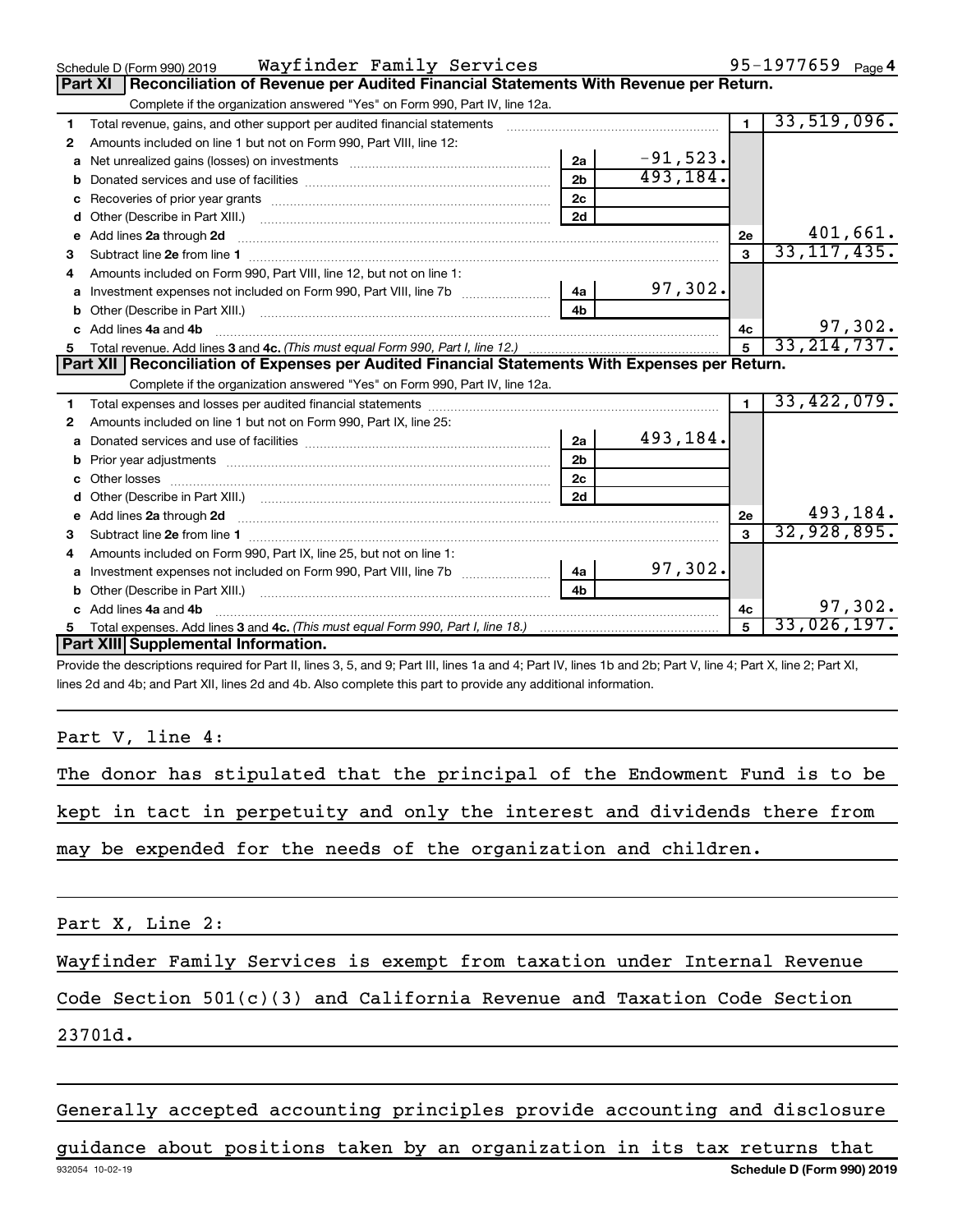| Wayfinder Family Services<br>Schedule D (Form 990) 2019                    | 95-1977659 Page 5          |
|----------------------------------------------------------------------------|----------------------------|
| <b>Part XIII Supplemental Information (continued)</b>                      |                            |
| might be uncertain. Management has considered its tax positions and        |                            |
| believes that all of the positions taken by Wayfinder Family Services in   |                            |
| its federal and state exempt organization tax returns are more likely than |                            |
| not to be sustained upon examination. Wayfinder Family Services' returns   |                            |
| are subject to examination by federal and state taxing authorities,        |                            |
| generally for three and four years, respectively, after they are filed.    |                            |
|                                                                            |                            |
|                                                                            |                            |
|                                                                            |                            |
|                                                                            |                            |
|                                                                            |                            |
|                                                                            |                            |
|                                                                            |                            |
|                                                                            |                            |
|                                                                            |                            |
|                                                                            |                            |
|                                                                            |                            |
|                                                                            |                            |
|                                                                            |                            |
|                                                                            |                            |
|                                                                            |                            |
|                                                                            |                            |
|                                                                            |                            |
|                                                                            |                            |
|                                                                            |                            |
|                                                                            |                            |
|                                                                            |                            |
|                                                                            |                            |
| 932055 10-02-19                                                            | Schedule D (Form 990) 2019 |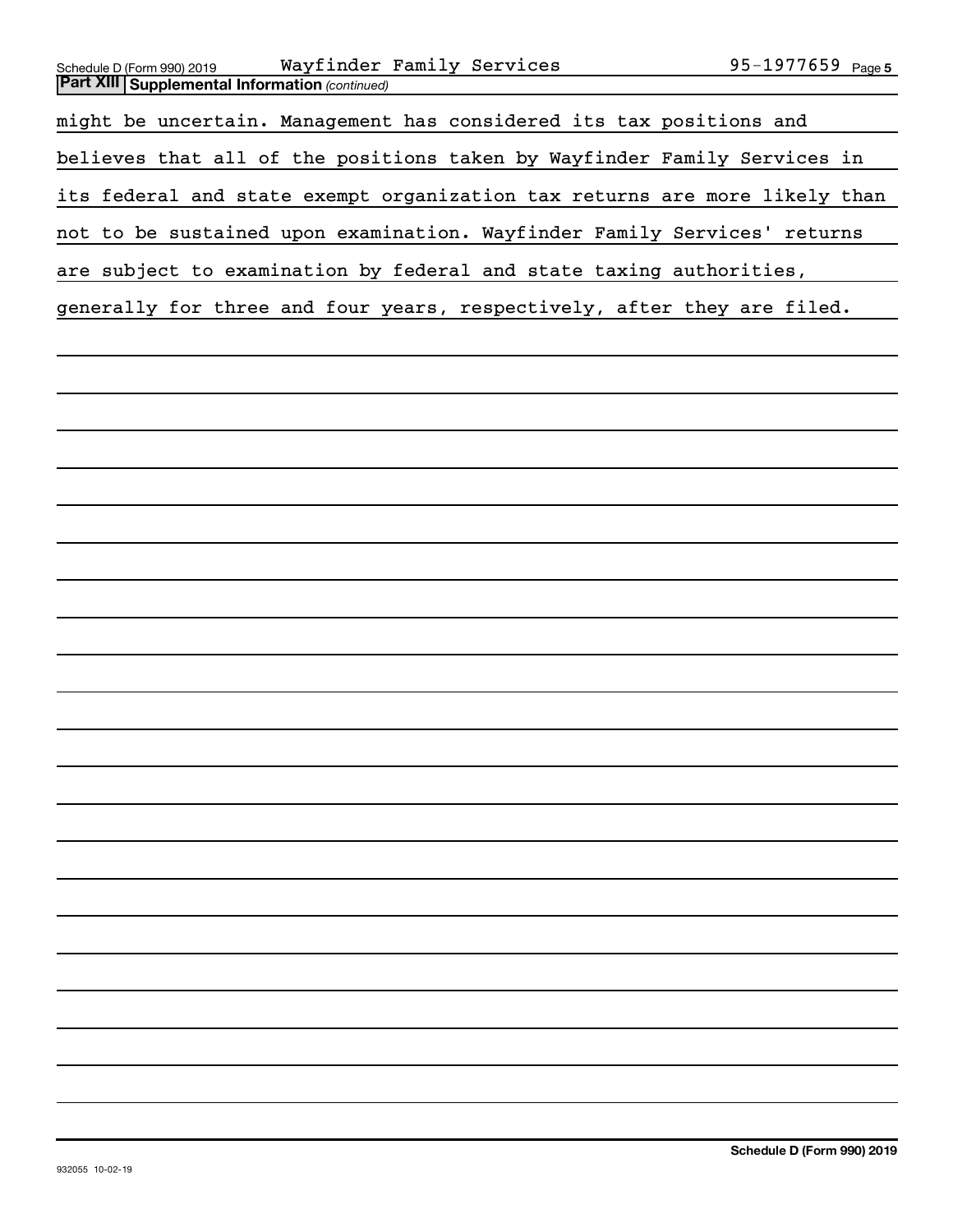| <b>SCHEDULE I</b><br>(Form 990)<br>Department of the Treasury<br>Internal Revenue Service |                                                                                                                                                                          |                           | <b>Grants and Other Assistance to Organizations,</b><br>Governments, and Individuals in the United States<br>Complete if the organization answered "Yes" on Form 990, Part IV, line 21 or 22. | Attach to Form 990.         | Go to www.irs.gov/Form990 for the latest information. |                                               |                                          | OMB No. 1545-0047<br>$\mathcal{L}$<br><b>Open to Public</b><br>Inspection |
|-------------------------------------------------------------------------------------------|--------------------------------------------------------------------------------------------------------------------------------------------------------------------------|---------------------------|-----------------------------------------------------------------------------------------------------------------------------------------------------------------------------------------------|-----------------------------|-------------------------------------------------------|-----------------------------------------------|------------------------------------------|---------------------------------------------------------------------------|
| Name of the organization                                                                  |                                                                                                                                                                          |                           |                                                                                                                                                                                               |                             |                                                       |                                               |                                          | <b>Employer identification number</b>                                     |
|                                                                                           |                                                                                                                                                                          | Wayfinder Family Services |                                                                                                                                                                                               |                             |                                                       |                                               |                                          | 95-1977659                                                                |
| Part I                                                                                    | <b>General Information on Grants and Assistance</b>                                                                                                                      |                           |                                                                                                                                                                                               |                             |                                                       |                                               |                                          |                                                                           |
| $\mathbf 1$                                                                               | Does the organization maintain records to substantiate the amount of the grants or assistance, the grantees' eligibility for the grants or assistance, and the selection |                           |                                                                                                                                                                                               |                             |                                                       |                                               |                                          | $ \mathrm{X} $ Yes<br>l No                                                |
| $\mathbf{2}$                                                                              | Describe in Part IV the organization's procedures for monitoring the use of grant funds in the United States.                                                            |                           |                                                                                                                                                                                               |                             |                                                       |                                               |                                          |                                                                           |
| Part II                                                                                   | Grants and Other Assistance to Domestic Organizations and Domestic Governments. Complete if the organization answered "Yes" on Form 990, Part IV, line 21, for any       |                           |                                                                                                                                                                                               |                             |                                                       |                                               |                                          |                                                                           |
|                                                                                           | recipient that received more than \$5,000. Part II can be duplicated if additional space is needed.                                                                      |                           |                                                                                                                                                                                               |                             |                                                       | (f) Method of                                 |                                          |                                                                           |
|                                                                                           | <b>1 (a)</b> Name and address of organization<br>or government                                                                                                           | $(b)$ EIN                 | (c) IRC section<br>(if applicable)                                                                                                                                                            | (d) Amount of<br>cash grant | (e) Amount of<br>non-cash<br>assistance               | valuation (book,<br>FMV, appraisal,<br>other) | (g) Description of<br>noncash assistance | (h) Purpose of grant<br>or assistance                                     |
|                                                                                           |                                                                                                                                                                          |                           |                                                                                                                                                                                               |                             |                                                       |                                               |                                          |                                                                           |
|                                                                                           |                                                                                                                                                                          |                           |                                                                                                                                                                                               |                             |                                                       |                                               |                                          |                                                                           |
|                                                                                           |                                                                                                                                                                          |                           |                                                                                                                                                                                               |                             |                                                       |                                               |                                          |                                                                           |
|                                                                                           |                                                                                                                                                                          |                           |                                                                                                                                                                                               |                             |                                                       |                                               |                                          |                                                                           |
|                                                                                           |                                                                                                                                                                          |                           |                                                                                                                                                                                               |                             |                                                       |                                               |                                          |                                                                           |
|                                                                                           |                                                                                                                                                                          |                           |                                                                                                                                                                                               |                             |                                                       |                                               |                                          |                                                                           |
|                                                                                           |                                                                                                                                                                          |                           |                                                                                                                                                                                               |                             |                                                       |                                               |                                          |                                                                           |
|                                                                                           |                                                                                                                                                                          |                           |                                                                                                                                                                                               |                             |                                                       |                                               |                                          |                                                                           |
|                                                                                           |                                                                                                                                                                          |                           |                                                                                                                                                                                               |                             |                                                       |                                               |                                          |                                                                           |
|                                                                                           |                                                                                                                                                                          |                           |                                                                                                                                                                                               |                             |                                                       |                                               |                                          |                                                                           |
|                                                                                           |                                                                                                                                                                          |                           |                                                                                                                                                                                               |                             |                                                       |                                               |                                          |                                                                           |
|                                                                                           |                                                                                                                                                                          |                           |                                                                                                                                                                                               |                             |                                                       |                                               |                                          |                                                                           |
| 2                                                                                         | Enter total number of section $501(c)(3)$ and government organizations listed in the line 1 table                                                                        |                           |                                                                                                                                                                                               |                             |                                                       |                                               |                                          |                                                                           |
| 3                                                                                         |                                                                                                                                                                          |                           |                                                                                                                                                                                               |                             |                                                       |                                               |                                          |                                                                           |
| LHA For Paperwork Reduction Act Notice, see the Instructions for Form 990.                |                                                                                                                                                                          |                           |                                                                                                                                                                                               |                             |                                                       |                                               |                                          | Schedule I (Form 990) (2019)                                              |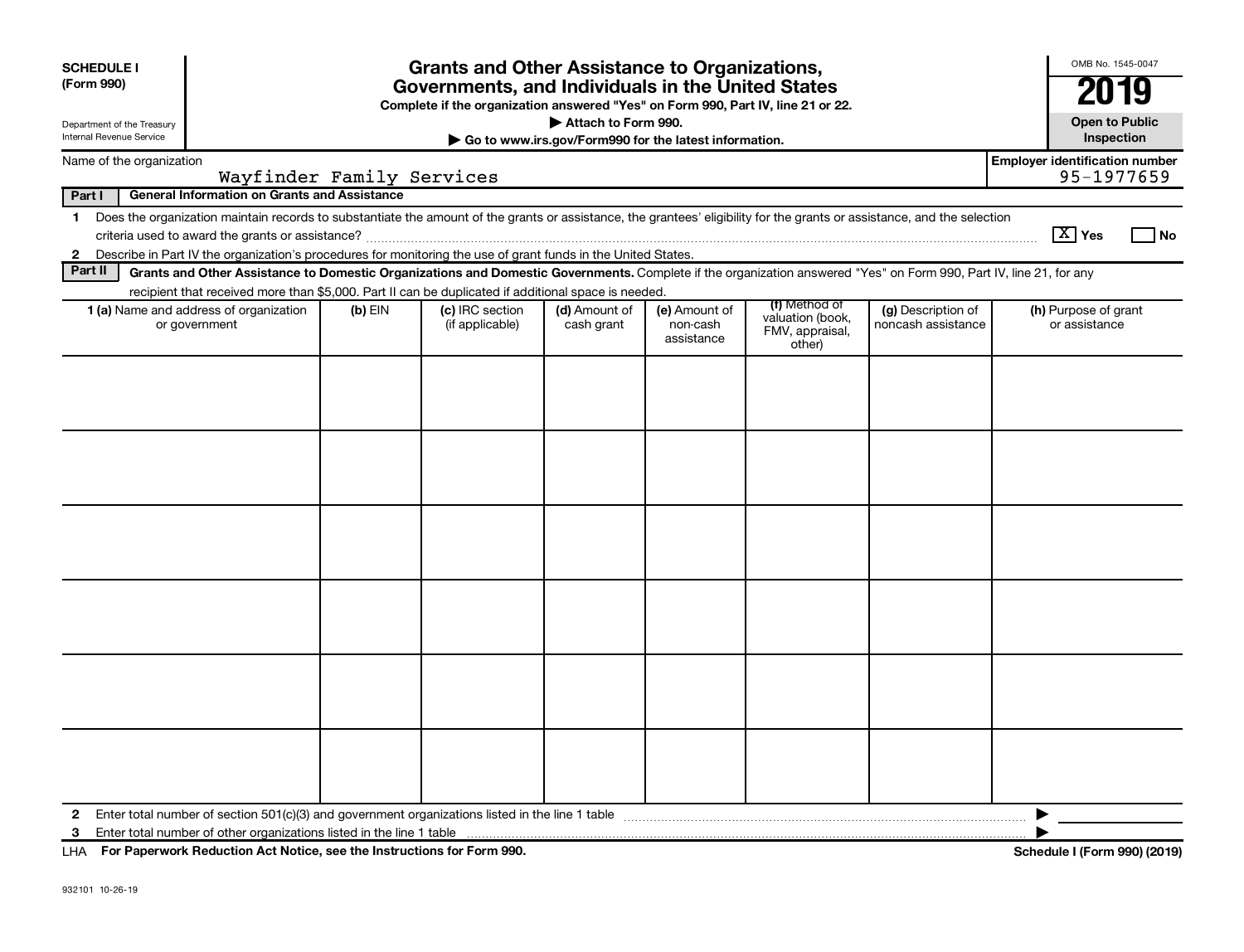Schedule I (Form 990) (2019) Page Wayfinder Family Services 95-1977659

Part III | Grants and Other Assistance to Domestic Individuals. Complete if the organization answered "Yes" on Form 990, Part IV, line 22. Part III can be duplicated if additional space is needed.

| (a) Type of grant or assistance | (b) Number of<br>recipients | (c) Amount of<br>cash grant | (d) Amount of non-<br>cash assistance | (e) Method of valuation<br>(book, FMV, appraisal, other) | (f) Description of noncash assistance |
|---------------------------------|-----------------------------|-----------------------------|---------------------------------------|----------------------------------------------------------|---------------------------------------|
|                                 |                             |                             |                                       |                                                          |                                       |
| Foster Family payments          | 77                          | 1,692,654.                  | $\overline{\mathbf{0}}$ .             |                                                          |                                       |
|                                 |                             |                             |                                       |                                                          |                                       |
|                                 |                             |                             |                                       |                                                          |                                       |
|                                 |                             |                             |                                       |                                                          |                                       |
|                                 |                             |                             |                                       |                                                          |                                       |
|                                 |                             |                             |                                       |                                                          |                                       |
|                                 |                             |                             |                                       |                                                          |                                       |
|                                 |                             |                             |                                       |                                                          |                                       |
|                                 |                             |                             |                                       |                                                          |                                       |

Part IV | Supplemental Information. Provide the information required in Part I, line 2; Part III, column (b); and any other additional information.

Part I, Line 2:

All foster parents receive payments based on the child's age or "Level of

Care" as determinated by DCFS through an approved review process.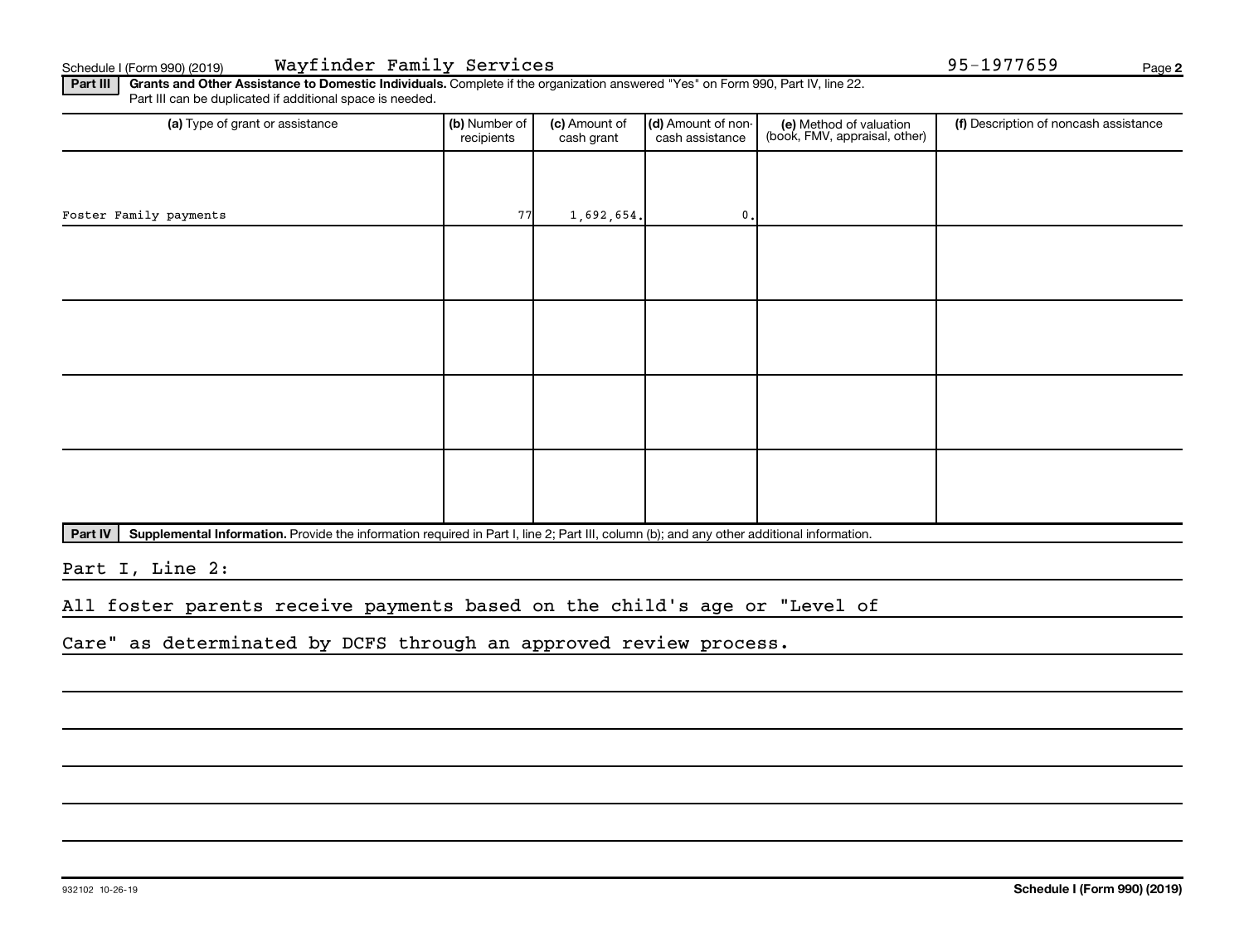|    | <b>SCHEDULE J</b>                                                                   | <b>Compensation Information</b>                                                                                                                                                                                                     |  | OMB No. 1545-0047                     |                         |                         |  |
|----|-------------------------------------------------------------------------------------|-------------------------------------------------------------------------------------------------------------------------------------------------------------------------------------------------------------------------------------|--|---------------------------------------|-------------------------|-------------------------|--|
|    | (Form 990)                                                                          | For certain Officers, Directors, Trustees, Key Employees, and Highest                                                                                                                                                               |  | 2019                                  |                         |                         |  |
|    |                                                                                     | <b>Compensated Employees</b>                                                                                                                                                                                                        |  |                                       |                         |                         |  |
|    |                                                                                     | Complete if the organization answered "Yes" on Form 990, Part IV, line 23.<br>Attach to Form 990.                                                                                                                                   |  | <b>Open to Public</b>                 |                         |                         |  |
|    | Department of the Treasury<br>Internal Revenue Service                              | Go to www.irs.gov/Form990 for instructions and the latest information.                                                                                                                                                              |  | Inspection                            |                         |                         |  |
|    | Name of the organization                                                            |                                                                                                                                                                                                                                     |  | <b>Employer identification number</b> |                         |                         |  |
|    |                                                                                     | Wayfinder Family Services                                                                                                                                                                                                           |  | 95-1977659                            |                         |                         |  |
|    | Part I                                                                              | <b>Questions Regarding Compensation</b>                                                                                                                                                                                             |  |                                       |                         |                         |  |
|    |                                                                                     |                                                                                                                                                                                                                                     |  |                                       | Yes                     | No                      |  |
|    |                                                                                     | <b>1a</b> Check the appropriate box(es) if the organization provided any of the following to or for a person listed on Form 990,                                                                                                    |  |                                       |                         |                         |  |
|    |                                                                                     | Part VII, Section A, line 1a. Complete Part III to provide any relevant information regarding these items.                                                                                                                          |  |                                       |                         |                         |  |
|    | First-class or charter travel                                                       | Housing allowance or residence for personal use                                                                                                                                                                                     |  |                                       |                         |                         |  |
|    | Travel for companions                                                               | Payments for business use of personal residence                                                                                                                                                                                     |  |                                       |                         |                         |  |
|    |                                                                                     | Tax indemnification and gross-up payments<br>Health or social club dues or initiation fees                                                                                                                                          |  |                                       |                         |                         |  |
|    | Discretionary spending account<br>Personal services (such as maid, chauffeur, chef) |                                                                                                                                                                                                                                     |  |                                       |                         |                         |  |
|    |                                                                                     |                                                                                                                                                                                                                                     |  |                                       |                         |                         |  |
|    |                                                                                     | <b>b</b> If any of the boxes on line 1a are checked, did the organization follow a written policy regarding payment or                                                                                                              |  |                                       |                         |                         |  |
|    |                                                                                     |                                                                                                                                                                                                                                     |  | 1b                                    |                         |                         |  |
| 2. |                                                                                     | Did the organization require substantiation prior to reimbursing or allowing expenses incurred by all directors,                                                                                                                    |  |                                       |                         |                         |  |
|    |                                                                                     |                                                                                                                                                                                                                                     |  | $\mathbf{2}$                          |                         |                         |  |
|    |                                                                                     |                                                                                                                                                                                                                                     |  |                                       |                         |                         |  |
| з  |                                                                                     | Indicate which, if any, of the following the organization used to establish the compensation of the organization's                                                                                                                  |  |                                       |                         |                         |  |
|    |                                                                                     | CEO/Executive Director. Check all that apply. Do not check any boxes for methods used by a related organization to                                                                                                                  |  |                                       |                         |                         |  |
|    |                                                                                     | establish compensation of the CEO/Executive Director, but explain in Part III.                                                                                                                                                      |  |                                       |                         |                         |  |
|    | $\lfloor \underline{\textbf{X}} \rfloor$ Compensation committee                     | $\underline{\mathbf{X}}$ Written employment contract                                                                                                                                                                                |  |                                       |                         |                         |  |
|    | X                                                                                   | $ \mathbf{X} $ Compensation survey or study<br>Independent compensation consultant                                                                                                                                                  |  |                                       |                         |                         |  |
|    |                                                                                     | $\mathbf{X}$ Approval by the board or compensation committee<br>Form 990 of other organizations                                                                                                                                     |  |                                       |                         |                         |  |
|    |                                                                                     |                                                                                                                                                                                                                                     |  |                                       |                         |                         |  |
| 4  |                                                                                     | During the year, did any person listed on Form 990, Part VII, Section A, line 1a, with respect to the filing                                                                                                                        |  |                                       |                         |                         |  |
|    | organization or a related organization:                                             |                                                                                                                                                                                                                                     |  |                                       |                         | х                       |  |
| а  |                                                                                     | Receive a severance payment or change-of-control payment?                                                                                                                                                                           |  | 4a<br>4b                              | $\overline{\textbf{x}}$ |                         |  |
| b  |                                                                                     |                                                                                                                                                                                                                                     |  | 4c                                    |                         | $\overline{\mathbf{X}}$ |  |
|    |                                                                                     | If "Yes" to any of lines 4a-c, list the persons and provide the applicable amounts for each item in Part III.                                                                                                                       |  |                                       |                         |                         |  |
|    |                                                                                     |                                                                                                                                                                                                                                     |  |                                       |                         |                         |  |
|    |                                                                                     | Only section 501(c)(3), 501(c)(4), and 501(c)(29) organizations must complete lines 5-9.                                                                                                                                            |  |                                       |                         |                         |  |
|    |                                                                                     | For persons listed on Form 990, Part VII, Section A, line 1a, did the organization pay or accrue any compensation                                                                                                                   |  |                                       |                         |                         |  |
|    | contingent on the revenues of:                                                      |                                                                                                                                                                                                                                     |  |                                       |                         |                         |  |
|    |                                                                                     | a The organization? <b>Entitation</b> 2008 Communication of the contract of the contract of the contract of the contract of the contract of the contract of the contract of the contract of the contract of the contract of the con |  | 5а                                    |                         | х                       |  |
|    |                                                                                     |                                                                                                                                                                                                                                     |  | 5b                                    |                         | x                       |  |
|    |                                                                                     | If "Yes" on line 5a or 5b, describe in Part III.                                                                                                                                                                                    |  |                                       |                         |                         |  |
|    |                                                                                     | 6 For persons listed on Form 990, Part VII, Section A, line 1a, did the organization pay or accrue any compensation                                                                                                                 |  |                                       |                         |                         |  |
|    | contingent on the net earnings of:                                                  |                                                                                                                                                                                                                                     |  |                                       |                         |                         |  |
|    |                                                                                     |                                                                                                                                                                                                                                     |  | 6a                                    |                         | х                       |  |
|    |                                                                                     |                                                                                                                                                                                                                                     |  | 6b                                    |                         | X                       |  |
|    |                                                                                     | If "Yes" on line 6a or 6b, describe in Part III.                                                                                                                                                                                    |  |                                       |                         |                         |  |
|    |                                                                                     | 7 For persons listed on Form 990, Part VII, Section A, line 1a, did the organization provide any nonfixed payments                                                                                                                  |  |                                       |                         |                         |  |
|    |                                                                                     |                                                                                                                                                                                                                                     |  | $\overline{7}$                        | х                       |                         |  |
| 8  |                                                                                     | Were any amounts reported on Form 990, Part VII, paid or accrued pursuant to a contract that was subject to the                                                                                                                     |  |                                       |                         |                         |  |
|    |                                                                                     |                                                                                                                                                                                                                                     |  | 8                                     |                         | x.                      |  |
| 9  |                                                                                     | If "Yes" on line 8, did the organization also follow the rebuttable presumption procedure described in                                                                                                                              |  |                                       |                         |                         |  |
|    |                                                                                     |                                                                                                                                                                                                                                     |  | 9                                     |                         |                         |  |
|    |                                                                                     | LHA For Paperwork Reduction Act Notice, see the Instructions for Form 990.                                                                                                                                                          |  | Schedule J (Form 990) 2019            |                         |                         |  |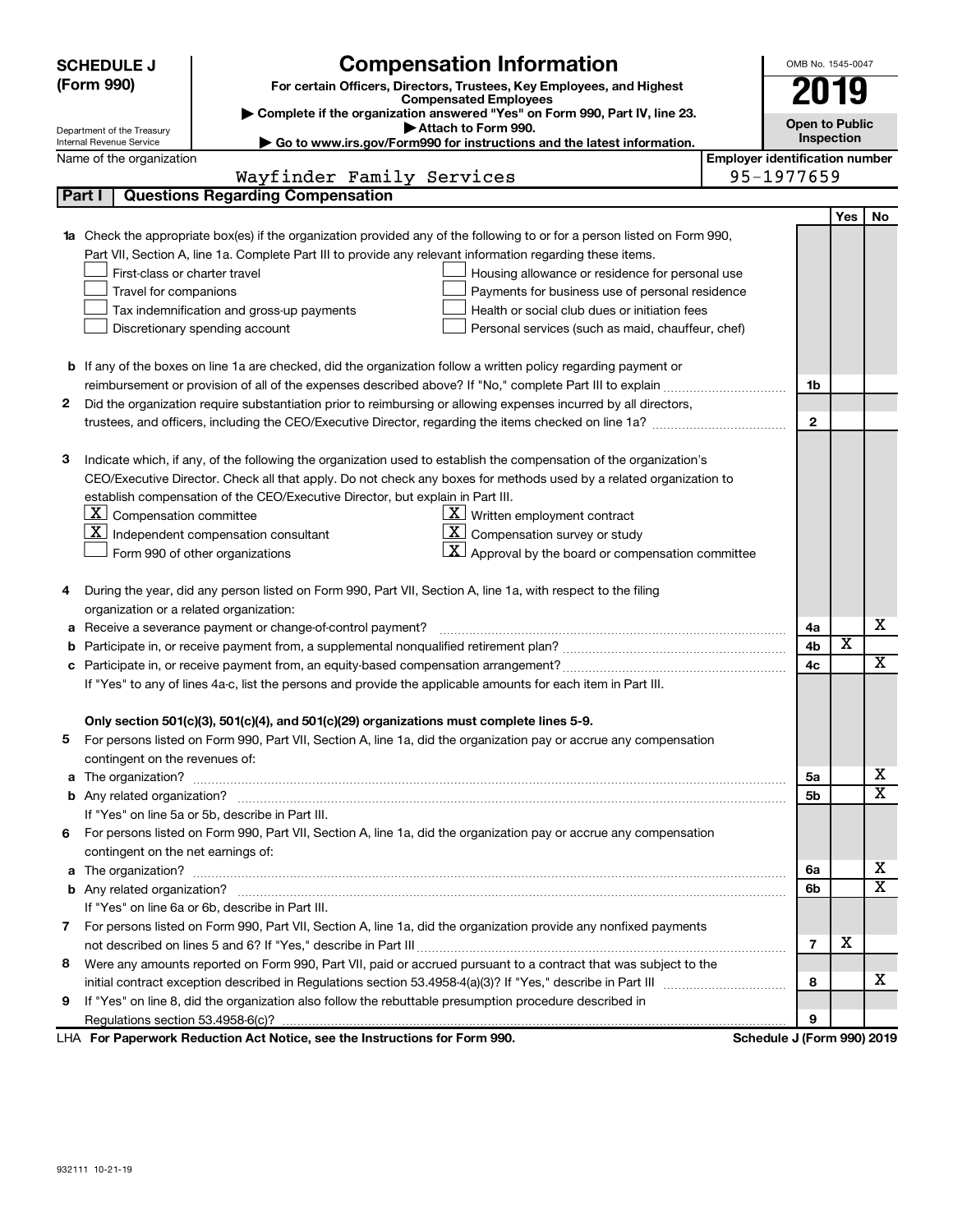#### Part II | Officers, Directors, Trustees, Key Employees, and Highest Compensated Employees. Use duplicate copies if additional space is needed.

For each individual whose compensation must be reported on Schedule J, report compensation from the organization on row (i) and from related organizations, described in the instructions, on row (ii). Do not list any individuals that aren't listed on Form 990, Part VII.

Note: The sum of columns (B)(i)-(iii) for each listed individual must equal the total amount of Form 990, Part VII, Section A, line 1a, applicable column (D) and (E) amounts for that individual.

|                                           |      | (B) Breakdown of W-2 and/or 1099-MISC compensation |                                           | (C) Retirement and                        | (D) Nontaxable                 | (E) Total of columns | (F) Compensation |                                                            |
|-------------------------------------------|------|----------------------------------------------------|-------------------------------------------|-------------------------------------------|--------------------------------|----------------------|------------------|------------------------------------------------------------|
| (A) Name and Title                        |      | (i) Base<br>compensation                           | (ii) Bonus &<br>incentive<br>compensation | (iii) Other<br>reportable<br>compensation | other deferred<br>compensation | benefits             | $(B)(i)$ - $(D)$ | in column (B)<br>reported as deferred<br>on prior Form 990 |
| Miki Jordan<br>(1)                        | (i)  | 366, 967.                                          | $\overline{\mathbf{0}}$ .                 | 23,134.                                   | 29,858                         | 38,680.              | 458,639.         | $0$ .                                                      |
| CEO/President                             | (ii) | $\overline{0}$ .                                   | $\overline{\mathfrak{o}}$ .               | 0.                                        | 0                              | σ.                   | $\Omega$ .       | $\overline{0}$ .                                           |
| Jay Allen<br>(2)                          | (i)  | 284,690.                                           | $\overline{\mathfrak{o}}$ .               | $\overline{0}$ .                          | 29,599.                        | σ.                   | 314, 289.        | $\overline{0}$ .                                           |
| COO                                       | (ii) | $\overline{0}$ .                                   | $\overline{\mathfrak{o}}$ .               | $\overline{0}$ .                          | $\Omega$ .                     | 0.                   | $\Omega$ .       | $\overline{0}$ .                                           |
| Blythe Maling<br>(3)                      | (i)  | 233, 138.                                          | $\overline{\mathfrak{o}}$ .               | $\overline{0}$ .                          | 20,547.                        | 16, 117.             | 269,802.         | $\overline{0}$ .                                           |
| Senior VP and Chief Development Offi(ii)  |      | о.                                                 | $\overline{\mathfrak{o}}$ .               | $\overline{0}$ .                          | 0                              | О.                   | $\Omega$ .       | $\overline{0}$ .                                           |
| Donna Roberts<br>(4)                      | (i)  | 183,998.                                           | $\overline{\mathfrak{o}}$ .               | $\overline{0}$ .                          | 20,467                         | 16, 117.             | 220,582.         | $\overline{0}$ .                                           |
| SVP/Chief Financial and Admin. Offic (ii) |      | О.                                                 | $\overline{\mathfrak{o}}$ .               | $\overline{0}$ .                          | 0                              | 0.                   | $\Omega$ .       | $\overline{0}$ .                                           |
| Carmen Garcia<br>(5)                      | (i)  | 165, 363.                                          | $\overline{\mathfrak{o}}$ .               | $\overline{\mathfrak{o}}$ .               | 14,596.                        | 12,675.              | 192,634.         | $\overline{0}$ .                                           |
| Chief People Officer                      | (ii) | Ο.                                                 | $\overline{\mathfrak{o}}$ .               | $\overline{\mathfrak{o}}$ .               | 0.                             | о.                   | $\Omega$ .       | $\overline{0}$ .                                           |
| Barry S. Feinberg<br>(6)                  | (i)  | 165,894.                                           | $\overline{\mathfrak{o}}$ .               | $\overline{\mathfrak{o}}$ .               | 0.                             | 7,243.               | 173, 137.        | $\overline{0}$ .                                           |
| VP of Program Dev. & Support              | (ii) | о.                                                 | $\overline{\mathfrak{o}}$ .               | $\overline{0}$ .                          | 0.                             | о.                   | $\Omega$ .       | $\overline{0}$ .                                           |
| Tisha S. Langley<br>(7)                   | (i)  | 149,751.                                           | $\overline{\mathfrak{o}}$ .               | $\overline{\mathfrak{o}}$ .               | 8,172.                         | 8,882.               | 166, 805.        | $\overline{0}$ .                                           |
| Clinical Officer                          | (ii) | 0.                                                 | $\overline{0}$ .                          | $\overline{0}$ .                          | 0.                             | 0.                   | 0.               | $\overline{0}$ .                                           |
|                                           | (i)  |                                                    |                                           |                                           |                                |                      |                  |                                                            |
|                                           | (ii) |                                                    |                                           |                                           |                                |                      |                  |                                                            |
|                                           | (i)  |                                                    |                                           |                                           |                                |                      |                  |                                                            |
|                                           | (ii) |                                                    |                                           |                                           |                                |                      |                  |                                                            |
|                                           | (i)  |                                                    |                                           |                                           |                                |                      |                  |                                                            |
|                                           | (ii) |                                                    |                                           |                                           |                                |                      |                  |                                                            |
|                                           | (i)  |                                                    |                                           |                                           |                                |                      |                  |                                                            |
|                                           | (ii) |                                                    |                                           |                                           |                                |                      |                  |                                                            |
|                                           | (i)  |                                                    |                                           |                                           |                                |                      |                  |                                                            |
|                                           | (ii) |                                                    |                                           |                                           |                                |                      |                  |                                                            |
|                                           | (i)  |                                                    |                                           |                                           |                                |                      |                  |                                                            |
|                                           | (ii) |                                                    |                                           |                                           |                                |                      |                  |                                                            |
|                                           | (i)  |                                                    |                                           |                                           |                                |                      |                  |                                                            |
|                                           | (ii) |                                                    |                                           |                                           |                                |                      |                  |                                                            |
|                                           | (i)  |                                                    |                                           |                                           |                                |                      |                  |                                                            |
|                                           | (ii) |                                                    |                                           |                                           |                                |                      |                  |                                                            |
|                                           | (i)  |                                                    |                                           |                                           |                                |                      |                  |                                                            |
|                                           | (ii) |                                                    |                                           |                                           |                                |                      |                  |                                                            |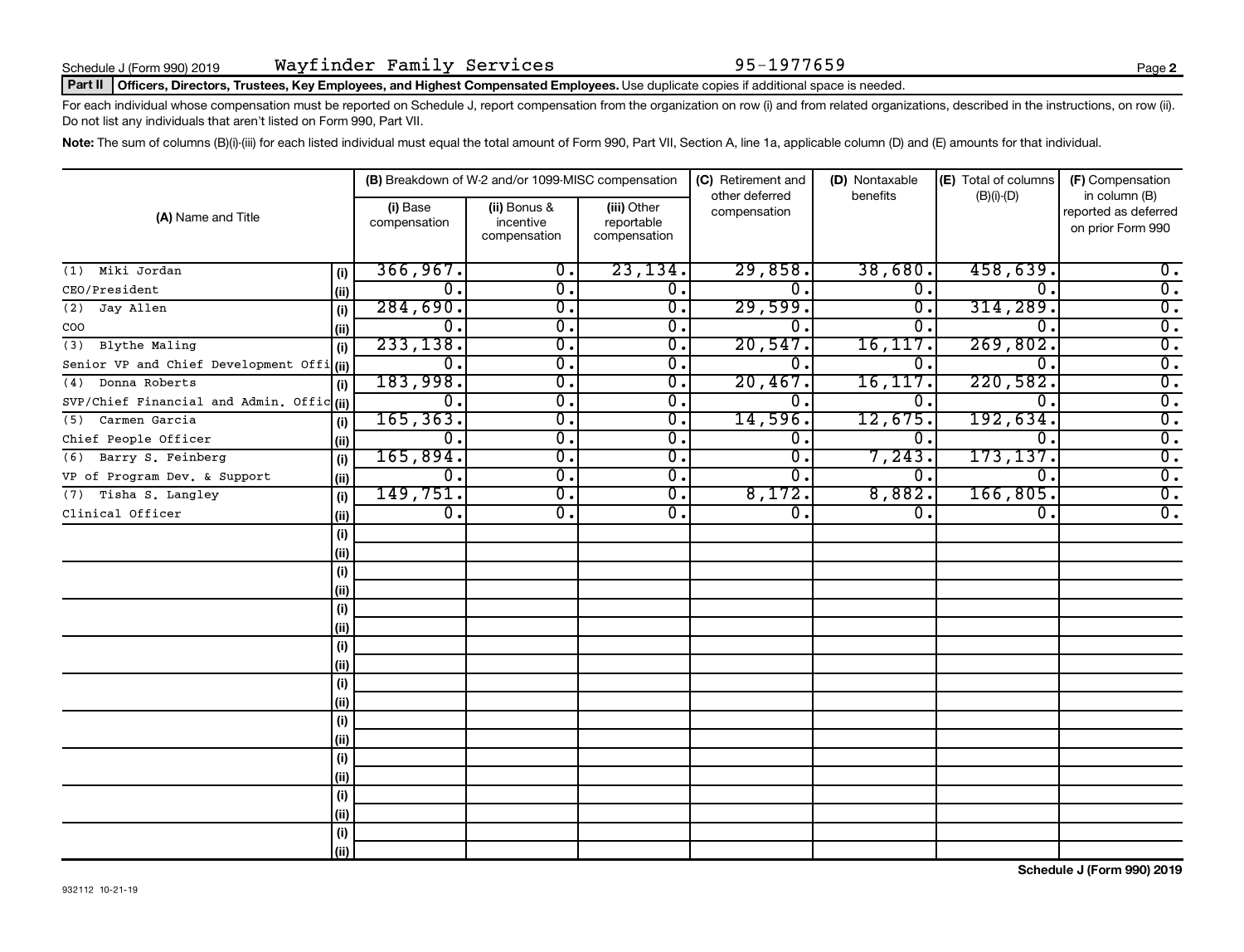#### **Part III Supplemental Information**

Provide the information, explanation, or descriptions required for Part I, lines 1a, 1b, 3, 4a, 4b, 4c, 5a, 5b, 6a, 6b, 7, and 8, and for Part II. Also complete this part for any additional information.

Part I, Line 4b:

The following participated in a 457(b)Plan:

Miki Jordan - \$19,641

Jay Allen - \$16,326

Carmen Garcia - \$8,567

Donna Roberts - \$18,325

Blythe C. Maling - \$12,020

Part I, Line 7:

The following payment is part of the CEO's total compensation package, as

approved by the Compensation Committee of the Board.

Miki Jordan: \$23,134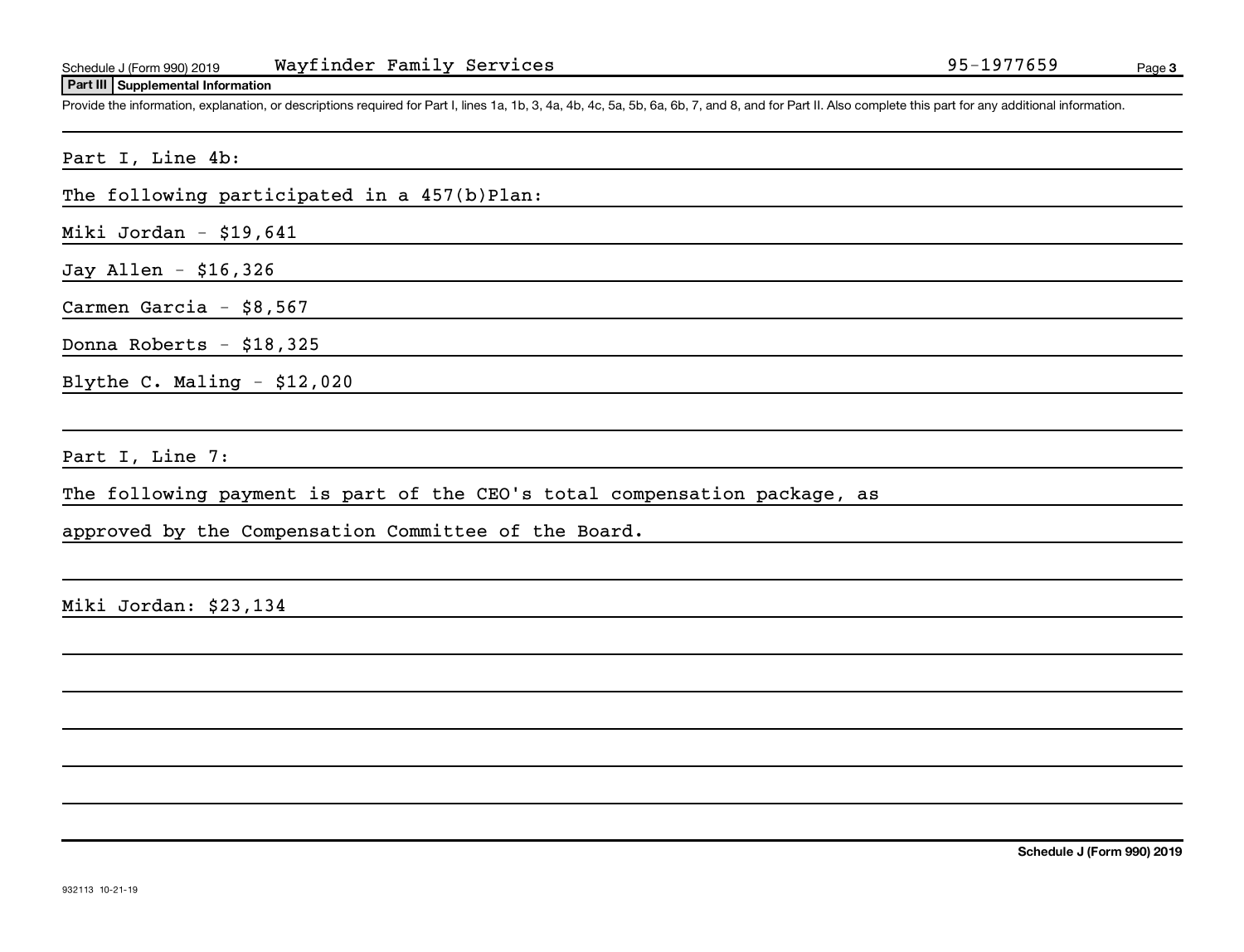#### **SCHEDULE M (Form 990)**

## **Noncash Contributions**

OMB No. 1545-0047

| Department of the Treasury |
|----------------------------|
|                            |
| Internal Revenue Service   |
|                            |

◆ Complete if the organizations answered "Yes" on Form 990, Part IV, lines 29 or 30.<br>▶ Complete if the organizations answered "Yes" on Form 990, Part IV, lines 29 or 30. **Attach to Form 990.**  $\blacktriangleright$ 

**Open to Public Inspection**

|  | Name of the organization |
|--|--------------------------|
|--|--------------------------|

 **Go to www.irs.gov/Form990 for instructions and the latest information.** J

|                           | Employer identification nu |
|---------------------------|----------------------------|
| Wayfinder Family Services | 95-1977659                 |

| <b>Employer identification number</b> |
|---------------------------------------|
| 95-1977659                            |

| <b>Part I</b> | <b>Types of Property</b>                                                                                                       |                         |                                                 |                             |            |                              |            |     |    |
|---------------|--------------------------------------------------------------------------------------------------------------------------------|-------------------------|-------------------------------------------------|-----------------------------|------------|------------------------------|------------|-----|----|
|               |                                                                                                                                | (a)<br>Check if         | (b)<br>Number of                                | (c)<br>Noncash contribution |            | (d)<br>Method of determining |            |     |    |
|               |                                                                                                                                | applicable              | contributions or                                | amounts reported on         |            | noncash contribution amounts |            |     |    |
| 1             |                                                                                                                                |                         | litems contributed Form 990, Part VIII, line 1g |                             |            |                              |            |     |    |
| 2             | Art - Historical treasures                                                                                                     |                         |                                                 |                             |            |                              |            |     |    |
| з             | Art - Fractional interests                                                                                                     |                         |                                                 |                             |            |                              |            |     |    |
| 4             | Books and publications                                                                                                         | $\overline{\text{x}}$   |                                                 |                             | 3,917.FMV  |                              |            |     |    |
| 5             | Clothing and household goods                                                                                                   | $\overline{\texttt{x}}$ |                                                 |                             | 65,631.FMV |                              |            |     |    |
| 6             |                                                                                                                                |                         |                                                 |                             |            |                              |            |     |    |
| 7             |                                                                                                                                |                         |                                                 |                             |            |                              |            |     |    |
| 8             |                                                                                                                                |                         |                                                 |                             |            |                              |            |     |    |
| 9             | Securities - Publicly traded                                                                                                   | $\overline{\text{x}}$   | 3                                               |                             | 15,322.FMV |                              |            |     |    |
| 10            | Securities - Closely held stock                                                                                                |                         |                                                 |                             |            |                              |            |     |    |
| 11            | Securities - Partnership, LLC, or                                                                                              |                         |                                                 |                             |            |                              |            |     |    |
|               | trust interests                                                                                                                |                         |                                                 |                             |            |                              |            |     |    |
| 12            | Securities - Miscellaneous                                                                                                     |                         |                                                 |                             |            |                              |            |     |    |
| 13            | Qualified conservation contribution -                                                                                          |                         |                                                 |                             |            |                              |            |     |    |
|               | Historic structures                                                                                                            |                         |                                                 |                             |            |                              |            |     |    |
| 14            | Qualified conservation contribution - Other                                                                                    |                         |                                                 |                             |            |                              |            |     |    |
| 15            | Real estate - Residential                                                                                                      |                         |                                                 |                             |            |                              |            |     |    |
| 16            | Real estate - Commercial                                                                                                       |                         |                                                 |                             |            |                              |            |     |    |
| 17            |                                                                                                                                |                         |                                                 |                             |            |                              |            |     |    |
| 18            |                                                                                                                                |                         |                                                 |                             |            |                              |            |     |    |
| 19            |                                                                                                                                |                         |                                                 |                             |            |                              |            |     |    |
| 20            | Drugs and medical supplies                                                                                                     | $\overline{\text{x}}$   | 1 Ol                                            |                             | 10,531.    |                              |            |     |    |
| 21            |                                                                                                                                |                         |                                                 |                             |            |                              |            |     |    |
| 22            |                                                                                                                                |                         |                                                 |                             |            |                              |            |     |    |
| 23            |                                                                                                                                |                         |                                                 |                             |            |                              |            |     |    |
| 24            | Archeological artifacts                                                                                                        |                         |                                                 |                             |            |                              |            |     |    |
| 25            | (Software<br>Other $\blacktriangleright$                                                                                       | $\overline{\textbf{x}}$ |                                                 |                             | 30,600.FMV |                              |            |     |    |
| 26            | $($ Child supplie)<br>Other $\blacktriangleright$                                                                              | $\overline{\texttt{x}}$ | ī                                               |                             | 17,581.FMV |                              |            |     |    |
| 27            | (Gift cards<br>Other $\blacktriangleright$                                                                                     | $\overline{\texttt{x}}$ | $\overline{23}$                                 |                             | 15,943.FMV |                              |            |     |    |
| 28            | Other                                                                                                                          |                         |                                                 |                             |            |                              |            |     |    |
| 29            | Number of Forms 8283 received by the organization during the tax year for contributions                                        |                         |                                                 |                             |            |                              |            |     |    |
|               | for which the organization completed Form 8283, Part IV, Donee Acknowledgement                                                 |                         |                                                 |                             | 29         |                              |            |     |    |
|               |                                                                                                                                |                         |                                                 |                             |            |                              |            | Yes | No |
|               | 30a During the year, did the organization receive by contribution any property reported in Part I, lines 1 through 28, that it |                         |                                                 |                             |            |                              |            |     |    |
|               | must hold for at least three years from the date of the initial contribution, and which isn't required to be used for          |                         |                                                 |                             |            |                              |            |     |    |
|               |                                                                                                                                |                         |                                                 |                             |            |                              | <b>30a</b> |     | х  |
|               | <b>b</b> If "Yes," describe the arrangement in Part II.                                                                        |                         |                                                 |                             |            |                              |            |     |    |
| 31            | Does the organization have a gift acceptance policy that requires the review of any nonstandard contributions?                 |                         |                                                 |                             |            |                              | 31         | х   |    |
|               | 32a Does the organization hire or use third parties or related organizations to solicit, process, or sell noncash              |                         |                                                 |                             |            |                              |            |     |    |
|               | contributions?                                                                                                                 |                         |                                                 |                             |            |                              | 32a        |     | x  |
|               | <b>b</b> If "Yes," describe in Part II.                                                                                        |                         |                                                 |                             |            |                              |            |     |    |
| 33            | If the organization didn't report an amount in column (c) for a type of property for which column (a) is checked,              |                         |                                                 |                             |            |                              |            |     |    |
|               | describe in Part II.                                                                                                           |                         |                                                 |                             |            |                              |            |     |    |
| LHA           | For Paperwork Reduction Act Notice, see the Instructions for Form 990.                                                         |                         |                                                 |                             |            | Schedule M (Form 990) 2019   |            |     |    |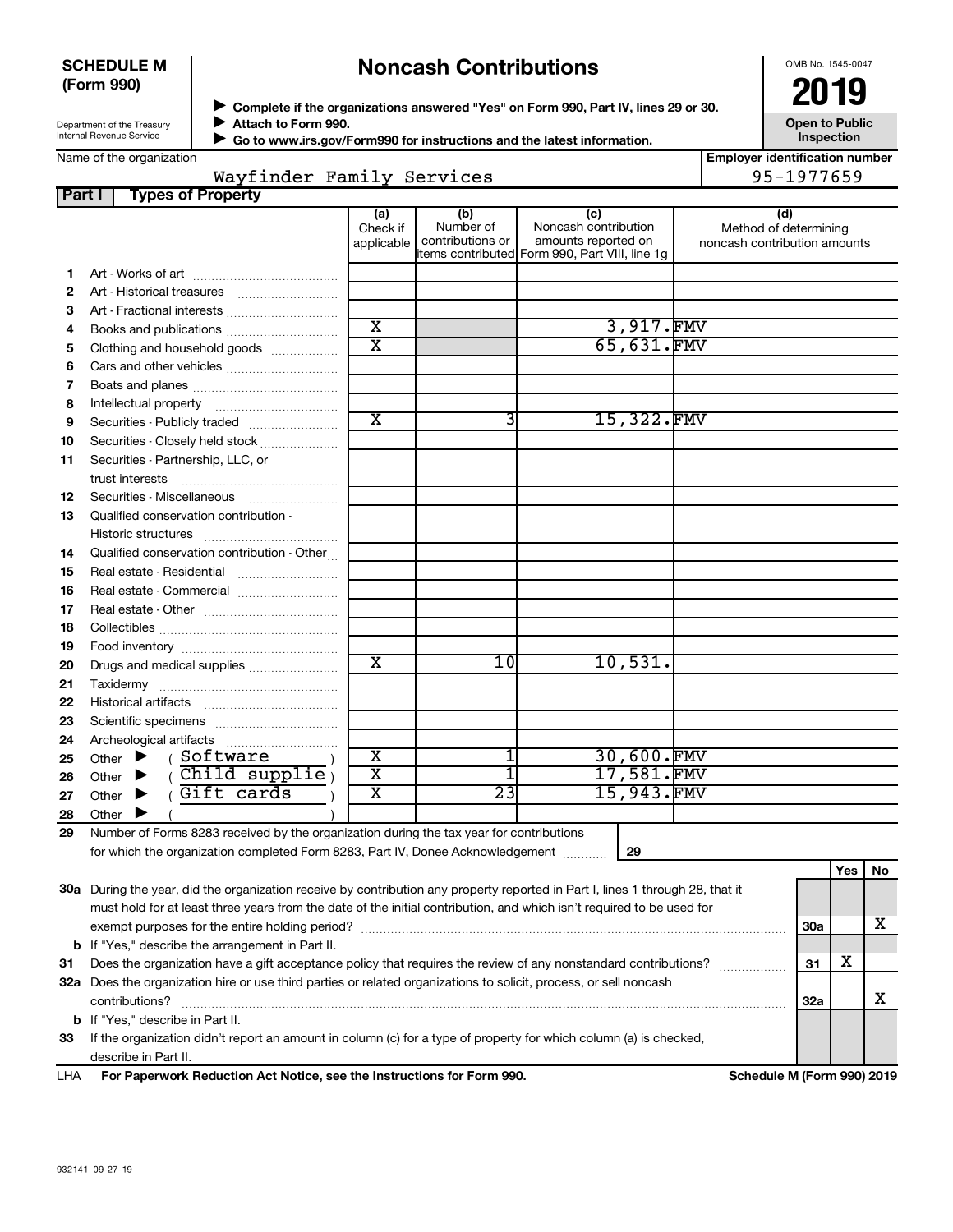|  | Schedule M (Form 990) 2019 | Wayfinder Family Services |  |  | 95-1977659 | Page |  |
|--|----------------------------|---------------------------|--|--|------------|------|--|
|--|----------------------------|---------------------------|--|--|------------|------|--|

Provide the information required by Part I, lines 30b, 32b, and 33, and whether the organization is reporting in Part I, column (b), the number of contributions, the number of items received, or a combination of both. Also complete this part for any additional information. **Part II Supplemental Information.** 

Schedule M, Part I, Column (b):

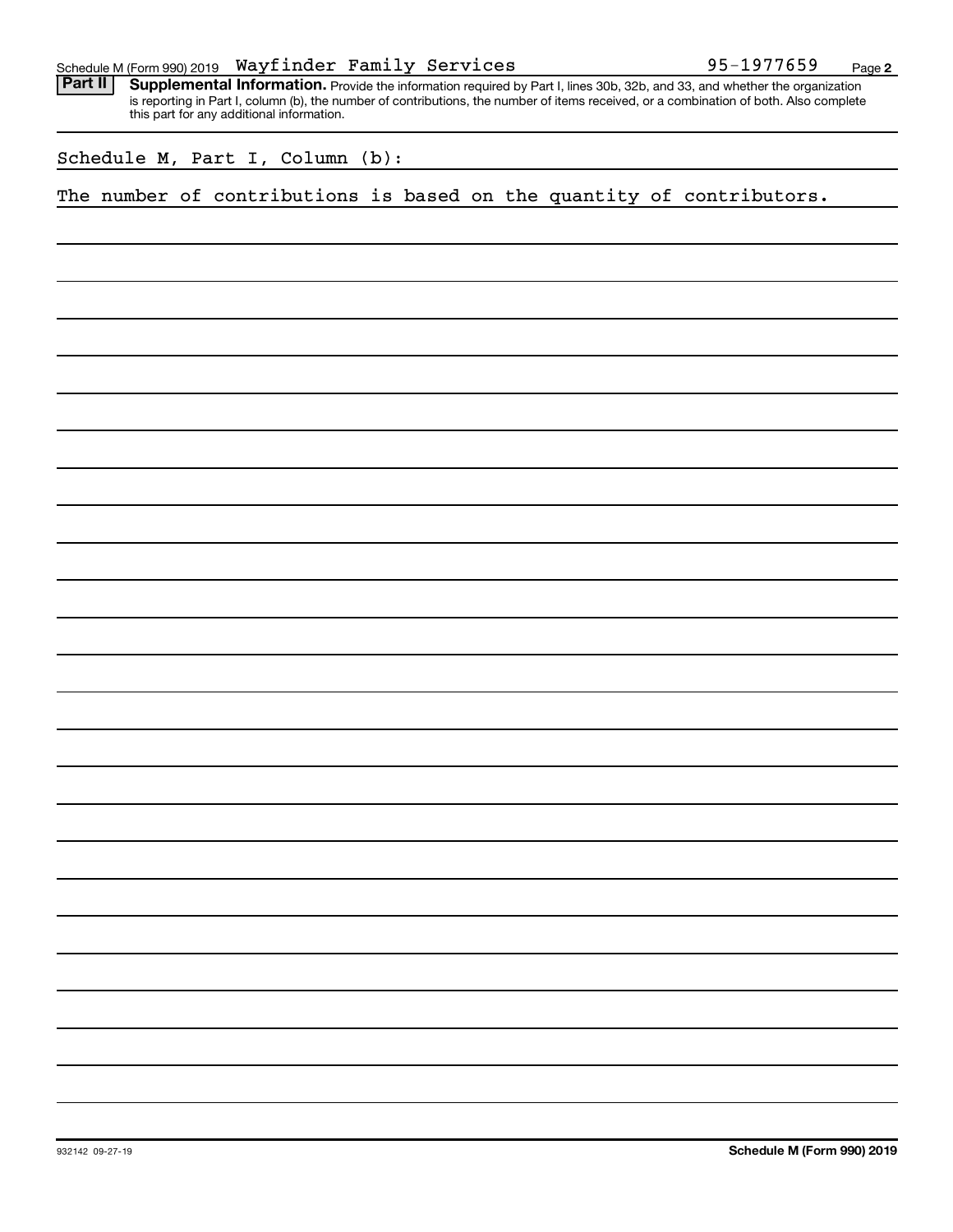**(Form 990 or 990-EZ)**

Department of the Treasury Internal Revenue Service

Name of the organization

**Complete to provide information for responses to specific questions on Form 990 or 990-EZ or to provide any additional information. | Attach to Form 990 or 990-EZ. | Go to www.irs.gov/Form990 for the latest information.** SCHEDULE O **Supplemental Information to Form 990 or 990-EZ** 2019<br>(Form 990 or 990-EZ)



Wayfinder Family Services

Form 990, Part I, Line 1, Description of Organization Mission:

place to turn. Wayfinder operates three divisions: 1) Children and

adults with visual impairment and multiple disabilities; 2) Child

welfare, with a special focus on foster youth with health or behavioral

challenges; 3) Medical and mental health for clients in our programs.

Wayfinder offers all services at no cost to children, adults, and their

families, 90 percent of whom are low income.

Form 990, Part III, Line 4d, Other Program Services:

Short-Term Residential Therapeutic Program (STRTP) - This program

provides highly structured, residential program on our campus for

traumatized foster youth with acute mental health and behavioral

issues. In a nurturing, theraputic setting, Short-Term Residential

Program offers youth intensive, individualized mental health and

nursing services so they can overcome challanges and reunite with

family, move to a foster home or live independently.

Expenses \$ 3,590,466. including grants of \$ 0. Revenue \$ 0.

Mental Health Services - Through a contract from Los Angeles County's Department of Mental Health. The program provides therapy ot young people hwo have been impacted by the foster care system, including children with healthcare needs, multiple disabilities or chronic illness, as well as individuals and families who need assistance coping with the effects of sudden or gradual vision loss. Expenses  $\frac{1}{2}$  2,412,145. including grants of  $\frac{1}{2}$  0. Revenue  $\frac{1}{2}$  0.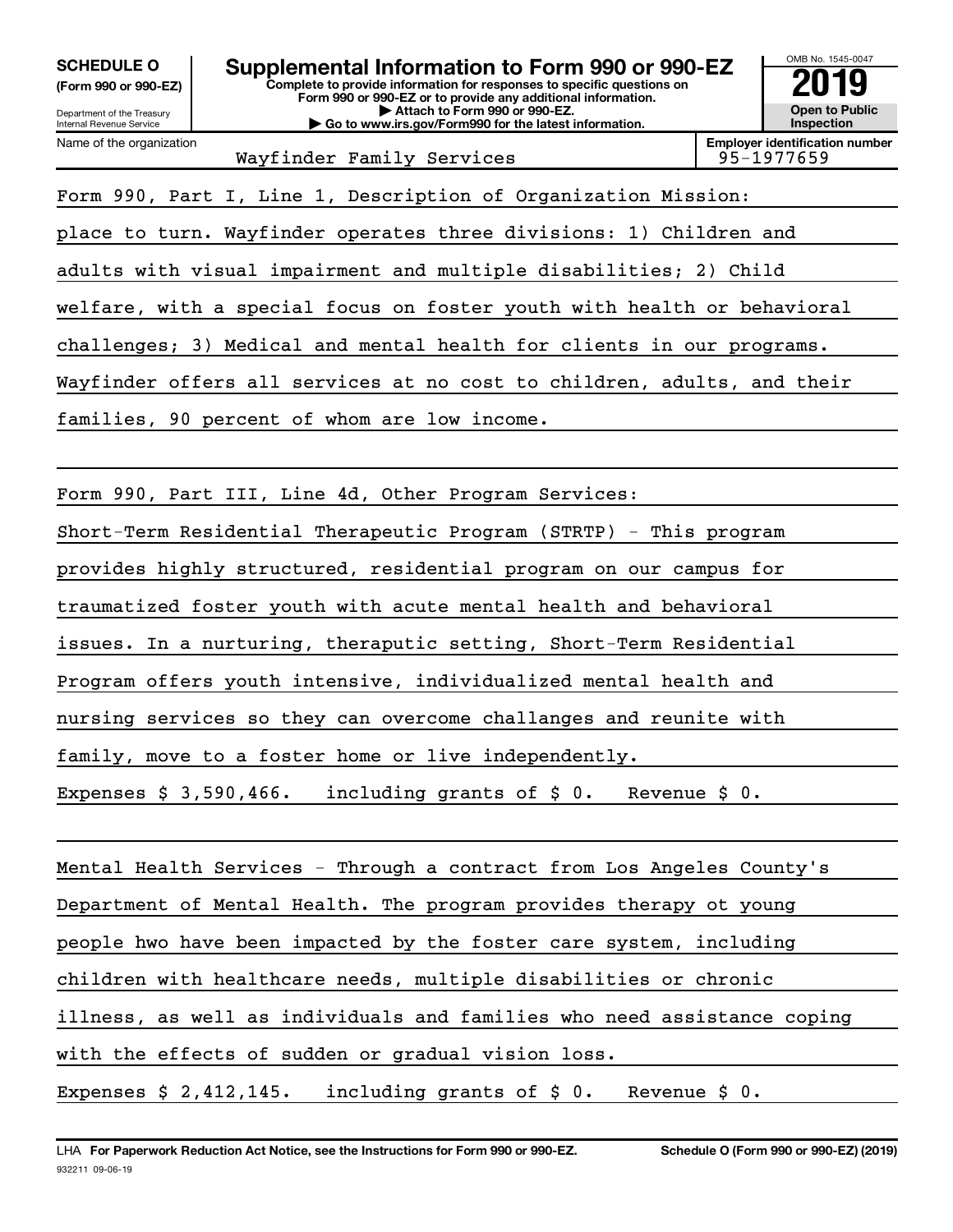| Name of the organization<br>Wayfinder Family Services                       | <b>Employer identification number</b><br>95-1977659 |
|-----------------------------------------------------------------------------|-----------------------------------------------------|
| Transition Services - Transition Services help teens and young adults,      |                                                     |
| ages 16 to 25, who are blind or visually impaired explore career            |                                                     |
| options and successfully transition to independent living, college or       |                                                     |
| the workforce. Young people from across California learn assistive          |                                                     |
| technology, independent living skills, and orientation and mobility         |                                                     |
| skills. They participate in college-access activities and gain              |                                                     |
| experience in the workplace through internships or job shadowing.           |                                                     |
| including grants of $\sharp$ 0. Revenue $\sharp$ 0.<br>Expenses $$707,215.$ |                                                     |
|                                                                             |                                                     |
| Camp Bloomfield - The camp provides children and youth who are blind,       |                                                     |
| visually impaired, multi-disabled or in foster care and their families      |                                                     |
| with memorable experiences in the great outdoors that develop               |                                                     |
| self-esteem and build independence. The camp offers activities adapted      |                                                     |
| for children of all ages and abilities.                                     |                                                     |
|                                                                             |                                                     |
| The organization offers sports and recreation that are adapted for          |                                                     |
| child and teen athletes with disabilities, including goalball and the       |                                                     |
| Wayfinder Paralympic Games.                                                 |                                                     |
|                                                                             |                                                     |
| Visions: Adventures in Learning provides empowering recreational            |                                                     |
| experiences to teens who are blind or visually impaired.                    |                                                     |
| Expenses $$378,394.$ including grants of $$0.$ Revenue $$0.$                |                                                     |
|                                                                             |                                                     |
| Davidson Program for Independence - Wayfinder's Los Angeles campus and      |                                                     |
| the Hatlen Center for the Blind in San Pablo in Northern California are     |                                                     |
| comprehensive residential rehabilitation programs for adults ages 18        |                                                     |
| and older who are blind or visually impaired, many with recent vision       |                                                     |
| loss. Participants learn assistive technology, orientation and mobility     |                                                     |
| 932212 09-06-19                                                             | Schedule O (Form 990 or 990-EZ) (2019)              |

Schedule O (Form 990 or 990-EZ) (2019)

**2**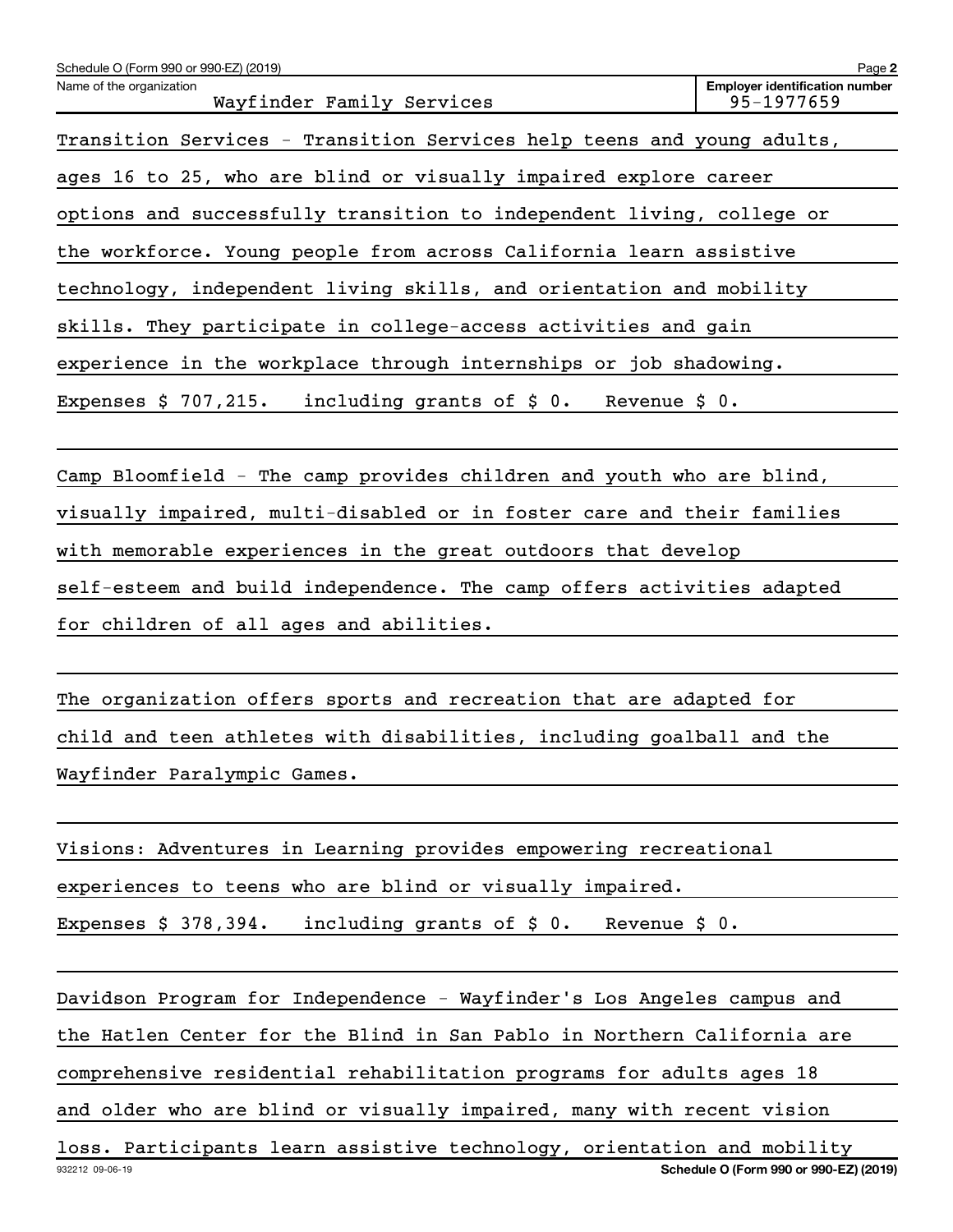| Schedule O (Form 990 or 990-EZ) (2019)                                | Page 2                                              |
|-----------------------------------------------------------------------|-----------------------------------------------------|
| Name of the organization<br>Wayfinder Family Services                 | <b>Employer identification number</b><br>95-1977659 |
| (white cane and safe travel), Braille, and independent living skills. |                                                     |
| Each client pursues individualized goals that lead to a confident     |                                                     |
| transition to an independent life and education or employment. Other  |                                                     |
| program for adults include:                                           |                                                     |

Assistive Technology Training provides instruction on the latest assistive technology devices and software for success in today'b job market to adults with vision loss, ages 18 and older.

Employment Services teaches adults who are blind or visually impaired the skills they need to join or rejoin the workforce. Clients receive assessments, training and job placement, as well as coaching and orientation and mobility instruction to find and keep jobs. Clients emerge as competitive candidates in the workforce. Also, Wayfinder helps employers adapt workspaces to increase accessibility. Expenses \$ 1,888,894. including grants of \$ 0. Revenue \$ 0.

Strategic Initiatives - Initiative funds are used as seed funds for new programs or for the expansion of existing programs. This year, initiate funds supported merger integration work, state-wide impact efforts, data driven technology enhancements, research of new funding opportunities and continued agency-wide roll out of trauma-informed collaborative problem solving methods. Expenses \$ 528,919. including grants of \$ 0. Revenue \$ 0.

932212 09-06-19 **Schedule O (Form 990 or 990-EZ) (2019)** Special Education School - Wayfinder's Special Education School offers children and youth, ages 5 to 22, who are visually impaired or have multiple disabilities, a safe, positive environment for learning and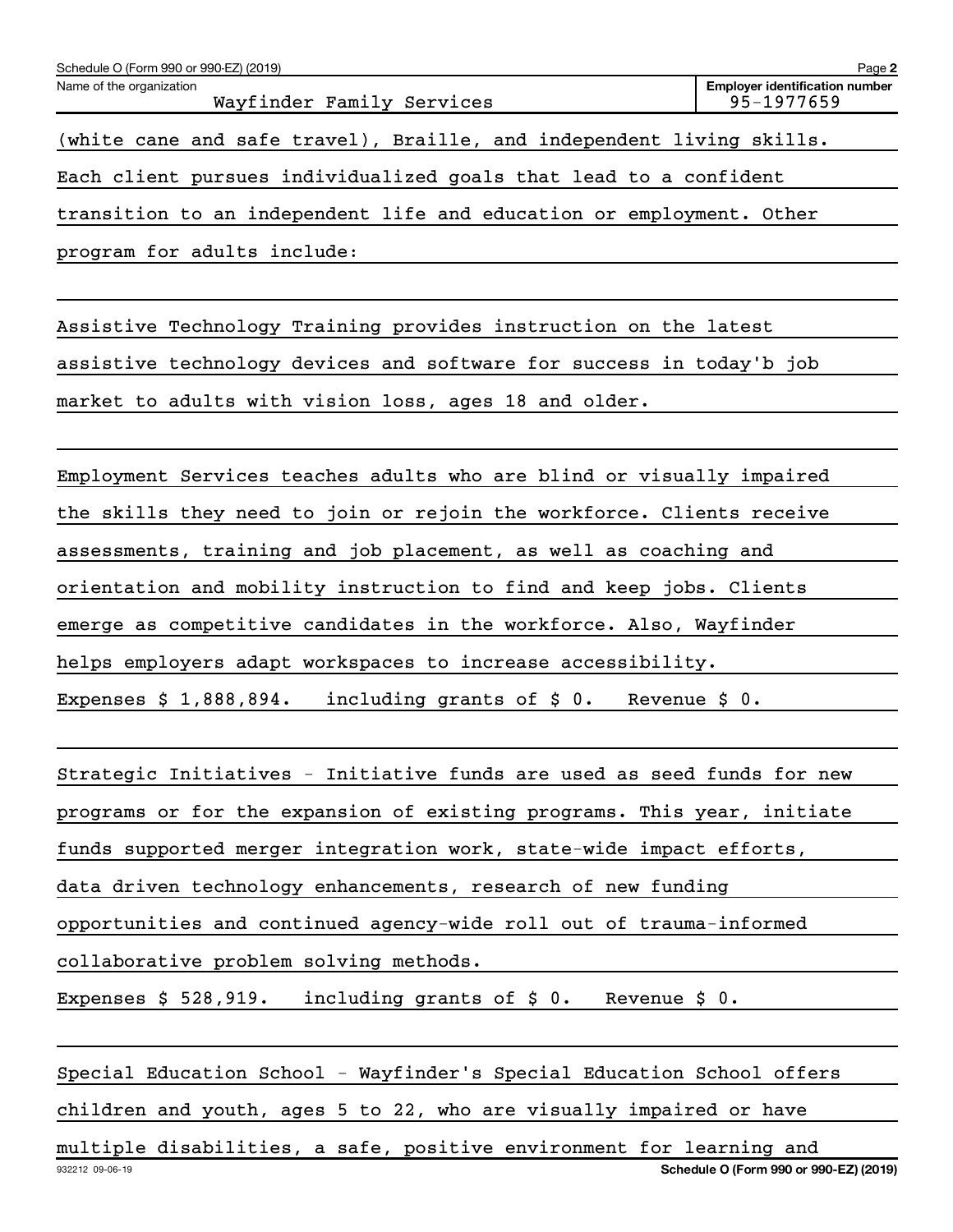| Schedule O (Form 990 or 990-EZ) (2019)                               |                           |               | Page 2                                              |
|----------------------------------------------------------------------|---------------------------|---------------|-----------------------------------------------------|
| Name of the organization                                             | Wayfinder Family Services |               | <b>Employer identification number</b><br>95-1977659 |
| growth. In the least restrictive environment in our state-certified, |                           |               |                                                     |
| non-public school, teachers develop students' communcation, mobility |                           |               |                                                     |
| and independent living skills.                                       |                           |               |                                                     |
| Expenses $$1,868,742.$                                               | including grants of $$0.$ | Revenue $$0.$ |                                                     |
|                                                                      |                           |               |                                                     |

Early Intervention Program & Blind Babies Foundation - These programs provide in-home early intervention to children, from birth to age 6, with vision loss and multiple disabilities. Early Intervention assist children and families in Southern California, while Blind Babies serves Central and Northern California. Young children maximize any vision they have and reduce developmental delays. Parents learn to provide their child with therapeutic stimulation and to advocate for their child's education and care.

Expenses  $$ 2,324,710.$  including grants of  $$ 0.$  Revenue  $$ 0.$ 

Public Education Program - Through public education, Wayfinder informs and educates students, families and professionals about important issues surrounding disabilities and child welfare. Expenses \$ 598,814. including grants of \$ 0. Revenue \$ 0.

Form 990, Part VI, Section B, line 11b:

Reviewed by Audit Committee and reported to the Board by Audit Chairman and our Auditor (Harrington Group).

Form 990, Part VI, Section B, Line 12c:

The Board of Directors is required to read and sign a comprehensive

Conflict of Interest Policy every year. 100% participation is mandatory.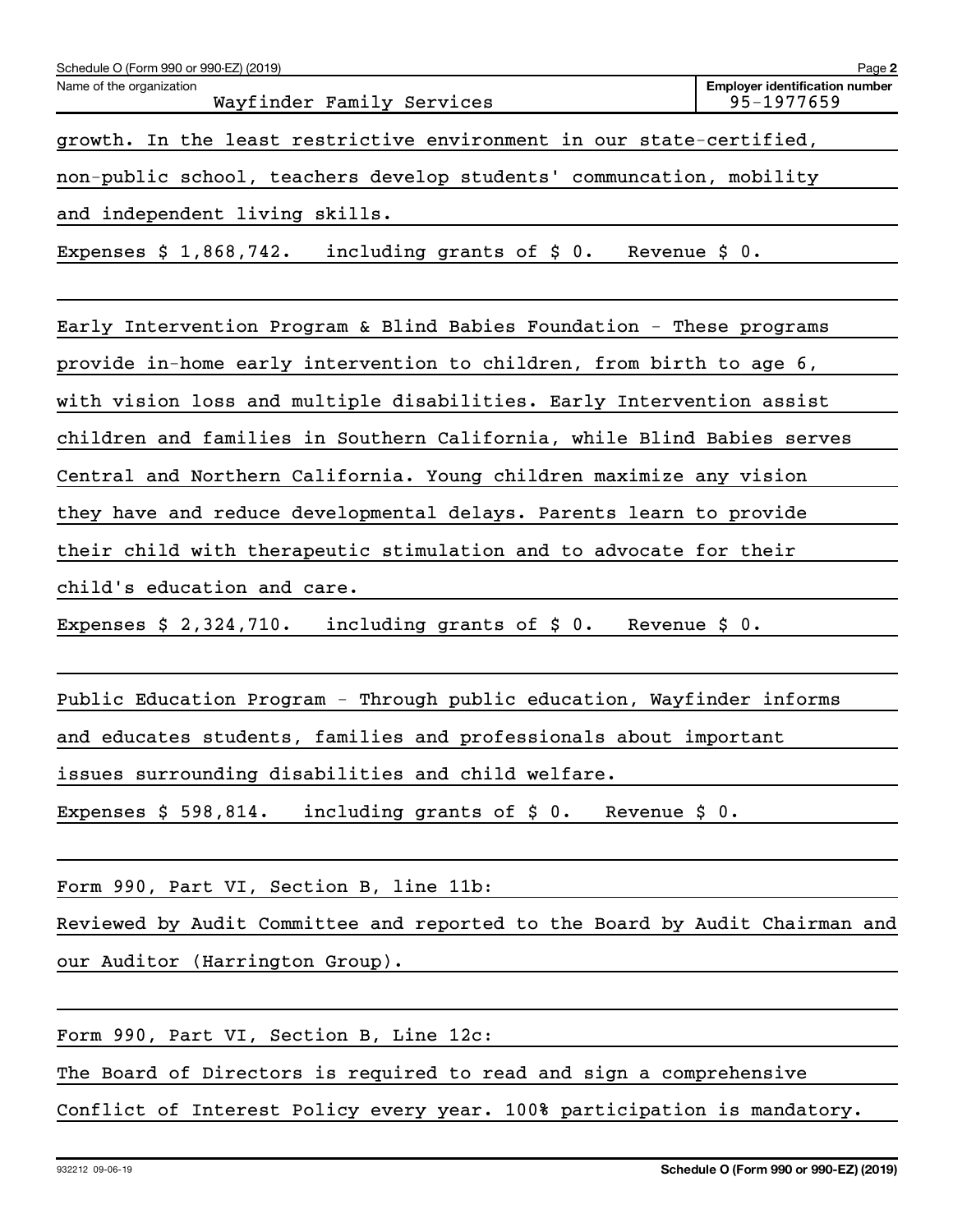| Schedule O (Form 990 or 990-EZ) (2019)                                                     | Page 2                                              |
|--------------------------------------------------------------------------------------------|-----------------------------------------------------|
| Name of the organization<br>Wayfinder Family Services                                      | <b>Employer identification number</b><br>95-1977659 |
| Form 990, Part VI, Section B, Line 15:                                                     |                                                     |
| The Compensation Committee of the Board provides oversight with respect to                 |                                                     |
| executive compensation at Wayfinder. Executive compensation is defined                     |                                                     |
| as the compensation to the organization's CEO and his/her direct reports                   |                                                     |
| (COO, CFAO, CDO). The Committee: Reviews the annual salary and compensation                |                                                     |
| package of the President/CEO and key employees.                                            |                                                     |
| - Annually reviews the President/CEO's performance and the annual salary                   |                                                     |
| and compensation package of the President/CEO's direct reports.                            |                                                     |
| - Reviews and approves executive employment agreements (if and when                        |                                                     |
| appropriate), severance arrangements (if and when appropriate), and changes                |                                                     |
| in control provisions/agreements (if and when appropriate).                                |                                                     |
| - Retains (and terminates) any consulting firms to be used to assist in the                |                                                     |
| evaluation of executive compensation. This is done at the time of hiring,                  |                                                     |
| and when appropriate thereafter. Reviews comparable industry salary of the                 |                                                     |
| CEO, CFAO, COO and CDO.                                                                    |                                                     |
|                                                                                            |                                                     |
| Form 990, Part VI, Line 17, List of States receiving copy of Form 990:                     |                                                     |
| CA, FL, GA, HI, IL, KS, KY, MD, MI, MN, NJ, NM, NY, NC, OR, PA, RI, SC, TN, UT, VA, WI, MA |                                                     |
|                                                                                            |                                                     |
| Form 990, Part VI, Section C, Line 19:                                                     |                                                     |
| The Conflict of Interest Policy is available upon request to the public.                   |                                                     |
| The Form 990 and financial statements are available on our website, on                     |                                                     |
| request and also on Guidestar.org.                                                         |                                                     |
|                                                                                            |                                                     |
| Part VIII, Line 11, Other income                                                           |                                                     |
| In November 2018, a wildfire destroyed Camp Bloomfield, located in                         |                                                     |
| Malibu, CA. Insurance payments received in 2019-20 to offset losses are                    |                                                     |
| reflected in Part VIII, Line 11.                                                           |                                                     |